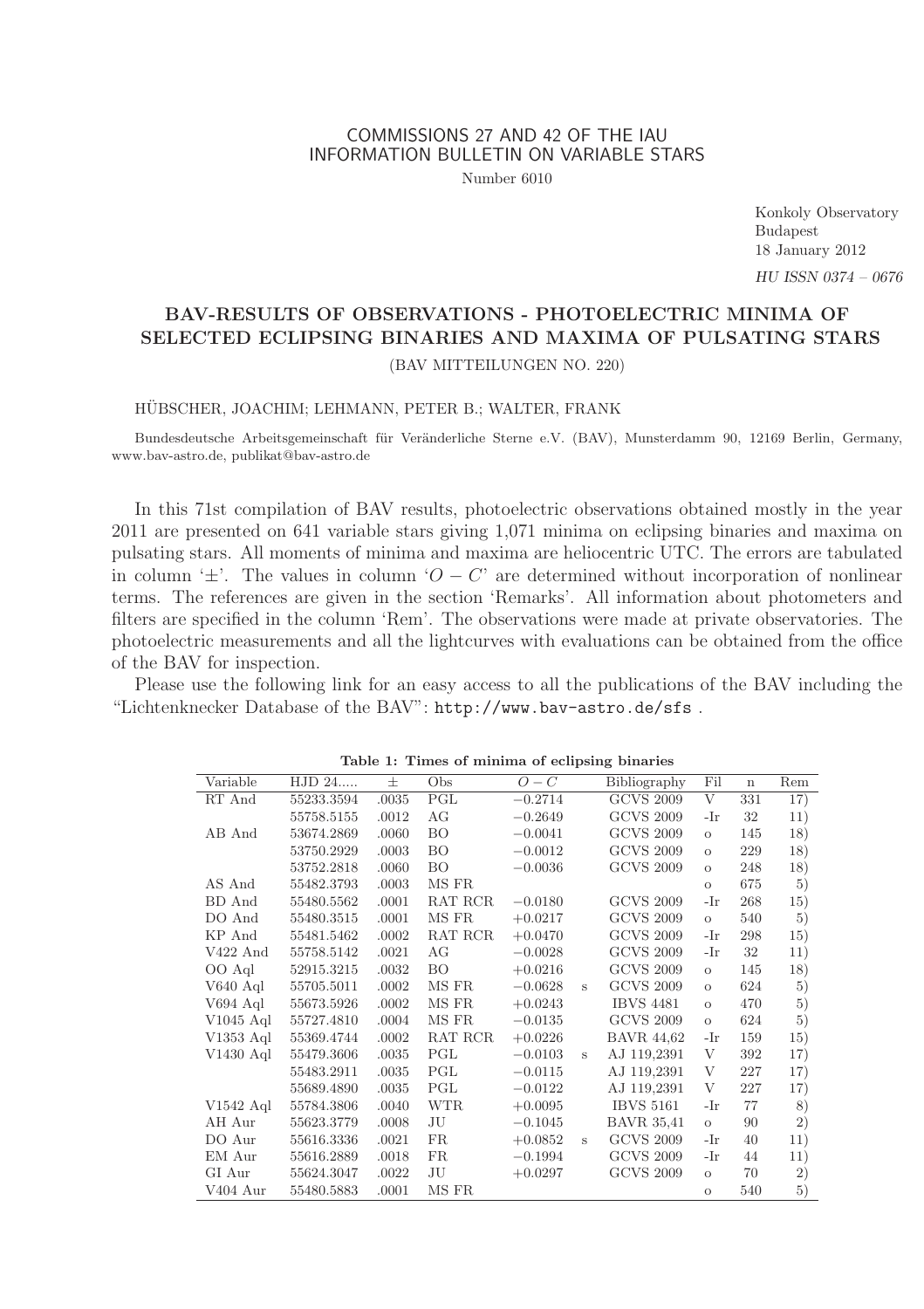| Variable | HJD 24     | 士     | Obs       | $O-C$     |         | Bibliography     | Fil     | $\mathbf n$ | $\bar{R}$ em |
|----------|------------|-------|-----------|-----------|---------|------------------|---------|-------------|--------------|
| V426 Aur | 55640.2892 | .0017 | <b>FR</b> |           |         |                  | -Ir     | 151         | 11)          |
| SU Boo   | 55615.5842 | .0019 | SCI       | $+0.0140$ |         | <b>GCVS 2009</b> | $\circ$ | 90          | 2)           |
|          | 55687.4067 | .0022 | AG        | $+0.0190$ |         | <b>GCVS 2009</b> | -Ir     | 71          | 11)          |
| TU Boo   | 55661.4382 | .0004 | AG        | $+0.0271$ |         | <b>GCVS 2009</b> | -Ir     | 34          | 11)          |
|          | 55661.6007 | .0010 | AG        | $+0.0275$ | $\rm s$ | <b>GCVS 2009</b> | -Ir     | 34          | 11)          |
| TX Boo   | 55681.4483 | .0115 | AG        | $+0.8146$ | $\,$ s  | <b>GCVS 2009</b> | -Ir     | 95          | 11)          |
| TY Boo   | 55642.3477 | .0008 | AG        | $-0.0370$ | S       | BAVM 68          | V       | 61          | 11)          |
|          | 55642.5067 | .0005 | AG        | $-0.0366$ |         | BAVM 68          | V       | 61          | 11)          |
|          | 55648.3732 | .0002 | MS FR     | $-0.0374$ | $\,$ s  | BAVM 68          | $\circ$ | 504         | 5)           |
| TZ Boo   | 55622.6016 | .0001 | GВ        | $-0.0322$ |         | BAVM 68          | V       | 126         | 1)           |
|          | 55623.4931 | .0002 | GB        | $-0.0321$ |         | BAVM 68          | V       | 83          | 1)           |
|          | 55624.5339 | .0001 | GB        | $-0.0314$ | $\,$ s  | BAVM 68          | V       | 108         | 1)           |
|          | 55625.5705 | .0004 | GB        | $-0.0348$ |         | BAVM 68          | V       | 132         | 1)           |
|          | 55626.4647 | .0001 | GB        | $-0.0321$ |         | BAVM 68          | V       | 108         | 1)           |
|          | 55626.6139 | .0001 | GB        | $-0.0315$ | $\rm s$ | BAVM 68          | V       | 108         | 1)           |
|          | 55627.5050 | .0001 | GB        | $-0.0318$ | S       | BAVM 68          | V       | 108         | 1)           |
|          | 55627.6538 | .0001 | GB        | $-0.0316$ |         | BAVM 68          | V       | 94          | 1)           |
|          | 55628.5450 | .0001 | GB        | $-0.0319$ |         | BAVM 68          | V       | 121         | 1)           |
|          | 55629.4367 | .0002 | GB        | $-0.0317$ |         | BAVM 68          | V       | 79          | 1)           |
|          | 55629.5852 | .0001 | GВ        | $-0.0317$ | S       | BAVM 68          | V       | 109         | 1)           |
|          | 55632.5571 | .0001 | GВ        | $-0.0314$ | $\rm s$ | BAVM 68          | V       | 109         | 1)           |
|          | 55635.5280 | .0002 | GB        | $-0.0321$ | S       | BAVM 68          | V       | 87          | 1)           |
|          | 55640.5803 | .0001 | GВ        | $-0.0314$ | S       | BAVM 68          | V       | 97          | 1)           |
|          | 55642.3658 | .0020 | АG        | $-0.0289$ | s       | BAVM 68          | V       | 56          | 11)          |
|          | 55642.5078 | .0046 | AG        | $-0.0355$ |         | BAVM 68          | V       | 56          | 11)          |
|          | 55642.5117 | .0002 | GВ        | $-0.0316$ |         | BAVM 68          | $\rm V$ | 97          | 1)           |
|          | 55642.6603 | .0002 | GВ        | $-0.0315$ | S       | BAVM 68          | V       | 67          | 1)           |
|          | 55643.5520 | .0002 | GB        | $-0.0313$ | S       | BAVM 68          | V       | 97          | 1)           |
|          | 55650.3862 | .0006 | MS FR     | $-0.0317$ | S       | BAVM 68          | $\circ$ | 335         | 5)           |
|          | 55662.4213 | .0002 | GВ        | $-0.0314$ |         | BAVM 68          | V       | 105         | 1)           |
|          | 55689.4613 | .0002 | GВ        | $-0.0327$ |         | BAVM 68          | $\rm V$ | 112         | 1)           |
|          | 55690.5016 | .0001 | GB        | $-0.0325$ | $\,$ s  | BAVM 68          | V       | 93          | 1)           |
|          | 55691.3928 | .0002 | GВ        | $-0.0327$ | S       | BAVM 68          | V       | 94          | 1)           |
|          | 55695.4064 | .0001 | GВ        | $-0.0307$ |         | BAVM 68          | V       | 93          | 1)           |
|          | 55700.4569 | .0001 | GB        | $-0.0319$ |         | BAVM 68          | B       | 41          | 1)           |
|          | 55700.4583 | .0004 | GB        | $-0.0305$ |         | BAVM 68          | V       | 46          | 1)           |
|          | 55702.3880 | .0003 | GВ        | $-0.0323$ | S       | BAVM 68          | $\rm V$ | 44          | 1)           |
|          | 55702.3886 | .0001 | GB        | $-0.0317$ | $\,$ s  | BAVM 68          | B       | 44          | 1)           |
|          | 55706.5482 | .0002 | GB        | $-0.0323$ | $\,$ s  | BAVM 68          | V       | 42          | 1)           |
|          | 55706.5486 | .0002 | GB        | $-0.0319$ | S       | BAVM 68          | B       | 42          | 1)           |
|          | 55707.4399 | .0002 | GB        | $-0.0321$ | S       | BAVM 68          | V       | 47          | 1)           |
|          | 55707.4402 | .0001 | GB        | $-0.0318$ | S       | BAVM 68          | B       | 49          | 1)           |
|          | 55711.4540 | .0003 | GВ        | $-0.0296$ |         | BAVM 68          | V       | 47          | 1)           |
|          | 55711.4541 | .0002 | GB        | $-0.0295$ |         | BAVM 68          | Β       | 47          | 1)           |
|          | 55712.4915 | .0001 | GB        | $-0.0321$ | $\rm s$ | BAVM 68          | V       | 46          | 1)           |
|          | 55712.4917 | .0001 | GB        | $-0.0319$ | S       | BAVM 68          | B       | 48          | 1)           |
|          | 55739.5339 | .0002 | GB        | $-0.0310$ | S       | BAVM 68          | B       | 43          | 1)           |
|          | 55739.5339 | .0001 | GB        | $-0.0310$ | $\rm s$ | BAVM 68          | V       | 44          | 1)           |
|          | 55740.4252 | .0002 | GB        | $-0.0312$ | $\rm s$ | BAVM 68          | V       | 47          | 1)           |
|          | 55740.4253 | .0002 | GВ        | $-0.0311$ | S       | BAVM 68          | Β       | 47          | 1)           |
|          | 55741.4675 | .0004 | GB        | $-0.0289$ |         | BAVM 68          | V       | 53          | 1)           |
|          | 55741.4679 | .0003 | GB        | $-0.0285$ |         | BAVM 68          | B       | 43          | 1)           |
|          | 55743.3969 | .0003 | GВ        | $-0.0310$ | S       | BAVM 68          | В       | 40          | 1)           |
|          | 55743.3971 | .0002 | GВ        | $-0.0308$ | $\rm s$ | BAVM 68          | V       | 40          | 1)           |
| UW Boo   | 55676.4331 | .0013 | MS FR     | $-0.0072$ | $\,$ s  | <b>GCVS 2009</b> | $\circ$ | 462         | 5)           |
| VW Boo   | 55280.4598 | .0004 | MS FR     | $-0.0710$ | S       | BAVR 32,122      | $\circ$ | 351         | 5)           |
|          | 55624.4853 | .0003 | MS FR     | $-0.0770$ | S       | BAVR 32,122      | $\circ$ | 396         | 5)           |
| AC Boo   | 55619.4703 | .0035 | PGL       | $+0.0200$ |         | <b>GCVS 2009</b> | $\circ$ | 199         | 10)          |
|          | 55621.4089 | .0035 | PGL       | $+0.0203$ | s       | <b>GCVS 2009</b> | V       | 209         | 10)          |

Table 1: (cont.)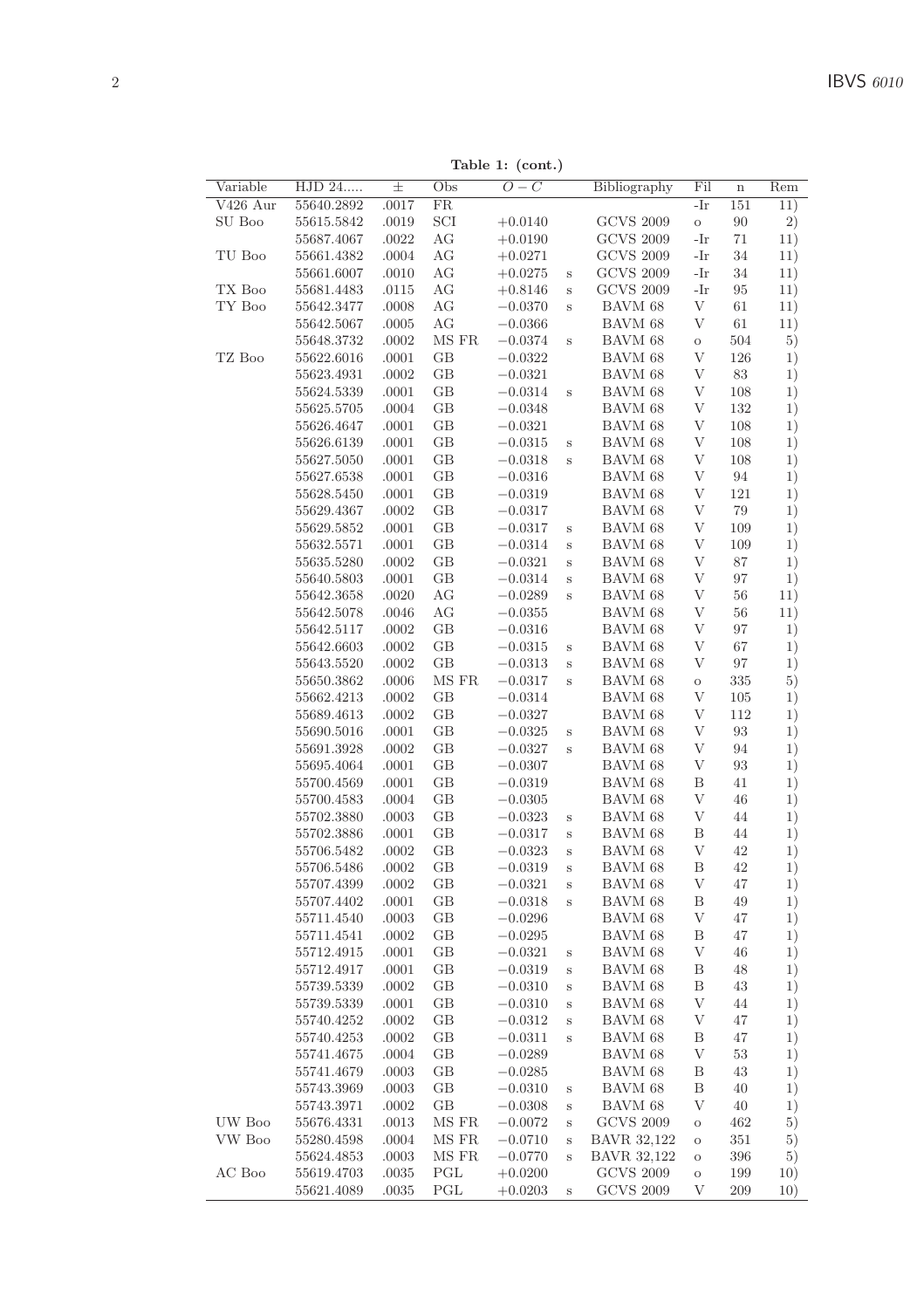| Variable | HJD 24     | $_{\pm}$ | $\cdots$<br>Obs | $\cdots$<br>$\overline{O-C}$ |        | Bibliography     | Fil        | $\mathbf n$ | Rem |
|----------|------------|----------|-----------------|------------------------------|--------|------------------|------------|-------------|-----|
| AC Boo   | 55624.5804 | .0015    | SCI             | $+0.0199$                    | $\,$ s | <b>GCVS 2009</b> | $\circ$    | 104         | 2)  |
|          | 55625.4613 | .0017    | SCI             | $+0.0197$                    |        | <b>GCVS 2009</b> | $\circ$    | 66          | 2)  |
|          | 55625.6406 | .0015    | SCI             | $+0.0228$                    | S      | <b>GCVS 2009</b> | $\circ$    | 93          | 2)  |
|          | 55628.4589 | .0009    | <b>FR</b>       | $+0.0217$                    | S      | <b>GCVS 2009</b> | -Ir        | 96          | 11) |
|          | 55628.6336 | .0001    | <b>FR</b>       | $+0.0202$                    |        | <b>GCVS 2009</b> | -Ir        | 96          | 11) |
|          | 55640.4410 | .0017    | SCI             | $+0.0212$                    | $\,$ s | <b>GCVS 2009</b> | $\circ$    | 110         | 2)  |
|          | 55640.6169 | .0017    | SCI             | $+0.0209$                    |        | <b>GCVS 2009</b> | $\circ$    | 123         | 2)  |
|          | 55641.323: | .007     | PGL             | $+0.022$                     |        | $\rm GCVS$ 2009  | V          | 171         | 10) |
|          | 55642.3793 | .0001    | <b>FR</b>       | $+0.0211$                    |        | <b>GCVS 2009</b> | -Ir        | 81          | 11) |
|          | 55642.5573 | .0003    | FR.             | $+0.0229$                    | S      | <b>GCVS 2009</b> | -Ir        | 81          | 11) |
|          | 55644.4939 | .0001    | MS FR           | $+0.0211$                    |        | <b>GCVS 2009</b> | $\circ$    | 330         | 5)  |
| AD Boo   | 55654.3923 | .0019    | SCI             | $+0.0283$                    |        | <b>GCVS 2009</b> | $\circ$    | 183         | 2)  |
|          | 55654.3941 | .0011    | AG              | $+0.0301$                    |        | <b>GCVS 2009</b> | -Ir        | 65          | 11) |
| AQ Boo   | 55658.3588 | .0003    | MS FR           |                              |        |                  | $\circ$    | 420         | 5)  |
| AR Boo   | 55686.5190 | .0022    | AG              | $+0.0872$                    |        | <b>GCVS 2009</b> | -Ir        | 48          | 11) |
| BG Boo   | 55648.6293 | .0015    | SCI             | $-0.0628$                    | S      | <b>GCVS 2009</b> | $\circ$    | 40          | 2)  |
|          | 55649.6139 | .0021    | SCI             | $-0.0383$                    |        | <b>GCVS 2009</b> | $\circ$    | 42          | 2)  |
|          |            |          |                 |                              |        |                  |            |             |     |
| CV Boo   | 55642.4851 | .0007    | AG              | $-0.0088$                    | S      | BAVR 49,117      | V          | 61          | 11) |
|          | 55662.3878 | .0005    | SIR             | $-0.0104$                    |        | BAVR 49,117      | $\circ$    | 123         | 4)  |
| DU Boo   | 55682.4886 | .0150    | AG              |                              |        |                  | -Ir        | 81          | 11) |
| ET Boo   | 55628.4607 | .0002    | <b>FR</b>       |                              |        |                  | -Ir        | 68          | 11) |
|          | 55642.3295 | .0003    | <b>FR</b>       |                              |        |                  | -Ir        | 96          | 11) |
|          | 55642.6513 | .0004    | FR.             |                              |        |                  | -Ir        | 96          | 11) |
|          | 55758.4352 | .0015    | JU              |                              |        |                  | $\circ$    | 60          | 2)  |
| EW Boo   | 55642.5499 | .0044    | AG              |                              |        |                  | V          | 61          | 11) |
| FI Boo   | 55627.5413 | .0074    | AG              |                              |        |                  | V          | 61          | 11) |
| FY Boo   | 55686.4685 | .0008    | AG              |                              |        |                  | $-Ir$      | 48          | 11) |
|          | 55686.5877 | .0011    | AG              |                              |        |                  | -Ir        | 48          | 11) |
| GK Boo   | 55353.4489 | .0001    | RAT RCR         |                              |        |                  | -Ir        | 230         | 15) |
| GL Boo   | 55654.4365 | .0022    | AG              |                              |        |                  | -Ir        | 79          | 11) |
| GM Boo   | 55654.4777 | .0021    | AG              |                              |        |                  | -Ir        | 66          | 11) |
|          | 55671.4512 | .0007    | MS FR           |                              |        |                  | $\circ$    | 531         | 5)  |
| GN Boo   | 55654.3994 | .0012    | <b>FR</b>       |                              |        |                  | $\circ$    | 47          | 14) |
|          | 55654.5454 | .0009    | <b>FR</b>       |                              |        |                  | $\circ$    | 47          | 14) |
|          | 55687.4214 | .0012    | AG              |                              |        |                  | -Ir        | 71          | 11) |
|          | 55687.5750 | .0014    | AG              |                              |        |                  | -Ir        | 71          | 11) |
| GQ Boo   | 55654.4942 | .0025    | AG              |                              |        |                  | -Ir        | 66          | 11) |
|          | 55667.3784 | .0003    | MS FR           |                              |        |                  | $\rm _O$   | 530         | 5)  |
| GR Boo   | 55654.4247 | .0022    | AG              |                              |        |                  | -Ir        | 66          | 11) |
|          | 55654.6138 | .0016    | AG              |                              |        |                  | -Ir        | 66          | 11) |
| GV Boo   | 55624.4476 | .0016    | AG              | $-0.0704$                    |        | <b>GCVS 2009</b> | -Ir        | 36          | 11) |
|          | 55624.6343 | .0019    | AG              | $-0.0676$                    | S      | <b>GCVS 2009</b> | -Ir        | 36          | 11) |
|          | 55661.6030 | .0023    | AG              | $-0.0708$                    |        | <b>GCVS 2009</b> | -Ir        | 34          | 11) |
| GX Boo   | 55686.5466 | .0107    | AG              | $+0.0219$                    |        | <b>GCVS 2009</b> | -Ir        | 48          | 11) |
| HR Boo   | 55654.4630 | .0029    | AG              | $-0.0407$                    |        | <b>GCVS 2009</b> | -Ir        | 65          | 11) |
|          | 55654.6178 | .0004    | AG              | $-0.0439$                    | S      | <b>GCVS 2009</b> | -Ir        | 65          | 11) |
| Y Cam    | 55624.5320 | .0270    | AG              | $+0.4102$                    | s      | <b>GCVS 2009</b> | -Ir        | 94          | 11) |
| SV Cam   | 55589.4231 | .0035    | PGL             | $+0.0523$                    |        | <b>GCVS 2009</b> | V          | 523         | 17) |
| UU Cam   | 55670.3962 | .0035    | AG              | $+0.0282$                    |        | <b>GCVS 2009</b> | -Ir        | 86          | 11) |
| AK Cam   | 55624.4063 | .0047    | AG              | $+0.0364$                    |        | BAVM 69          | -Ir        | 94          | 11) |
|          |            | .0262    | AG              |                              |        | BAVM 69          | -Ir        | 108         |     |
|          | 55654.4705 |          |                 | $+0.0388$                    | S      |                  |            |             | 11) |
| AL Cam   | 55645.4510 | .0037    | AG              | $-0.0324$                    |        | <b>GCVS 2009</b> | -Ir<br>-Ir | 342         | 11) |
| AN Cam   | 55627.6431 | .0065    | AG              | $-4.8515$                    |        | <b>GCVS 2009</b> |            | 140         | 11) |
| AO Cam   | 55584.3608 | .0002    | JU              | $+0.0589$                    | S      | <b>GCVS 2009</b> | $\circ$    | 70          | 2)  |
| AT Cam   | 55590.4187 | .0035    | PGL             | $-0.0226$                    |        | BAVR 32,36       | V          | 203         | 17) |
| AY Cam   | 55624.3796 | .0053    | AG              | $+0.0118$                    | $\,$ s | <b>GCVS 2009</b> | -Ir        | 94          | 11) |
|          | 55654.4649 | .0061    | AG              | $+0.0124$                    | S      | <b>GCVS 2009</b> | -Ir        | 108         | 11) |
| CD Cam   | 55644.4373 | .0144    | AG              |                              |        |                  | -Ir        | 79          | 11) |
| FN Cam   | 55654.3513 | .0028    | AG              |                              |        |                  | -Ir        | 108         | 11) |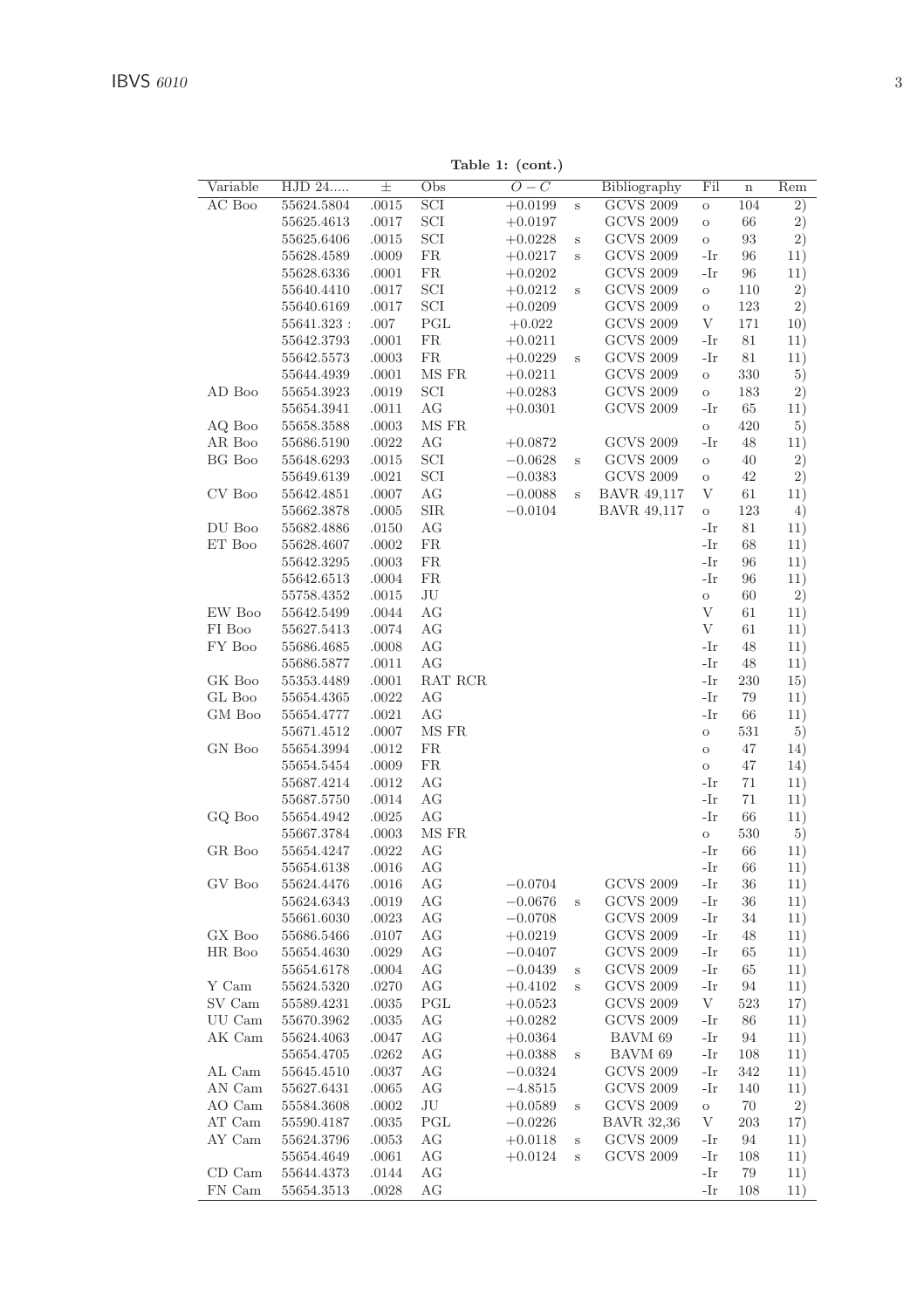Table 1: (cont.)

|          |                              |       |           | rable $\mathbf{r}$ : (com.) |             |                   |             |         |     |
|----------|------------------------------|-------|-----------|-----------------------------|-------------|-------------------|-------------|---------|-----|
| Variable | $\overline{\mathrm{HJD 24}}$ | 士     | Obs       | $\overline{O-C}$            |             | Bibliography      | Fil         | $\bf n$ | Rem |
| HW Cam   | 55600.3101                   | .0004 | JU        |                             |             |                   | $\circ$     | 57      | 2)  |
| NO Cam   | 55627.3569                   | .0047 | AG        | $+0.0386$                   |             | <b>GCVS 2007</b>  | -Ir         | 131     | 11) |
|          | 55627.5705                   | .0042 | AG        | $+0.0369$                   | $\rm s$     | <b>GCVS 2007</b>  | -Ir         | 131     | 11) |
|          | 55670.4308                   | .0037 | AG        | $+0.0375$                   |             | <b>GCVS 2007</b>  | -Ir         | 86      | 11) |
| NQ Cam   | 55644.4862                   | .0011 | AG        | $-0.0816$                   |             | <b>GCVS 2007</b>  | -Ir         | 78      | 11) |
| NR Cam   | 55624.3021                   | .0010 | AG        | $+0.0063$                   |             | <b>GCVS 2009</b>  | -Ir         | 94      | 11) |
|          | 55624.4291                   | .0014 | AG        | $+0.0054$                   | Ś           | <b>GCVS 2009</b>  | -Ir         | 94      | 11) |
|          | 55624.5577                   | .0011 | AG        | $+0.0060$                   |             | <b>GCVS 2009</b>  | -Ir         | 94      | 11) |
| NS Cam   | 55644.4303                   | .0076 | AG        | $-0.0557$                   |             | <b>GCVS 2007</b>  | -Ir         | 67      | 11) |
| RY Cnc   | 55650.4399                   | .0001 | <b>FR</b> | $+0.0709$                   |             | <b>GCVS 2009</b>  | -Ir         | 69      | 11) |
| TU Cnc   | 55648.4197                   | .0021 | SCI       | $-0.0624$                   |             | <b>GCVS 2009</b>  | $\rm{O}$    | 145     | 2)  |
| TX Cnc   | 55622.4497                   | .0048 | AG        | $+0.0396$                   |             | <b>GCVS 2009</b>  | -Ir         | 88      | 11) |
| WW Cnc   | 55628.4586                   | .0009 | AG        | $-0.0844$                   |             | <b>BAVR 32,36</b> | V           | 50      | 11) |
|          | 55628.4588                   | .0010 | AG        | $-0.0842$                   |             | <b>BAVR 32,36</b> | В           | 45      | 11) |
| WX Cnc   | 55628.3258                   | .0038 | AG        | $+0.0126$                   | S           | <b>GCVS 2009</b>  | Β           | 50      | 11) |
|          | 55628.3263                   | .0042 | AG        | $+0.0131$                   | S           | <b>GCVS 2009</b>  | V           | 50      | 11) |
| WY Cnc   | 55618.3763                   | .0037 | DIE       | $-0.0355$                   |             | <b>GCVS 2009</b>  | $\circ$     | 30      | 14) |
|          | 55628.3289                   | .0005 | DIE       | $-0.0353$                   |             | <b>GCVS 2009</b>  | $\circ$     | 36      | 14) |
| YY Cnc   | 55628.3580                   | .0033 | AG        |                             |             |                   | B           | 46      | 11) |
|          | $55628.3590\,$               | .0047 | AG        |                             |             |                   | V           | 49      | 11) |
| AC Cnc   | 55621.3118                   | .0008 | AG        | $-0.0105$                   |             | <b>GCVS 2009</b>  | -Ir         | 40      | 11) |
|          | 55621.4598                   | .0009 | AG        | $-0.0128$                   | $\,$ s      | <b>GCVS 2009</b>  | -Ir         | 40      | 11) |
|          | 55621.6139                   | .0009 | AG        | $-0.0089$                   |             | <b>GCVS 2009</b>  | -Ir         | 40      | 11) |
| AD Cnc   | 55621.3014                   | .0006 | AG        | $-0.0189$                   |             | <b>GCVS 2009</b>  | -Ir         | 39      | 11) |
|          | 55621.4443                   | .0022 | AG        | $-0.0174$                   | S           | <b>GCVS 2009</b>  | -Ir         | 39      | 11) |
|          | 55621.5826                   | .0017 | AG        | $-0.0204$                   |             | <b>GCVS 2009</b>  | -Ir         | 39      | 11) |
| AE Cnc   | 55621.4657                   | .0025 | AG        | $-0.1087$                   |             | <b>GCVS 2009</b>  | -Ir         | 38      | 11) |
| AH Cnc   | 55621.4321                   | .0025 | AG        | $-0.0469$                   | S           | <b>GCVS 2009</b>  | R           | 40      | 11) |
|          | 55621.4323                   | .0036 | AG        | $-0.0467$                   | S           | <b>GCVS 2009</b>  | B           | 40      | 11) |
|          | 55621.4325                   | .0030 | AG        | $-0.0465$                   | $\rm s$     | <b>GCVS 2009</b>  | Ι           | 40      | 11) |
|          | 55621.4330                   | .0039 | AG        | $-0.0460$                   | $\mathbf s$ | <b>GCVS 2009</b>  | $\mathbf V$ | 41      | 11) |
|          | 55621.4331                   | .0025 | AG        | $-0.0459$                   | S           | <b>GCVS 2009</b>  | -Ir         | 41      | 11) |
|          | 55625.4152                   | .0021 | SCI       | $-0.0286$                   | Ś           | <b>GCVS 2009</b>  | $\circ$     | 40      | 2)  |
|          | 55649.3804                   | .0011 | SCI       | $-0.0327$                   |             | <b>GCVS 2009</b>  | $\circ$     | 39      | 2)  |
| EH Cnc   | 55259.2970                   | .0001 | RAT RCR   |                             |             |                   | -Ir         | 72      | 15) |
|          | 55622.5675                   | .0029 | AG        |                             |             |                   | -Ir         | 89      | 11) |
| ES Cnc   | 55622.3679                   | .0020 | SCI       |                             |             |                   | $\circ$     | 94      | 2)  |
| EV Cnc   | 55621.3991                   | .0095 | AG        |                             |             |                   | V           | 41      | 11) |
|          | 55621.4090                   | .0247 | AG        |                             |             |                   | B           | 40      | 11) |
|          | 55621.4146                   | .0108 | AG        |                             |             |                   | Ι           | 40      | 11) |
| FF Cnc   | 55621.4830                   | .0004 | <b>FR</b> | $-0.2038$                   | $\rm s$     | <b>IBVS 3859</b>  | -Ir         | 67      | 11) |
| HN Cnc   | 55622.4338                   | .0021 | AG        | $-0.0251$                   |             | <b>IBVS 5260</b>  | -Ir         | 80      | 11) |
| HS Cnc   | 55621.3774                   | .0135 | AG        |                             |             |                   | R           | 40      | 11) |
|          | 55621.3778                   | .0070 | AG        |                             |             |                   | V           | 41      | 11) |
| IN Cnc   | 55625.5169                   | .0037 | AG        | $-0.0013$                   | S           | <b>GCVS 2009</b>  | -Ir         | 69      | 11) |
| IO Cnc   | 55625.4271                   | .0027 | AG        | $+0.0732$                   |             | <b>GCVS 2007</b>  | -Ir         | 69      | 11) |
|          | 55625.6003                   | .0023 | AG        | $+0.0725$                   | $\rm s$     | <b>GCVS 2007</b>  | -Ir         | 69      | 11) |
| IQ Cnc   | 55625.4424                   | .0020 | AG        | $-0.1105$                   |             | <b>GCVS 2009</b>  | -Ir         | 72      | 11) |
| IT Cnc   | 55622.5429                   | .0053 | AG        | $-0.0572$                   |             | <b>GCVS 2007</b>  | -Ir         | 77      | 11) |
| IU Cnc   | 55244.3755                   | .0010 | RAT RCR   | $-0.0114$                   | $\rm s$     | <b>GCVS 2009</b>  | -Ir         | 118     | 15) |
|          | 55260.3969                   | .0002 | RAT RCR   | $-0.0126$                   | S           | <b>GCVS 2009</b>  | -Ir         | 97      | 15) |
|          | $55621.3208\,$               | .0024 | AG        | $-0.0190$                   | $\mathbf s$ | <b>GCVS 2009</b>  | -Ir         | 39      | 11) |
|          | 55621.5365                   | .0030 | AG        | $-0.0141$                   |             | <b>GCVS 2009</b>  | -Ir         | 39      | 11) |
| VZ CVn   | 55624.5011                   | .0020 | AG        |                             |             | <b>GCVS 2009</b>  | V           | 36      |     |
| YZ CVn   | 55661.4646                   | .0014 | AG        | $-0.0042$                   |             | <b>GCVS 2009</b>  | -Ir         | 34      | 11) |
| BI CVn   |                              |       |           | $-0.0151$                   |             |                   |             |         | 11) |
|          | 55669.4261                   | .0016 | AG        | $+0.0763$                   | S           | <b>GCVS 2009</b>  | -Ir         | 38      | 11) |
|          | 55669.6163                   | .0001 | AG        | $+0.0744$                   |             | <b>GCVS 2009</b>  | -Ir<br>-Ir  | 38      | 11) |
|          | 55700.3526                   | .0011 | AG        | $+0.0779$                   |             | <b>GCVS 2009</b>  |             | 47      | 11) |
|          | 55700.5462                   | .0038 | AG        | $+0.0795$                   | $\,$ s      | <b>GCVS 2009</b>  | -Ir         | 47      | 11) |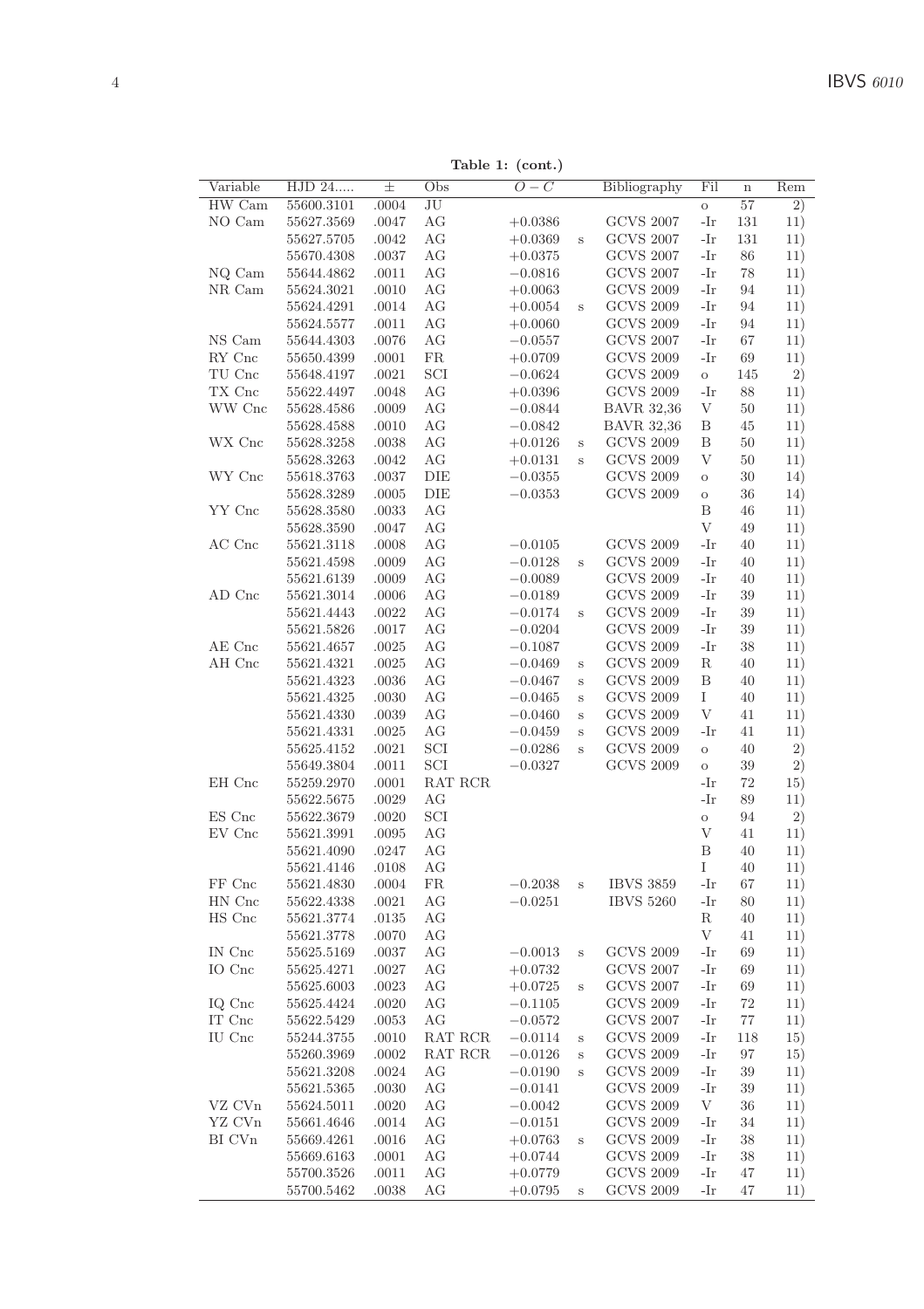Table 1: (cont.)

| Variable                 | HJD 24                   | $_{\pm}$       | Obs        | (<br>$\overline{O}-C$  |              | Bibliography                         | $\overline{\mathrm{Fil}}$ | $\overline{\mathbf{n}}$ | Rem        |
|--------------------------|--------------------------|----------------|------------|------------------------|--------------|--------------------------------------|---------------------------|-------------------------|------------|
| <b>BO CVn</b>            | 55682.4753               | .0031          | AG         |                        |              |                                      | -Ir                       | 81                      | 11)        |
| DF CVn                   | 55669.4656               | .0021          | AG         |                        |              |                                      | -Ir                       | 38                      | 11)        |
|                          | 55700.3590               | .0021          | AG         |                        |              |                                      | -Ir                       | 45                      | 11)        |
|                          | 55700.5183               | .0004          | AG         |                        |              |                                      | -Ir                       | 45                      | 11)        |
| DH CVn                   | 55669.4614               | .0016          | AG         |                        |              |                                      | -Ir                       | 38                      | 11)        |
| DI CVn                   | 55669.3866               | .0021          | AG         |                        |              |                                      | -Ir                       | 38                      | 11)        |
|                          | 55669.5386               | .0010          | AG         |                        |              |                                      | -Ir                       | 38                      | 11)        |
|                          | 55700.4406               | .0021          | AG         |                        |              |                                      | -Ir                       | 45                      | 11)        |
| DL CVn                   | 55669.4800               | .0063          | AG         |                        |              |                                      | -Ir                       | 31                      | 11)        |
| DR CVn                   | 55310.5847               | .0001          | RAT RCR    | $+0.0449$              | S            | <b>GCVS 2009</b>                     | -Ir                       | 220                     | 15)        |
|                          | 55669.4216               | .0026          | AG         | $+0.0496$              |              | <b>GCVS 2009</b>                     | -Ir                       | 38                      | 11)        |
|                          | 55669.5893               | .0020          | AG         | $+0.0527$              | S            | <b>GCVS 2009</b>                     | -Ir                       | 38                      | 11)        |
|                          | 55700.3559               | .0030          | AG         | $+0.0529$              |              | <b>GCVS 2009</b>                     | -Ir                       | 45                      | 11)        |
|                          | 55700.5181               | .0023          | AG         | $+0.0506$              | $\rm s$      | <b>GCVS 2009</b>                     | -Ir                       | 45                      | 11)        |
| DX CVn                   | 55669.5329               | .0029          | AG         | $+0.0058$              | S            | <b>GCVS 2009</b>                     | -Ir                       | 38                      | 11)        |
|                          | 55700.4445               | .0023          | AG         | $+0.0039$              |              | <b>GCVS 2009</b>                     | -Ir                       | 46                      | 11)        |
| DY CVn                   | 55669.3894               | .0008          | AG         | $-0.0045$              |              | <b>GCVS 2007</b>                     | -Ir                       | 38                      | 11)        |
|                          | 55669.5145               | .0018          | AG         | $-0.0024$              | S            | <b>GCVS 2007</b>                     | -Ir                       | 38                      | 11)        |
|                          | 55700.3803               | .0013          | AG         | $-0.0032$              |              | <b>GCVS 2007</b>                     | -Ir                       | 47                      | 11)        |
|                          | 55700.5035               | .0003          | AG         | $-0.0030$              | $\rm s$      | <b>GCVS 2007</b>                     | -Ir                       | 47                      | 11)        |
| EE CVn                   | 55624.4284               | .0013          | AG         | $-0.0051$              |              | <b>GCVS 2009</b>                     | -Ir                       | 36                      | 11)        |
| EF CVn                   | 55624.5670<br>55624.4891 | .0011<br>.0020 | AG<br>AG   | $-0.0068$<br>$-0.0083$ | $\rm s$      | <b>GCVS 2009</b><br><b>GCVS 2009</b> | -Ir<br>-Ir                | 36<br>36                | 11)        |
|                          | 55624.6263               | .0004          | AG         | $-0.0072$              |              | <b>GCVS 2009</b>                     | -Ir                       | 36                      | 11)<br>11) |
|                          | 55661.4868               | .0033          | AG         | $-0.0094$              | $\rm s$      | <b>GCVS 2009</b>                     | -Ir                       | 34                      | 11)        |
|                          | 55661.6251               | .0006          | AG         | $-0.0071$              | S            | <b>GCVS 2009</b>                     | -Ir                       | 34                      | 11)        |
| EH CVn                   | 55624.3719               | .0012          | AG         | $-0.0525$              |              | <b>GCVS 2009</b>                     | -Ir                       | 36                      | 11)        |
|                          | 55624.5039               | .0016          | AG         | $-0.0523$              | S            | <b>GCVS 2009</b>                     | -Ir                       | 36                      | 11)        |
|                          | 55624.6342               | .0013          | AG         | $-0.0538$              |              | <b>GCVS 2009</b>                     | -Ir                       | 36                      | 11)        |
| SX CMi                   | 55621.3852               | .0059          | AG         | $-0.7116$              | S            | <b>GCVS 2009</b>                     | -Ir                       | 49                      | 11)        |
| TX CMi                   | 55621.4197               | .0010          | AG         | $-0.0693$              |              | <b>GCVS 2009</b>                     | -Ir                       | 49                      | 11)        |
|                          | 55625.3126               | .0016          | AG         | $-0.0664$              |              | <b>GCVS 2009</b>                     | -Ir                       | 39                      | 11)        |
|                          | 55625.5047               | .0012          | AG         | $-0.0688$              | $\rm s$      | <b>GCVS 2009</b>                     | -Ir                       | 39                      | 11)        |
| TY CMi                   | 55625.3842               | .0015          | AG         | $+0.1550$              | S            | <b>GCVS 2009</b>                     | -Ir                       | 36                      | 11)        |
| TZ CMi                   | 55621.5016               | .0100          | AG         | $+1.1376$              |              | <b>GCVS 2007</b>                     | -Ir                       | 49                      | 11)        |
| UZ CMi                   | 55621.4822               | .0047          | AG         | $-0.0114$              | S            | <b>GCVS 2009</b>                     | -Ir                       | 46                      | 11)        |
|                          | 55625.3429               | .0025          | AG         | $+0.0396$              | S            | <b>GCVS 2009</b>                     | -Ir                       | 36                      | 11)        |
| XZ CMi                   | 55625.3416               | .0048          | AG         | $+0.0006$              | S            | <b>GCVS 2009</b>                     | -Ir                       | 32                      | 11)        |
| <b>BB</b> CMi            | 55625.4851               | .0152          | AG         | $-0.0656$              |              | <b>GCVS 2009</b>                     | -Ir                       | 39                      | 11)        |
| BF CMi                   | 55244.2715               | .0015          | RAT RCR    | $-0.1398$              |              | <b>GCVS 2009</b>                     | -Ir                       | 125                     | 15)        |
| TV Cas                   | 55619.3853               | .0035          | PGL        | $-0.0242$              |              | <b>GCVS 2009</b>                     | V                         | 554                     | 10)        |
| TW Cas                   | 55590.3171               | .0035          | PGL        | $-0.0032$              |              | <b>GCVS 2009</b>                     | V                         | 303                     | 17)        |
|                          | 55600.3103               | .0007          | <b>SIR</b> | $-0.0082$              |              | <b>GCVS 2009</b>                     | O                         | 208                     | 4)         |
| AB Cas                   | 55463.4821               | .0035          | PGL        | $+0.1875$              |              | <b>GCVS 2009</b>                     | V                         | 150                     | 17)        |
| AX Cas                   | $55473.3550\,$           | .0002          | MS FR      | $-0.1006$              |              | <b>GCVS 2009</b>                     | $\circ$                   | 610                     | 5)         |
| BH Cas                   | 55776.4936               | .0017          | AG         |                        |              |                                      | -Ir                       | 35                      | 11)        |
| EG Cas                   | 55776.4741               | .0019          | AG         | $+0.0938$              | S            | <b>GCVS 2009</b>                     | -Ir                       | 35                      | 11)        |
| EY Cas                   | 55776.4285               | .0017          | AG         | $+0.0434$              |              | <b>GCVS 2009</b>                     | -Ir                       | 35                      | 11)        |
| GR Cas                   | 55474.4499               | .0001          | MS FR      | $-0.0425$              |              | <b>GCVS 2009</b>                     | $\circ$                   | 423                     | 5)         |
| GU Cas                   | 55599.4015               | .0011          | JU         | $-0.3520$              |              | <b>GCVS 2009</b>                     | $\circ$                   | 49                      | 2)         |
| IS Cas                   | 55451.5573               | .0005          | RAT RCR    | $+0.0664$              | $\rm s$      | <b>GCVS 2009</b>                     | -Ir                       | 198                     | 15)        |
| NN Cas                   | 55776.5360               | .0164          | AG         | $+0.1076$              |              | <b>GCVS 2009</b>                     | -Ir                       | 35                      | 11)        |
| QQ Cas                   | 55776.5151               | .0104          | AG         | $+0.1182$              |              | <b>BAVR 35,1</b>                     | -Ir                       | 35                      | 11)        |
| V336 Cas                 | 55776.5318               | .0024          | AG<br>AG   | $-0.0141$              |              | <b>GCVS 2009</b>                     | -Ir                       | 35<br>32                | 11)        |
| $V345$ Cas<br>$V359$ Cas | 55758.5318<br>55495.5532 | .0025<br>.0004 | RAT RCR    | $-0.0162$<br>$+0.0109$ | $\rm s$      | <b>GCVS 2009</b><br><b>IBVS 5016</b> | -Ir<br>-Ir                | 244                     | 11)        |
| V385 Cas                 | 53735.3504               | .0011          | AG         | $+0.5915$              | $\rm s$<br>S | <b>GCVS 2009</b>                     | -Ir                       | 40                      | 15)<br>1)  |
| $V523$ Cas               | 53735.3238               | .0004          | АG         | $-0.0505$              |              | <b>GCVS 2009</b>                     | -Ir                       | 40                      | 1)         |
| V651 Cas                 | 55776.4043               | .0020          | АG         | $+0.0032$              |              | <b>IBVS 3554</b>                     | -Ir                       | 35                      | 11)        |
|                          |                          |                |            |                        |              |                                      |                           |                         |            |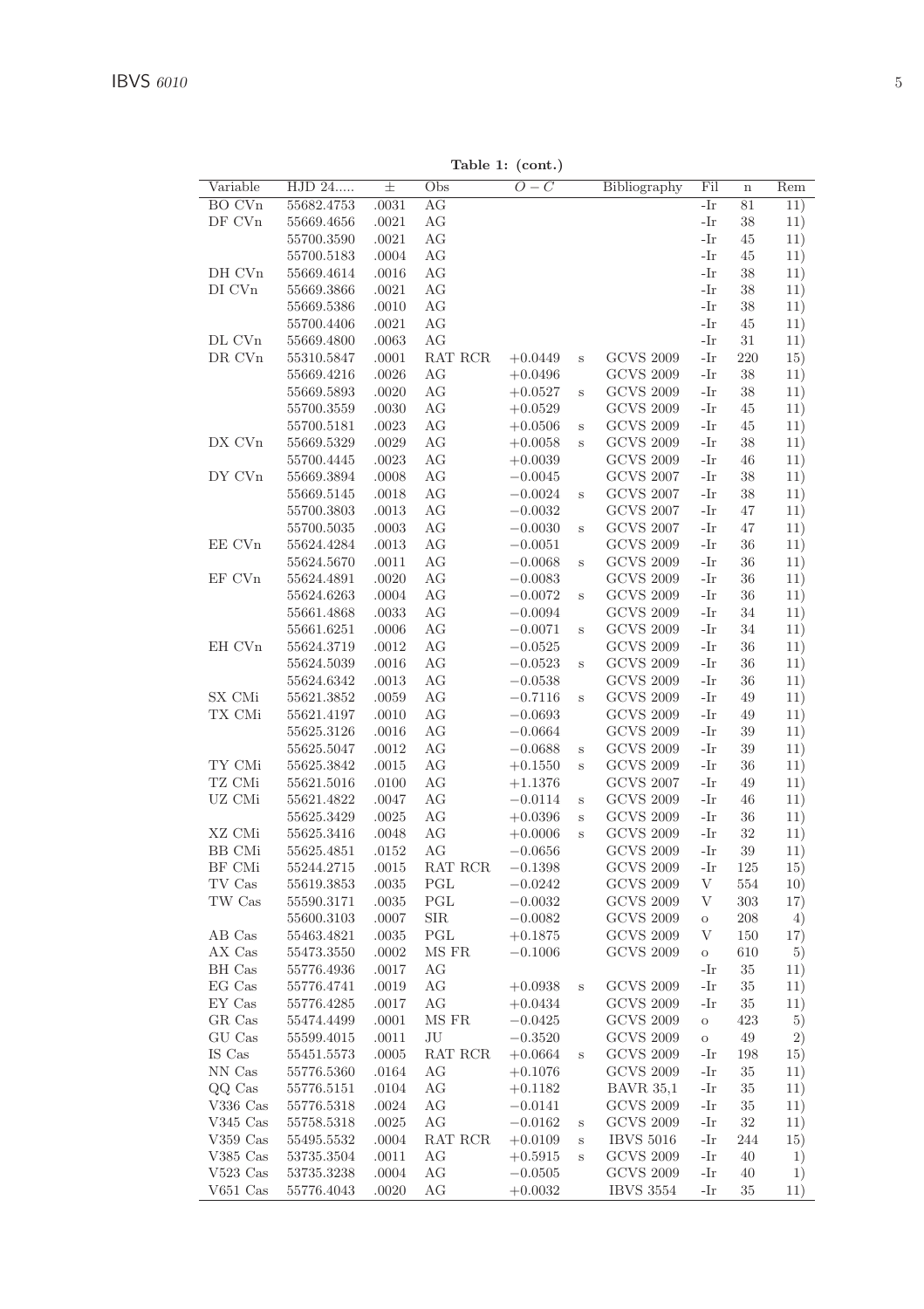Table 1: (cont.)

| $\bf n$<br>23<br>$V702$ Cas<br>55759.4214<br>.0035<br>AG<br>-Ir<br>11)<br>$V1004$ Cas<br>55223.3990<br>.0005<br>RAT RCR<br>$+0.0809$<br><b>GCVS 2009</b><br>-Ir<br>264<br>15)<br><b>GCVS 2009</b><br>-Ir<br>54<br>VZ Cep<br>55644.5836<br>.0055<br>АG<br>$-0.0118$<br>S<br>11)<br><b>GCVS 2009</b><br>.0018<br>АG<br>-Ir<br>40<br>11)<br>55692.5121<br>$-0.0096$<br>WW Cep<br>RAT RCR<br><b>IBVS 4131</b><br>-Ir<br>317<br>55482.5136<br>.0001<br>$+0.0004$<br>15)<br><b>GCVS 2009</b><br>V<br>63<br>ZZ Cep<br>55645.4727<br>.0054<br>АG<br>$-0.0121$<br>11)<br><b>GCVS 2009</b><br>-Ir<br>212<br>AV Cep<br>55643.5478<br>.0039<br>АG<br>11)<br>$+0.3826$<br>S<br><b>GCVS 2009</b><br>BU Cep<br>55645.5569<br>.0088<br>АG<br>-Ir<br>63<br>11)<br>$-0.3433$<br>S<br>CW Cep<br>AG<br><b>GCVS 2009</b><br>V<br>62<br>55645.5235<br>.0169<br>$+0.0220$<br>11)<br>DK Cep<br>55775.4660<br>.0009<br>АG<br>$+0.0372$<br><b>GCVS 2009</b><br>-Ir<br>49<br>11)<br>DL Cep<br>55669.5635<br>.0005<br>MS FR<br>$+0.0040$<br><b>IBVS 5016</b><br>585<br>5)<br>$\circ$<br>55775.5447<br>.0029<br>AG<br>$+0.0036$<br><b>IBVS 5016</b><br>-Ir<br>49<br>11)<br>DV Cep<br>55644.3218<br>.0001<br>АG<br><b>BAVR 50,159</b><br>-Ir<br>55<br>11)<br>$+0.0054$<br>EO Cep<br>55483.5782<br>.0002<br>RAT RCR<br><b>GCVS 2009</b><br>-Ir<br>264<br>15)<br>$+0.1178$<br>GG Cep<br><b>GCVS 2009</b><br>38<br>55685.4470<br>.0015<br>АG<br>-Ir<br>11)<br>$-0.0990$<br>GI Cep<br>AG<br><b>GCVS 2009</b><br>-Ir<br>51<br>55644.3788<br>.0139<br>11)<br>$-0.1055$<br>$\rm s$<br>GS Cep<br>55775.4693<br>.0082<br>AG<br><b>GCVS 2009</b><br>-Ir<br>43<br>$-0.1479$<br>11)<br>S<br>GT Cep<br>AG<br><b>GCVS 2009</b><br>V<br>58<br>55645.4049<br>.0147<br>$+0.1120$<br>11)<br>.0001<br>RAT RCR<br>-Ir<br>HI Cep<br>55495.3721<br>168<br>15)<br><b>IBVS 5016</b><br>IP Cep<br>55474.5094<br>.0002<br>RAT RCR<br>$-0.0344$<br>-Ir<br>334<br>15)<br><b>IBVS 5016</b><br>55644.4018<br>.0043<br>AG<br>$-0.0348$<br>-Ir<br>54<br>11)<br>.0041<br>AG<br><b>IBVS 5016</b><br>39<br>55692.4995<br>$-0.0285$<br>-Ir<br>11)<br>S<br>MS FR<br><b>IBVS 5016</b><br>432<br>.0009<br>$-0.0347$<br>5)<br>55706.4263<br>$\circ$<br><b>GCVS 2009</b><br>KP Cep<br>MS FR<br>522<br>5)<br>55479.3889<br>.0007<br>$+0.0419$<br>$\rm{O}$<br>AG<br><b>GCVS 2009</b><br>-Ir<br>42<br>55775.4620<br>.0019<br>11)<br>$+0.0438$<br>LM Cep<br>.0042<br>AG<br><b>GCVS 2009</b><br>-Ir<br>48<br>55691.4802<br>$+0.1246$<br>11)<br><b>GCVS 2009</b><br>LP Cep<br>55691.5678<br>.0011<br>AG<br>-Ir<br>48<br>$-0.0681$<br>11)<br>AG<br><b>GCVS 2009</b><br>-Ir<br>49<br>55775.4274<br>.0008<br>$-0.0693$<br>11)<br>NU Cep<br>.0015<br>AG<br><b>GCVS 2009</b><br>-Ir<br>49<br>55775.4868<br>$+0.0148$<br>11)<br>AG<br>38<br>PX Cep<br>55685.5017<br>.0014<br>-Ir<br>11)<br>V<br>V711 Cep<br>AG<br>62<br>55645.4386<br>.0239<br>11)<br>AG<br><b>GCVS 2009</b><br>-Ir<br>38<br>V737Cep<br>55685.4877<br>.0006<br>$+0.0047$<br>11)<br>S<br>SCI<br><b>GCVS 2009</b><br>RW Com<br>116<br>2)<br>55642.3780<br>.0007<br>$-0.0093$<br>$\circ$<br>SCI<br><b>GCVS 2009</b><br>59<br>2)<br>55642.4947<br>.0007<br>$-0.0113$<br>S<br>$\rm{O}$<br>AG<br><b>GCVS 2009</b><br>-Ir<br>56<br>55662.4333<br>.0009<br>$-0.0098$<br>11)<br>S<br><b>GCVS 2009</b><br>55662.5526<br>.0012<br>AG<br>-Ir<br>56<br>11)<br>$-0.0091$<br><b>GCVS 2009</b><br>55675.3704<br>.0016<br>АG<br>$-0.0080$<br>-Ir<br>38<br>11)<br>.0006<br>АG<br><b>GCVS 2009</b><br>-Ir<br>38<br>55675.4870<br>$-0.0101$<br>S<br>11)<br>55675.6067<br>.0004<br>АG<br><b>GCVS 2009</b><br>-Ir<br>38<br>$-0.0091$<br>11)<br><b>GCVS 2009</b><br>RZ Com<br>АG<br>-Ir<br>38<br>55675.3880<br>.0025<br>$+0.0441$<br>S<br>11)<br>АG<br><b>GCVS 2009</b><br>-Ir<br>38<br>55675.5579<br>.0011<br>$+0.0448$<br>11)<br>UX Com<br>.0079<br>АG<br>BAVM 69<br>-Ir<br>56<br>11)<br>55662.4885<br>$-0.1322$<br>AQ Com<br>MS FR<br><b>GCVS 2009</b><br>405<br>5)<br>55628.5127<br>.0003<br>$+0.0526$<br>$\rm{O}$<br>S<br>CC Com<br>RAT RCR<br><b>GCVS 2009</b><br>-Ir<br>132<br>.0001<br>15)<br>55305.3560<br>$-0.0134$<br><b>GCVS 2009</b><br>$CM$ Com<br>55675.5613<br>.0017<br>АG<br>-Ir<br>38<br>11)<br>$+0.1959$<br>$CN$ Com<br><b>GCVS 2009</b><br>55646.4118<br>.0023<br>SCI<br>$+0.0610$<br>$\circ$<br>25<br>2)<br>AG<br>EK Com<br>55662.3620<br>.0002<br>-Ir<br>56<br>11)<br>55662.4941<br>.0013<br>AG<br>-Ir<br>56<br>11)<br>AG<br>55675.4300<br>.0020<br>-Ir<br>38<br>11)<br>АG<br>-Ir<br>38<br>11)<br>55675.5625<br>.0012<br>MS FR<br><b>GCVS 2009</b><br>EQ Com<br>55643.3639<br>.0005<br>$+0.0327$<br>390<br>5)<br>$\rm{O}$<br>MS FR<br><b>GCVS 2009</b><br>320<br>55660.3743<br>.0008<br>$+0.0354$<br>5)<br>$\rm{O}$<br>LL Com<br>AG<br><b>IBVS 4386</b><br>-Ir<br>55624.4191<br>.0010<br>36<br>11)<br>$+0.0408$<br>$\,$ s<br>.0025<br>AG<br><b>IBVS 4386</b><br>-Ir<br>36<br>55624.6233<br>$+0.0415$<br>11)<br>LO Com<br>AG<br>-Ir<br>55662.4047<br>.0004<br>56<br>11)<br>AG<br>-Ir<br>55662.5475<br>.0007<br>56<br>11)<br>AG<br>-Ir<br>38<br>55675.4336<br>.0016<br>11)<br>55675.5766<br>.0006<br>АG<br>-Ir<br>38<br>11)<br>LP Com<br>SCI<br>55646.5743<br>.0013<br>62<br>2)<br>$\circ$ |          |        |       |     | rapie 1. (com.)  |              |     |              |
|----------------------------------------------------------------------------------------------------------------------------------------------------------------------------------------------------------------------------------------------------------------------------------------------------------------------------------------------------------------------------------------------------------------------------------------------------------------------------------------------------------------------------------------------------------------------------------------------------------------------------------------------------------------------------------------------------------------------------------------------------------------------------------------------------------------------------------------------------------------------------------------------------------------------------------------------------------------------------------------------------------------------------------------------------------------------------------------------------------------------------------------------------------------------------------------------------------------------------------------------------------------------------------------------------------------------------------------------------------------------------------------------------------------------------------------------------------------------------------------------------------------------------------------------------------------------------------------------------------------------------------------------------------------------------------------------------------------------------------------------------------------------------------------------------------------------------------------------------------------------------------------------------------------------------------------------------------------------------------------------------------------------------------------------------------------------------------------------------------------------------------------------------------------------------------------------------------------------------------------------------------------------------------------------------------------------------------------------------------------------------------------------------------------------------------------------------------------------------------------------------------------------------------------------------------------------------------------------------------------------------------------------------------------------------------------------------------------------------------------------------------------------------------------------------------------------------------------------------------------------------------------------------------------------------------------------------------------------------------------------------------------------------------------------------------------------------------------------------------------------------------------------------------------------------------------------------------------------------------------------------------------------------------------------------------------------------------------------------------------------------------------------------------------------------------------------------------------------------------------------------------------------------------------------------------------------------------------------------------------------------------------------------------------------------------------------------------------------------------------------------------------------------------------------------------------------------------------------------------------------------------------------------------------------------------------------------------------------------------------------------------------------------------------------------------------------------------------------------------------------------------------------------------------------------------------------------------------------------------------------------------------------------------------------------------------------------------------------------------------------------------------------------------------------------------------------------------------------------------------------------------------------------------------------------------------------------------------------------------------------------------------------------------------------------------------------------------------------------------------------------------------------------------------------------------------------------------------------------------------------------------------------------------------------------------------------------------------------------------------------------------------------------------------------------------------------------------------------------------------------------------------------------------------------|----------|--------|-------|-----|------------------|--------------|-----|--------------|
|                                                                                                                                                                                                                                                                                                                                                                                                                                                                                                                                                                                                                                                                                                                                                                                                                                                                                                                                                                                                                                                                                                                                                                                                                                                                                                                                                                                                                                                                                                                                                                                                                                                                                                                                                                                                                                                                                                                                                                                                                                                                                                                                                                                                                                                                                                                                                                                                                                                                                                                                                                                                                                                                                                                                                                                                                                                                                                                                                                                                                                                                                                                                                                                                                                                                                                                                                                                                                                                                                                                                                                                                                                                                                                                                                                                                                                                                                                                                                                                                                                                                                                                                                                                                                                                                                                                                                                                                                                                                                                                                                                                                                                                                                                                                                                                                                                                                                                                                                                                                                                                                                                                                                                      | Variable | HJD 24 | $\pm$ | Obs | $\overline{O-C}$ | Bibliography | Fil | $\bar{R}$ em |
|                                                                                                                                                                                                                                                                                                                                                                                                                                                                                                                                                                                                                                                                                                                                                                                                                                                                                                                                                                                                                                                                                                                                                                                                                                                                                                                                                                                                                                                                                                                                                                                                                                                                                                                                                                                                                                                                                                                                                                                                                                                                                                                                                                                                                                                                                                                                                                                                                                                                                                                                                                                                                                                                                                                                                                                                                                                                                                                                                                                                                                                                                                                                                                                                                                                                                                                                                                                                                                                                                                                                                                                                                                                                                                                                                                                                                                                                                                                                                                                                                                                                                                                                                                                                                                                                                                                                                                                                                                                                                                                                                                                                                                                                                                                                                                                                                                                                                                                                                                                                                                                                                                                                                                      |          |        |       |     |                  |              |     |              |
|                                                                                                                                                                                                                                                                                                                                                                                                                                                                                                                                                                                                                                                                                                                                                                                                                                                                                                                                                                                                                                                                                                                                                                                                                                                                                                                                                                                                                                                                                                                                                                                                                                                                                                                                                                                                                                                                                                                                                                                                                                                                                                                                                                                                                                                                                                                                                                                                                                                                                                                                                                                                                                                                                                                                                                                                                                                                                                                                                                                                                                                                                                                                                                                                                                                                                                                                                                                                                                                                                                                                                                                                                                                                                                                                                                                                                                                                                                                                                                                                                                                                                                                                                                                                                                                                                                                                                                                                                                                                                                                                                                                                                                                                                                                                                                                                                                                                                                                                                                                                                                                                                                                                                                      |          |        |       |     |                  |              |     |              |
|                                                                                                                                                                                                                                                                                                                                                                                                                                                                                                                                                                                                                                                                                                                                                                                                                                                                                                                                                                                                                                                                                                                                                                                                                                                                                                                                                                                                                                                                                                                                                                                                                                                                                                                                                                                                                                                                                                                                                                                                                                                                                                                                                                                                                                                                                                                                                                                                                                                                                                                                                                                                                                                                                                                                                                                                                                                                                                                                                                                                                                                                                                                                                                                                                                                                                                                                                                                                                                                                                                                                                                                                                                                                                                                                                                                                                                                                                                                                                                                                                                                                                                                                                                                                                                                                                                                                                                                                                                                                                                                                                                                                                                                                                                                                                                                                                                                                                                                                                                                                                                                                                                                                                                      |          |        |       |     |                  |              |     |              |
|                                                                                                                                                                                                                                                                                                                                                                                                                                                                                                                                                                                                                                                                                                                                                                                                                                                                                                                                                                                                                                                                                                                                                                                                                                                                                                                                                                                                                                                                                                                                                                                                                                                                                                                                                                                                                                                                                                                                                                                                                                                                                                                                                                                                                                                                                                                                                                                                                                                                                                                                                                                                                                                                                                                                                                                                                                                                                                                                                                                                                                                                                                                                                                                                                                                                                                                                                                                                                                                                                                                                                                                                                                                                                                                                                                                                                                                                                                                                                                                                                                                                                                                                                                                                                                                                                                                                                                                                                                                                                                                                                                                                                                                                                                                                                                                                                                                                                                                                                                                                                                                                                                                                                                      |          |        |       |     |                  |              |     |              |
|                                                                                                                                                                                                                                                                                                                                                                                                                                                                                                                                                                                                                                                                                                                                                                                                                                                                                                                                                                                                                                                                                                                                                                                                                                                                                                                                                                                                                                                                                                                                                                                                                                                                                                                                                                                                                                                                                                                                                                                                                                                                                                                                                                                                                                                                                                                                                                                                                                                                                                                                                                                                                                                                                                                                                                                                                                                                                                                                                                                                                                                                                                                                                                                                                                                                                                                                                                                                                                                                                                                                                                                                                                                                                                                                                                                                                                                                                                                                                                                                                                                                                                                                                                                                                                                                                                                                                                                                                                                                                                                                                                                                                                                                                                                                                                                                                                                                                                                                                                                                                                                                                                                                                                      |          |        |       |     |                  |              |     |              |
|                                                                                                                                                                                                                                                                                                                                                                                                                                                                                                                                                                                                                                                                                                                                                                                                                                                                                                                                                                                                                                                                                                                                                                                                                                                                                                                                                                                                                                                                                                                                                                                                                                                                                                                                                                                                                                                                                                                                                                                                                                                                                                                                                                                                                                                                                                                                                                                                                                                                                                                                                                                                                                                                                                                                                                                                                                                                                                                                                                                                                                                                                                                                                                                                                                                                                                                                                                                                                                                                                                                                                                                                                                                                                                                                                                                                                                                                                                                                                                                                                                                                                                                                                                                                                                                                                                                                                                                                                                                                                                                                                                                                                                                                                                                                                                                                                                                                                                                                                                                                                                                                                                                                                                      |          |        |       |     |                  |              |     |              |
|                                                                                                                                                                                                                                                                                                                                                                                                                                                                                                                                                                                                                                                                                                                                                                                                                                                                                                                                                                                                                                                                                                                                                                                                                                                                                                                                                                                                                                                                                                                                                                                                                                                                                                                                                                                                                                                                                                                                                                                                                                                                                                                                                                                                                                                                                                                                                                                                                                                                                                                                                                                                                                                                                                                                                                                                                                                                                                                                                                                                                                                                                                                                                                                                                                                                                                                                                                                                                                                                                                                                                                                                                                                                                                                                                                                                                                                                                                                                                                                                                                                                                                                                                                                                                                                                                                                                                                                                                                                                                                                                                                                                                                                                                                                                                                                                                                                                                                                                                                                                                                                                                                                                                                      |          |        |       |     |                  |              |     |              |
|                                                                                                                                                                                                                                                                                                                                                                                                                                                                                                                                                                                                                                                                                                                                                                                                                                                                                                                                                                                                                                                                                                                                                                                                                                                                                                                                                                                                                                                                                                                                                                                                                                                                                                                                                                                                                                                                                                                                                                                                                                                                                                                                                                                                                                                                                                                                                                                                                                                                                                                                                                                                                                                                                                                                                                                                                                                                                                                                                                                                                                                                                                                                                                                                                                                                                                                                                                                                                                                                                                                                                                                                                                                                                                                                                                                                                                                                                                                                                                                                                                                                                                                                                                                                                                                                                                                                                                                                                                                                                                                                                                                                                                                                                                                                                                                                                                                                                                                                                                                                                                                                                                                                                                      |          |        |       |     |                  |              |     |              |
|                                                                                                                                                                                                                                                                                                                                                                                                                                                                                                                                                                                                                                                                                                                                                                                                                                                                                                                                                                                                                                                                                                                                                                                                                                                                                                                                                                                                                                                                                                                                                                                                                                                                                                                                                                                                                                                                                                                                                                                                                                                                                                                                                                                                                                                                                                                                                                                                                                                                                                                                                                                                                                                                                                                                                                                                                                                                                                                                                                                                                                                                                                                                                                                                                                                                                                                                                                                                                                                                                                                                                                                                                                                                                                                                                                                                                                                                                                                                                                                                                                                                                                                                                                                                                                                                                                                                                                                                                                                                                                                                                                                                                                                                                                                                                                                                                                                                                                                                                                                                                                                                                                                                                                      |          |        |       |     |                  |              |     |              |
|                                                                                                                                                                                                                                                                                                                                                                                                                                                                                                                                                                                                                                                                                                                                                                                                                                                                                                                                                                                                                                                                                                                                                                                                                                                                                                                                                                                                                                                                                                                                                                                                                                                                                                                                                                                                                                                                                                                                                                                                                                                                                                                                                                                                                                                                                                                                                                                                                                                                                                                                                                                                                                                                                                                                                                                                                                                                                                                                                                                                                                                                                                                                                                                                                                                                                                                                                                                                                                                                                                                                                                                                                                                                                                                                                                                                                                                                                                                                                                                                                                                                                                                                                                                                                                                                                                                                                                                                                                                                                                                                                                                                                                                                                                                                                                                                                                                                                                                                                                                                                                                                                                                                                                      |          |        |       |     |                  |              |     |              |
|                                                                                                                                                                                                                                                                                                                                                                                                                                                                                                                                                                                                                                                                                                                                                                                                                                                                                                                                                                                                                                                                                                                                                                                                                                                                                                                                                                                                                                                                                                                                                                                                                                                                                                                                                                                                                                                                                                                                                                                                                                                                                                                                                                                                                                                                                                                                                                                                                                                                                                                                                                                                                                                                                                                                                                                                                                                                                                                                                                                                                                                                                                                                                                                                                                                                                                                                                                                                                                                                                                                                                                                                                                                                                                                                                                                                                                                                                                                                                                                                                                                                                                                                                                                                                                                                                                                                                                                                                                                                                                                                                                                                                                                                                                                                                                                                                                                                                                                                                                                                                                                                                                                                                                      |          |        |       |     |                  |              |     |              |
|                                                                                                                                                                                                                                                                                                                                                                                                                                                                                                                                                                                                                                                                                                                                                                                                                                                                                                                                                                                                                                                                                                                                                                                                                                                                                                                                                                                                                                                                                                                                                                                                                                                                                                                                                                                                                                                                                                                                                                                                                                                                                                                                                                                                                                                                                                                                                                                                                                                                                                                                                                                                                                                                                                                                                                                                                                                                                                                                                                                                                                                                                                                                                                                                                                                                                                                                                                                                                                                                                                                                                                                                                                                                                                                                                                                                                                                                                                                                                                                                                                                                                                                                                                                                                                                                                                                                                                                                                                                                                                                                                                                                                                                                                                                                                                                                                                                                                                                                                                                                                                                                                                                                                                      |          |        |       |     |                  |              |     |              |
|                                                                                                                                                                                                                                                                                                                                                                                                                                                                                                                                                                                                                                                                                                                                                                                                                                                                                                                                                                                                                                                                                                                                                                                                                                                                                                                                                                                                                                                                                                                                                                                                                                                                                                                                                                                                                                                                                                                                                                                                                                                                                                                                                                                                                                                                                                                                                                                                                                                                                                                                                                                                                                                                                                                                                                                                                                                                                                                                                                                                                                                                                                                                                                                                                                                                                                                                                                                                                                                                                                                                                                                                                                                                                                                                                                                                                                                                                                                                                                                                                                                                                                                                                                                                                                                                                                                                                                                                                                                                                                                                                                                                                                                                                                                                                                                                                                                                                                                                                                                                                                                                                                                                                                      |          |        |       |     |                  |              |     |              |
|                                                                                                                                                                                                                                                                                                                                                                                                                                                                                                                                                                                                                                                                                                                                                                                                                                                                                                                                                                                                                                                                                                                                                                                                                                                                                                                                                                                                                                                                                                                                                                                                                                                                                                                                                                                                                                                                                                                                                                                                                                                                                                                                                                                                                                                                                                                                                                                                                                                                                                                                                                                                                                                                                                                                                                                                                                                                                                                                                                                                                                                                                                                                                                                                                                                                                                                                                                                                                                                                                                                                                                                                                                                                                                                                                                                                                                                                                                                                                                                                                                                                                                                                                                                                                                                                                                                                                                                                                                                                                                                                                                                                                                                                                                                                                                                                                                                                                                                                                                                                                                                                                                                                                                      |          |        |       |     |                  |              |     |              |
|                                                                                                                                                                                                                                                                                                                                                                                                                                                                                                                                                                                                                                                                                                                                                                                                                                                                                                                                                                                                                                                                                                                                                                                                                                                                                                                                                                                                                                                                                                                                                                                                                                                                                                                                                                                                                                                                                                                                                                                                                                                                                                                                                                                                                                                                                                                                                                                                                                                                                                                                                                                                                                                                                                                                                                                                                                                                                                                                                                                                                                                                                                                                                                                                                                                                                                                                                                                                                                                                                                                                                                                                                                                                                                                                                                                                                                                                                                                                                                                                                                                                                                                                                                                                                                                                                                                                                                                                                                                                                                                                                                                                                                                                                                                                                                                                                                                                                                                                                                                                                                                                                                                                                                      |          |        |       |     |                  |              |     |              |
|                                                                                                                                                                                                                                                                                                                                                                                                                                                                                                                                                                                                                                                                                                                                                                                                                                                                                                                                                                                                                                                                                                                                                                                                                                                                                                                                                                                                                                                                                                                                                                                                                                                                                                                                                                                                                                                                                                                                                                                                                                                                                                                                                                                                                                                                                                                                                                                                                                                                                                                                                                                                                                                                                                                                                                                                                                                                                                                                                                                                                                                                                                                                                                                                                                                                                                                                                                                                                                                                                                                                                                                                                                                                                                                                                                                                                                                                                                                                                                                                                                                                                                                                                                                                                                                                                                                                                                                                                                                                                                                                                                                                                                                                                                                                                                                                                                                                                                                                                                                                                                                                                                                                                                      |          |        |       |     |                  |              |     |              |
|                                                                                                                                                                                                                                                                                                                                                                                                                                                                                                                                                                                                                                                                                                                                                                                                                                                                                                                                                                                                                                                                                                                                                                                                                                                                                                                                                                                                                                                                                                                                                                                                                                                                                                                                                                                                                                                                                                                                                                                                                                                                                                                                                                                                                                                                                                                                                                                                                                                                                                                                                                                                                                                                                                                                                                                                                                                                                                                                                                                                                                                                                                                                                                                                                                                                                                                                                                                                                                                                                                                                                                                                                                                                                                                                                                                                                                                                                                                                                                                                                                                                                                                                                                                                                                                                                                                                                                                                                                                                                                                                                                                                                                                                                                                                                                                                                                                                                                                                                                                                                                                                                                                                                                      |          |        |       |     |                  |              |     |              |
|                                                                                                                                                                                                                                                                                                                                                                                                                                                                                                                                                                                                                                                                                                                                                                                                                                                                                                                                                                                                                                                                                                                                                                                                                                                                                                                                                                                                                                                                                                                                                                                                                                                                                                                                                                                                                                                                                                                                                                                                                                                                                                                                                                                                                                                                                                                                                                                                                                                                                                                                                                                                                                                                                                                                                                                                                                                                                                                                                                                                                                                                                                                                                                                                                                                                                                                                                                                                                                                                                                                                                                                                                                                                                                                                                                                                                                                                                                                                                                                                                                                                                                                                                                                                                                                                                                                                                                                                                                                                                                                                                                                                                                                                                                                                                                                                                                                                                                                                                                                                                                                                                                                                                                      |          |        |       |     |                  |              |     |              |
|                                                                                                                                                                                                                                                                                                                                                                                                                                                                                                                                                                                                                                                                                                                                                                                                                                                                                                                                                                                                                                                                                                                                                                                                                                                                                                                                                                                                                                                                                                                                                                                                                                                                                                                                                                                                                                                                                                                                                                                                                                                                                                                                                                                                                                                                                                                                                                                                                                                                                                                                                                                                                                                                                                                                                                                                                                                                                                                                                                                                                                                                                                                                                                                                                                                                                                                                                                                                                                                                                                                                                                                                                                                                                                                                                                                                                                                                                                                                                                                                                                                                                                                                                                                                                                                                                                                                                                                                                                                                                                                                                                                                                                                                                                                                                                                                                                                                                                                                                                                                                                                                                                                                                                      |          |        |       |     |                  |              |     |              |
|                                                                                                                                                                                                                                                                                                                                                                                                                                                                                                                                                                                                                                                                                                                                                                                                                                                                                                                                                                                                                                                                                                                                                                                                                                                                                                                                                                                                                                                                                                                                                                                                                                                                                                                                                                                                                                                                                                                                                                                                                                                                                                                                                                                                                                                                                                                                                                                                                                                                                                                                                                                                                                                                                                                                                                                                                                                                                                                                                                                                                                                                                                                                                                                                                                                                                                                                                                                                                                                                                                                                                                                                                                                                                                                                                                                                                                                                                                                                                                                                                                                                                                                                                                                                                                                                                                                                                                                                                                                                                                                                                                                                                                                                                                                                                                                                                                                                                                                                                                                                                                                                                                                                                                      |          |        |       |     |                  |              |     |              |
|                                                                                                                                                                                                                                                                                                                                                                                                                                                                                                                                                                                                                                                                                                                                                                                                                                                                                                                                                                                                                                                                                                                                                                                                                                                                                                                                                                                                                                                                                                                                                                                                                                                                                                                                                                                                                                                                                                                                                                                                                                                                                                                                                                                                                                                                                                                                                                                                                                                                                                                                                                                                                                                                                                                                                                                                                                                                                                                                                                                                                                                                                                                                                                                                                                                                                                                                                                                                                                                                                                                                                                                                                                                                                                                                                                                                                                                                                                                                                                                                                                                                                                                                                                                                                                                                                                                                                                                                                                                                                                                                                                                                                                                                                                                                                                                                                                                                                                                                                                                                                                                                                                                                                                      |          |        |       |     |                  |              |     |              |
|                                                                                                                                                                                                                                                                                                                                                                                                                                                                                                                                                                                                                                                                                                                                                                                                                                                                                                                                                                                                                                                                                                                                                                                                                                                                                                                                                                                                                                                                                                                                                                                                                                                                                                                                                                                                                                                                                                                                                                                                                                                                                                                                                                                                                                                                                                                                                                                                                                                                                                                                                                                                                                                                                                                                                                                                                                                                                                                                                                                                                                                                                                                                                                                                                                                                                                                                                                                                                                                                                                                                                                                                                                                                                                                                                                                                                                                                                                                                                                                                                                                                                                                                                                                                                                                                                                                                                                                                                                                                                                                                                                                                                                                                                                                                                                                                                                                                                                                                                                                                                                                                                                                                                                      |          |        |       |     |                  |              |     |              |
|                                                                                                                                                                                                                                                                                                                                                                                                                                                                                                                                                                                                                                                                                                                                                                                                                                                                                                                                                                                                                                                                                                                                                                                                                                                                                                                                                                                                                                                                                                                                                                                                                                                                                                                                                                                                                                                                                                                                                                                                                                                                                                                                                                                                                                                                                                                                                                                                                                                                                                                                                                                                                                                                                                                                                                                                                                                                                                                                                                                                                                                                                                                                                                                                                                                                                                                                                                                                                                                                                                                                                                                                                                                                                                                                                                                                                                                                                                                                                                                                                                                                                                                                                                                                                                                                                                                                                                                                                                                                                                                                                                                                                                                                                                                                                                                                                                                                                                                                                                                                                                                                                                                                                                      |          |        |       |     |                  |              |     |              |
|                                                                                                                                                                                                                                                                                                                                                                                                                                                                                                                                                                                                                                                                                                                                                                                                                                                                                                                                                                                                                                                                                                                                                                                                                                                                                                                                                                                                                                                                                                                                                                                                                                                                                                                                                                                                                                                                                                                                                                                                                                                                                                                                                                                                                                                                                                                                                                                                                                                                                                                                                                                                                                                                                                                                                                                                                                                                                                                                                                                                                                                                                                                                                                                                                                                                                                                                                                                                                                                                                                                                                                                                                                                                                                                                                                                                                                                                                                                                                                                                                                                                                                                                                                                                                                                                                                                                                                                                                                                                                                                                                                                                                                                                                                                                                                                                                                                                                                                                                                                                                                                                                                                                                                      |          |        |       |     |                  |              |     |              |
|                                                                                                                                                                                                                                                                                                                                                                                                                                                                                                                                                                                                                                                                                                                                                                                                                                                                                                                                                                                                                                                                                                                                                                                                                                                                                                                                                                                                                                                                                                                                                                                                                                                                                                                                                                                                                                                                                                                                                                                                                                                                                                                                                                                                                                                                                                                                                                                                                                                                                                                                                                                                                                                                                                                                                                                                                                                                                                                                                                                                                                                                                                                                                                                                                                                                                                                                                                                                                                                                                                                                                                                                                                                                                                                                                                                                                                                                                                                                                                                                                                                                                                                                                                                                                                                                                                                                                                                                                                                                                                                                                                                                                                                                                                                                                                                                                                                                                                                                                                                                                                                                                                                                                                      |          |        |       |     |                  |              |     |              |
|                                                                                                                                                                                                                                                                                                                                                                                                                                                                                                                                                                                                                                                                                                                                                                                                                                                                                                                                                                                                                                                                                                                                                                                                                                                                                                                                                                                                                                                                                                                                                                                                                                                                                                                                                                                                                                                                                                                                                                                                                                                                                                                                                                                                                                                                                                                                                                                                                                                                                                                                                                                                                                                                                                                                                                                                                                                                                                                                                                                                                                                                                                                                                                                                                                                                                                                                                                                                                                                                                                                                                                                                                                                                                                                                                                                                                                                                                                                                                                                                                                                                                                                                                                                                                                                                                                                                                                                                                                                                                                                                                                                                                                                                                                                                                                                                                                                                                                                                                                                                                                                                                                                                                                      |          |        |       |     |                  |              |     |              |
|                                                                                                                                                                                                                                                                                                                                                                                                                                                                                                                                                                                                                                                                                                                                                                                                                                                                                                                                                                                                                                                                                                                                                                                                                                                                                                                                                                                                                                                                                                                                                                                                                                                                                                                                                                                                                                                                                                                                                                                                                                                                                                                                                                                                                                                                                                                                                                                                                                                                                                                                                                                                                                                                                                                                                                                                                                                                                                                                                                                                                                                                                                                                                                                                                                                                                                                                                                                                                                                                                                                                                                                                                                                                                                                                                                                                                                                                                                                                                                                                                                                                                                                                                                                                                                                                                                                                                                                                                                                                                                                                                                                                                                                                                                                                                                                                                                                                                                                                                                                                                                                                                                                                                                      |          |        |       |     |                  |              |     |              |
|                                                                                                                                                                                                                                                                                                                                                                                                                                                                                                                                                                                                                                                                                                                                                                                                                                                                                                                                                                                                                                                                                                                                                                                                                                                                                                                                                                                                                                                                                                                                                                                                                                                                                                                                                                                                                                                                                                                                                                                                                                                                                                                                                                                                                                                                                                                                                                                                                                                                                                                                                                                                                                                                                                                                                                                                                                                                                                                                                                                                                                                                                                                                                                                                                                                                                                                                                                                                                                                                                                                                                                                                                                                                                                                                                                                                                                                                                                                                                                                                                                                                                                                                                                                                                                                                                                                                                                                                                                                                                                                                                                                                                                                                                                                                                                                                                                                                                                                                                                                                                                                                                                                                                                      |          |        |       |     |                  |              |     |              |
|                                                                                                                                                                                                                                                                                                                                                                                                                                                                                                                                                                                                                                                                                                                                                                                                                                                                                                                                                                                                                                                                                                                                                                                                                                                                                                                                                                                                                                                                                                                                                                                                                                                                                                                                                                                                                                                                                                                                                                                                                                                                                                                                                                                                                                                                                                                                                                                                                                                                                                                                                                                                                                                                                                                                                                                                                                                                                                                                                                                                                                                                                                                                                                                                                                                                                                                                                                                                                                                                                                                                                                                                                                                                                                                                                                                                                                                                                                                                                                                                                                                                                                                                                                                                                                                                                                                                                                                                                                                                                                                                                                                                                                                                                                                                                                                                                                                                                                                                                                                                                                                                                                                                                                      |          |        |       |     |                  |              |     |              |
|                                                                                                                                                                                                                                                                                                                                                                                                                                                                                                                                                                                                                                                                                                                                                                                                                                                                                                                                                                                                                                                                                                                                                                                                                                                                                                                                                                                                                                                                                                                                                                                                                                                                                                                                                                                                                                                                                                                                                                                                                                                                                                                                                                                                                                                                                                                                                                                                                                                                                                                                                                                                                                                                                                                                                                                                                                                                                                                                                                                                                                                                                                                                                                                                                                                                                                                                                                                                                                                                                                                                                                                                                                                                                                                                                                                                                                                                                                                                                                                                                                                                                                                                                                                                                                                                                                                                                                                                                                                                                                                                                                                                                                                                                                                                                                                                                                                                                                                                                                                                                                                                                                                                                                      |          |        |       |     |                  |              |     |              |
|                                                                                                                                                                                                                                                                                                                                                                                                                                                                                                                                                                                                                                                                                                                                                                                                                                                                                                                                                                                                                                                                                                                                                                                                                                                                                                                                                                                                                                                                                                                                                                                                                                                                                                                                                                                                                                                                                                                                                                                                                                                                                                                                                                                                                                                                                                                                                                                                                                                                                                                                                                                                                                                                                                                                                                                                                                                                                                                                                                                                                                                                                                                                                                                                                                                                                                                                                                                                                                                                                                                                                                                                                                                                                                                                                                                                                                                                                                                                                                                                                                                                                                                                                                                                                                                                                                                                                                                                                                                                                                                                                                                                                                                                                                                                                                                                                                                                                                                                                                                                                                                                                                                                                                      |          |        |       |     |                  |              |     |              |
|                                                                                                                                                                                                                                                                                                                                                                                                                                                                                                                                                                                                                                                                                                                                                                                                                                                                                                                                                                                                                                                                                                                                                                                                                                                                                                                                                                                                                                                                                                                                                                                                                                                                                                                                                                                                                                                                                                                                                                                                                                                                                                                                                                                                                                                                                                                                                                                                                                                                                                                                                                                                                                                                                                                                                                                                                                                                                                                                                                                                                                                                                                                                                                                                                                                                                                                                                                                                                                                                                                                                                                                                                                                                                                                                                                                                                                                                                                                                                                                                                                                                                                                                                                                                                                                                                                                                                                                                                                                                                                                                                                                                                                                                                                                                                                                                                                                                                                                                                                                                                                                                                                                                                                      |          |        |       |     |                  |              |     |              |
|                                                                                                                                                                                                                                                                                                                                                                                                                                                                                                                                                                                                                                                                                                                                                                                                                                                                                                                                                                                                                                                                                                                                                                                                                                                                                                                                                                                                                                                                                                                                                                                                                                                                                                                                                                                                                                                                                                                                                                                                                                                                                                                                                                                                                                                                                                                                                                                                                                                                                                                                                                                                                                                                                                                                                                                                                                                                                                                                                                                                                                                                                                                                                                                                                                                                                                                                                                                                                                                                                                                                                                                                                                                                                                                                                                                                                                                                                                                                                                                                                                                                                                                                                                                                                                                                                                                                                                                                                                                                                                                                                                                                                                                                                                                                                                                                                                                                                                                                                                                                                                                                                                                                                                      |          |        |       |     |                  |              |     |              |
|                                                                                                                                                                                                                                                                                                                                                                                                                                                                                                                                                                                                                                                                                                                                                                                                                                                                                                                                                                                                                                                                                                                                                                                                                                                                                                                                                                                                                                                                                                                                                                                                                                                                                                                                                                                                                                                                                                                                                                                                                                                                                                                                                                                                                                                                                                                                                                                                                                                                                                                                                                                                                                                                                                                                                                                                                                                                                                                                                                                                                                                                                                                                                                                                                                                                                                                                                                                                                                                                                                                                                                                                                                                                                                                                                                                                                                                                                                                                                                                                                                                                                                                                                                                                                                                                                                                                                                                                                                                                                                                                                                                                                                                                                                                                                                                                                                                                                                                                                                                                                                                                                                                                                                      |          |        |       |     |                  |              |     |              |
|                                                                                                                                                                                                                                                                                                                                                                                                                                                                                                                                                                                                                                                                                                                                                                                                                                                                                                                                                                                                                                                                                                                                                                                                                                                                                                                                                                                                                                                                                                                                                                                                                                                                                                                                                                                                                                                                                                                                                                                                                                                                                                                                                                                                                                                                                                                                                                                                                                                                                                                                                                                                                                                                                                                                                                                                                                                                                                                                                                                                                                                                                                                                                                                                                                                                                                                                                                                                                                                                                                                                                                                                                                                                                                                                                                                                                                                                                                                                                                                                                                                                                                                                                                                                                                                                                                                                                                                                                                                                                                                                                                                                                                                                                                                                                                                                                                                                                                                                                                                                                                                                                                                                                                      |          |        |       |     |                  |              |     |              |
|                                                                                                                                                                                                                                                                                                                                                                                                                                                                                                                                                                                                                                                                                                                                                                                                                                                                                                                                                                                                                                                                                                                                                                                                                                                                                                                                                                                                                                                                                                                                                                                                                                                                                                                                                                                                                                                                                                                                                                                                                                                                                                                                                                                                                                                                                                                                                                                                                                                                                                                                                                                                                                                                                                                                                                                                                                                                                                                                                                                                                                                                                                                                                                                                                                                                                                                                                                                                                                                                                                                                                                                                                                                                                                                                                                                                                                                                                                                                                                                                                                                                                                                                                                                                                                                                                                                                                                                                                                                                                                                                                                                                                                                                                                                                                                                                                                                                                                                                                                                                                                                                                                                                                                      |          |        |       |     |                  |              |     |              |
|                                                                                                                                                                                                                                                                                                                                                                                                                                                                                                                                                                                                                                                                                                                                                                                                                                                                                                                                                                                                                                                                                                                                                                                                                                                                                                                                                                                                                                                                                                                                                                                                                                                                                                                                                                                                                                                                                                                                                                                                                                                                                                                                                                                                                                                                                                                                                                                                                                                                                                                                                                                                                                                                                                                                                                                                                                                                                                                                                                                                                                                                                                                                                                                                                                                                                                                                                                                                                                                                                                                                                                                                                                                                                                                                                                                                                                                                                                                                                                                                                                                                                                                                                                                                                                                                                                                                                                                                                                                                                                                                                                                                                                                                                                                                                                                                                                                                                                                                                                                                                                                                                                                                                                      |          |        |       |     |                  |              |     |              |
|                                                                                                                                                                                                                                                                                                                                                                                                                                                                                                                                                                                                                                                                                                                                                                                                                                                                                                                                                                                                                                                                                                                                                                                                                                                                                                                                                                                                                                                                                                                                                                                                                                                                                                                                                                                                                                                                                                                                                                                                                                                                                                                                                                                                                                                                                                                                                                                                                                                                                                                                                                                                                                                                                                                                                                                                                                                                                                                                                                                                                                                                                                                                                                                                                                                                                                                                                                                                                                                                                                                                                                                                                                                                                                                                                                                                                                                                                                                                                                                                                                                                                                                                                                                                                                                                                                                                                                                                                                                                                                                                                                                                                                                                                                                                                                                                                                                                                                                                                                                                                                                                                                                                                                      |          |        |       |     |                  |              |     |              |
|                                                                                                                                                                                                                                                                                                                                                                                                                                                                                                                                                                                                                                                                                                                                                                                                                                                                                                                                                                                                                                                                                                                                                                                                                                                                                                                                                                                                                                                                                                                                                                                                                                                                                                                                                                                                                                                                                                                                                                                                                                                                                                                                                                                                                                                                                                                                                                                                                                                                                                                                                                                                                                                                                                                                                                                                                                                                                                                                                                                                                                                                                                                                                                                                                                                                                                                                                                                                                                                                                                                                                                                                                                                                                                                                                                                                                                                                                                                                                                                                                                                                                                                                                                                                                                                                                                                                                                                                                                                                                                                                                                                                                                                                                                                                                                                                                                                                                                                                                                                                                                                                                                                                                                      |          |        |       |     |                  |              |     |              |
|                                                                                                                                                                                                                                                                                                                                                                                                                                                                                                                                                                                                                                                                                                                                                                                                                                                                                                                                                                                                                                                                                                                                                                                                                                                                                                                                                                                                                                                                                                                                                                                                                                                                                                                                                                                                                                                                                                                                                                                                                                                                                                                                                                                                                                                                                                                                                                                                                                                                                                                                                                                                                                                                                                                                                                                                                                                                                                                                                                                                                                                                                                                                                                                                                                                                                                                                                                                                                                                                                                                                                                                                                                                                                                                                                                                                                                                                                                                                                                                                                                                                                                                                                                                                                                                                                                                                                                                                                                                                                                                                                                                                                                                                                                                                                                                                                                                                                                                                                                                                                                                                                                                                                                      |          |        |       |     |                  |              |     |              |
|                                                                                                                                                                                                                                                                                                                                                                                                                                                                                                                                                                                                                                                                                                                                                                                                                                                                                                                                                                                                                                                                                                                                                                                                                                                                                                                                                                                                                                                                                                                                                                                                                                                                                                                                                                                                                                                                                                                                                                                                                                                                                                                                                                                                                                                                                                                                                                                                                                                                                                                                                                                                                                                                                                                                                                                                                                                                                                                                                                                                                                                                                                                                                                                                                                                                                                                                                                                                                                                                                                                                                                                                                                                                                                                                                                                                                                                                                                                                                                                                                                                                                                                                                                                                                                                                                                                                                                                                                                                                                                                                                                                                                                                                                                                                                                                                                                                                                                                                                                                                                                                                                                                                                                      |          |        |       |     |                  |              |     |              |
|                                                                                                                                                                                                                                                                                                                                                                                                                                                                                                                                                                                                                                                                                                                                                                                                                                                                                                                                                                                                                                                                                                                                                                                                                                                                                                                                                                                                                                                                                                                                                                                                                                                                                                                                                                                                                                                                                                                                                                                                                                                                                                                                                                                                                                                                                                                                                                                                                                                                                                                                                                                                                                                                                                                                                                                                                                                                                                                                                                                                                                                                                                                                                                                                                                                                                                                                                                                                                                                                                                                                                                                                                                                                                                                                                                                                                                                                                                                                                                                                                                                                                                                                                                                                                                                                                                                                                                                                                                                                                                                                                                                                                                                                                                                                                                                                                                                                                                                                                                                                                                                                                                                                                                      |          |        |       |     |                  |              |     |              |
|                                                                                                                                                                                                                                                                                                                                                                                                                                                                                                                                                                                                                                                                                                                                                                                                                                                                                                                                                                                                                                                                                                                                                                                                                                                                                                                                                                                                                                                                                                                                                                                                                                                                                                                                                                                                                                                                                                                                                                                                                                                                                                                                                                                                                                                                                                                                                                                                                                                                                                                                                                                                                                                                                                                                                                                                                                                                                                                                                                                                                                                                                                                                                                                                                                                                                                                                                                                                                                                                                                                                                                                                                                                                                                                                                                                                                                                                                                                                                                                                                                                                                                                                                                                                                                                                                                                                                                                                                                                                                                                                                                                                                                                                                                                                                                                                                                                                                                                                                                                                                                                                                                                                                                      |          |        |       |     |                  |              |     |              |
|                                                                                                                                                                                                                                                                                                                                                                                                                                                                                                                                                                                                                                                                                                                                                                                                                                                                                                                                                                                                                                                                                                                                                                                                                                                                                                                                                                                                                                                                                                                                                                                                                                                                                                                                                                                                                                                                                                                                                                                                                                                                                                                                                                                                                                                                                                                                                                                                                                                                                                                                                                                                                                                                                                                                                                                                                                                                                                                                                                                                                                                                                                                                                                                                                                                                                                                                                                                                                                                                                                                                                                                                                                                                                                                                                                                                                                                                                                                                                                                                                                                                                                                                                                                                                                                                                                                                                                                                                                                                                                                                                                                                                                                                                                                                                                                                                                                                                                                                                                                                                                                                                                                                                                      |          |        |       |     |                  |              |     |              |
|                                                                                                                                                                                                                                                                                                                                                                                                                                                                                                                                                                                                                                                                                                                                                                                                                                                                                                                                                                                                                                                                                                                                                                                                                                                                                                                                                                                                                                                                                                                                                                                                                                                                                                                                                                                                                                                                                                                                                                                                                                                                                                                                                                                                                                                                                                                                                                                                                                                                                                                                                                                                                                                                                                                                                                                                                                                                                                                                                                                                                                                                                                                                                                                                                                                                                                                                                                                                                                                                                                                                                                                                                                                                                                                                                                                                                                                                                                                                                                                                                                                                                                                                                                                                                                                                                                                                                                                                                                                                                                                                                                                                                                                                                                                                                                                                                                                                                                                                                                                                                                                                                                                                                                      |          |        |       |     |                  |              |     |              |
|                                                                                                                                                                                                                                                                                                                                                                                                                                                                                                                                                                                                                                                                                                                                                                                                                                                                                                                                                                                                                                                                                                                                                                                                                                                                                                                                                                                                                                                                                                                                                                                                                                                                                                                                                                                                                                                                                                                                                                                                                                                                                                                                                                                                                                                                                                                                                                                                                                                                                                                                                                                                                                                                                                                                                                                                                                                                                                                                                                                                                                                                                                                                                                                                                                                                                                                                                                                                                                                                                                                                                                                                                                                                                                                                                                                                                                                                                                                                                                                                                                                                                                                                                                                                                                                                                                                                                                                                                                                                                                                                                                                                                                                                                                                                                                                                                                                                                                                                                                                                                                                                                                                                                                      |          |        |       |     |                  |              |     |              |
|                                                                                                                                                                                                                                                                                                                                                                                                                                                                                                                                                                                                                                                                                                                                                                                                                                                                                                                                                                                                                                                                                                                                                                                                                                                                                                                                                                                                                                                                                                                                                                                                                                                                                                                                                                                                                                                                                                                                                                                                                                                                                                                                                                                                                                                                                                                                                                                                                                                                                                                                                                                                                                                                                                                                                                                                                                                                                                                                                                                                                                                                                                                                                                                                                                                                                                                                                                                                                                                                                                                                                                                                                                                                                                                                                                                                                                                                                                                                                                                                                                                                                                                                                                                                                                                                                                                                                                                                                                                                                                                                                                                                                                                                                                                                                                                                                                                                                                                                                                                                                                                                                                                                                                      |          |        |       |     |                  |              |     |              |
|                                                                                                                                                                                                                                                                                                                                                                                                                                                                                                                                                                                                                                                                                                                                                                                                                                                                                                                                                                                                                                                                                                                                                                                                                                                                                                                                                                                                                                                                                                                                                                                                                                                                                                                                                                                                                                                                                                                                                                                                                                                                                                                                                                                                                                                                                                                                                                                                                                                                                                                                                                                                                                                                                                                                                                                                                                                                                                                                                                                                                                                                                                                                                                                                                                                                                                                                                                                                                                                                                                                                                                                                                                                                                                                                                                                                                                                                                                                                                                                                                                                                                                                                                                                                                                                                                                                                                                                                                                                                                                                                                                                                                                                                                                                                                                                                                                                                                                                                                                                                                                                                                                                                                                      |          |        |       |     |                  |              |     |              |
|                                                                                                                                                                                                                                                                                                                                                                                                                                                                                                                                                                                                                                                                                                                                                                                                                                                                                                                                                                                                                                                                                                                                                                                                                                                                                                                                                                                                                                                                                                                                                                                                                                                                                                                                                                                                                                                                                                                                                                                                                                                                                                                                                                                                                                                                                                                                                                                                                                                                                                                                                                                                                                                                                                                                                                                                                                                                                                                                                                                                                                                                                                                                                                                                                                                                                                                                                                                                                                                                                                                                                                                                                                                                                                                                                                                                                                                                                                                                                                                                                                                                                                                                                                                                                                                                                                                                                                                                                                                                                                                                                                                                                                                                                                                                                                                                                                                                                                                                                                                                                                                                                                                                                                      |          |        |       |     |                  |              |     |              |
|                                                                                                                                                                                                                                                                                                                                                                                                                                                                                                                                                                                                                                                                                                                                                                                                                                                                                                                                                                                                                                                                                                                                                                                                                                                                                                                                                                                                                                                                                                                                                                                                                                                                                                                                                                                                                                                                                                                                                                                                                                                                                                                                                                                                                                                                                                                                                                                                                                                                                                                                                                                                                                                                                                                                                                                                                                                                                                                                                                                                                                                                                                                                                                                                                                                                                                                                                                                                                                                                                                                                                                                                                                                                                                                                                                                                                                                                                                                                                                                                                                                                                                                                                                                                                                                                                                                                                                                                                                                                                                                                                                                                                                                                                                                                                                                                                                                                                                                                                                                                                                                                                                                                                                      |          |        |       |     |                  |              |     |              |
|                                                                                                                                                                                                                                                                                                                                                                                                                                                                                                                                                                                                                                                                                                                                                                                                                                                                                                                                                                                                                                                                                                                                                                                                                                                                                                                                                                                                                                                                                                                                                                                                                                                                                                                                                                                                                                                                                                                                                                                                                                                                                                                                                                                                                                                                                                                                                                                                                                                                                                                                                                                                                                                                                                                                                                                                                                                                                                                                                                                                                                                                                                                                                                                                                                                                                                                                                                                                                                                                                                                                                                                                                                                                                                                                                                                                                                                                                                                                                                                                                                                                                                                                                                                                                                                                                                                                                                                                                                                                                                                                                                                                                                                                                                                                                                                                                                                                                                                                                                                                                                                                                                                                                                      |          |        |       |     |                  |              |     |              |
|                                                                                                                                                                                                                                                                                                                                                                                                                                                                                                                                                                                                                                                                                                                                                                                                                                                                                                                                                                                                                                                                                                                                                                                                                                                                                                                                                                                                                                                                                                                                                                                                                                                                                                                                                                                                                                                                                                                                                                                                                                                                                                                                                                                                                                                                                                                                                                                                                                                                                                                                                                                                                                                                                                                                                                                                                                                                                                                                                                                                                                                                                                                                                                                                                                                                                                                                                                                                                                                                                                                                                                                                                                                                                                                                                                                                                                                                                                                                                                                                                                                                                                                                                                                                                                                                                                                                                                                                                                                                                                                                                                                                                                                                                                                                                                                                                                                                                                                                                                                                                                                                                                                                                                      |          |        |       |     |                  |              |     |              |
|                                                                                                                                                                                                                                                                                                                                                                                                                                                                                                                                                                                                                                                                                                                                                                                                                                                                                                                                                                                                                                                                                                                                                                                                                                                                                                                                                                                                                                                                                                                                                                                                                                                                                                                                                                                                                                                                                                                                                                                                                                                                                                                                                                                                                                                                                                                                                                                                                                                                                                                                                                                                                                                                                                                                                                                                                                                                                                                                                                                                                                                                                                                                                                                                                                                                                                                                                                                                                                                                                                                                                                                                                                                                                                                                                                                                                                                                                                                                                                                                                                                                                                                                                                                                                                                                                                                                                                                                                                                                                                                                                                                                                                                                                                                                                                                                                                                                                                                                                                                                                                                                                                                                                                      |          |        |       |     |                  |              |     |              |
|                                                                                                                                                                                                                                                                                                                                                                                                                                                                                                                                                                                                                                                                                                                                                                                                                                                                                                                                                                                                                                                                                                                                                                                                                                                                                                                                                                                                                                                                                                                                                                                                                                                                                                                                                                                                                                                                                                                                                                                                                                                                                                                                                                                                                                                                                                                                                                                                                                                                                                                                                                                                                                                                                                                                                                                                                                                                                                                                                                                                                                                                                                                                                                                                                                                                                                                                                                                                                                                                                                                                                                                                                                                                                                                                                                                                                                                                                                                                                                                                                                                                                                                                                                                                                                                                                                                                                                                                                                                                                                                                                                                                                                                                                                                                                                                                                                                                                                                                                                                                                                                                                                                                                                      |          |        |       |     |                  |              |     |              |
|                                                                                                                                                                                                                                                                                                                                                                                                                                                                                                                                                                                                                                                                                                                                                                                                                                                                                                                                                                                                                                                                                                                                                                                                                                                                                                                                                                                                                                                                                                                                                                                                                                                                                                                                                                                                                                                                                                                                                                                                                                                                                                                                                                                                                                                                                                                                                                                                                                                                                                                                                                                                                                                                                                                                                                                                                                                                                                                                                                                                                                                                                                                                                                                                                                                                                                                                                                                                                                                                                                                                                                                                                                                                                                                                                                                                                                                                                                                                                                                                                                                                                                                                                                                                                                                                                                                                                                                                                                                                                                                                                                                                                                                                                                                                                                                                                                                                                                                                                                                                                                                                                                                                                                      |          |        |       |     |                  |              |     |              |
|                                                                                                                                                                                                                                                                                                                                                                                                                                                                                                                                                                                                                                                                                                                                                                                                                                                                                                                                                                                                                                                                                                                                                                                                                                                                                                                                                                                                                                                                                                                                                                                                                                                                                                                                                                                                                                                                                                                                                                                                                                                                                                                                                                                                                                                                                                                                                                                                                                                                                                                                                                                                                                                                                                                                                                                                                                                                                                                                                                                                                                                                                                                                                                                                                                                                                                                                                                                                                                                                                                                                                                                                                                                                                                                                                                                                                                                                                                                                                                                                                                                                                                                                                                                                                                                                                                                                                                                                                                                                                                                                                                                                                                                                                                                                                                                                                                                                                                                                                                                                                                                                                                                                                                      |          |        |       |     |                  |              |     |              |
|                                                                                                                                                                                                                                                                                                                                                                                                                                                                                                                                                                                                                                                                                                                                                                                                                                                                                                                                                                                                                                                                                                                                                                                                                                                                                                                                                                                                                                                                                                                                                                                                                                                                                                                                                                                                                                                                                                                                                                                                                                                                                                                                                                                                                                                                                                                                                                                                                                                                                                                                                                                                                                                                                                                                                                                                                                                                                                                                                                                                                                                                                                                                                                                                                                                                                                                                                                                                                                                                                                                                                                                                                                                                                                                                                                                                                                                                                                                                                                                                                                                                                                                                                                                                                                                                                                                                                                                                                                                                                                                                                                                                                                                                                                                                                                                                                                                                                                                                                                                                                                                                                                                                                                      |          |        |       |     |                  |              |     |              |
|                                                                                                                                                                                                                                                                                                                                                                                                                                                                                                                                                                                                                                                                                                                                                                                                                                                                                                                                                                                                                                                                                                                                                                                                                                                                                                                                                                                                                                                                                                                                                                                                                                                                                                                                                                                                                                                                                                                                                                                                                                                                                                                                                                                                                                                                                                                                                                                                                                                                                                                                                                                                                                                                                                                                                                                                                                                                                                                                                                                                                                                                                                                                                                                                                                                                                                                                                                                                                                                                                                                                                                                                                                                                                                                                                                                                                                                                                                                                                                                                                                                                                                                                                                                                                                                                                                                                                                                                                                                                                                                                                                                                                                                                                                                                                                                                                                                                                                                                                                                                                                                                                                                                                                      |          |        |       |     |                  |              |     |              |
|                                                                                                                                                                                                                                                                                                                                                                                                                                                                                                                                                                                                                                                                                                                                                                                                                                                                                                                                                                                                                                                                                                                                                                                                                                                                                                                                                                                                                                                                                                                                                                                                                                                                                                                                                                                                                                                                                                                                                                                                                                                                                                                                                                                                                                                                                                                                                                                                                                                                                                                                                                                                                                                                                                                                                                                                                                                                                                                                                                                                                                                                                                                                                                                                                                                                                                                                                                                                                                                                                                                                                                                                                                                                                                                                                                                                                                                                                                                                                                                                                                                                                                                                                                                                                                                                                                                                                                                                                                                                                                                                                                                                                                                                                                                                                                                                                                                                                                                                                                                                                                                                                                                                                                      |          |        |       |     |                  |              |     |              |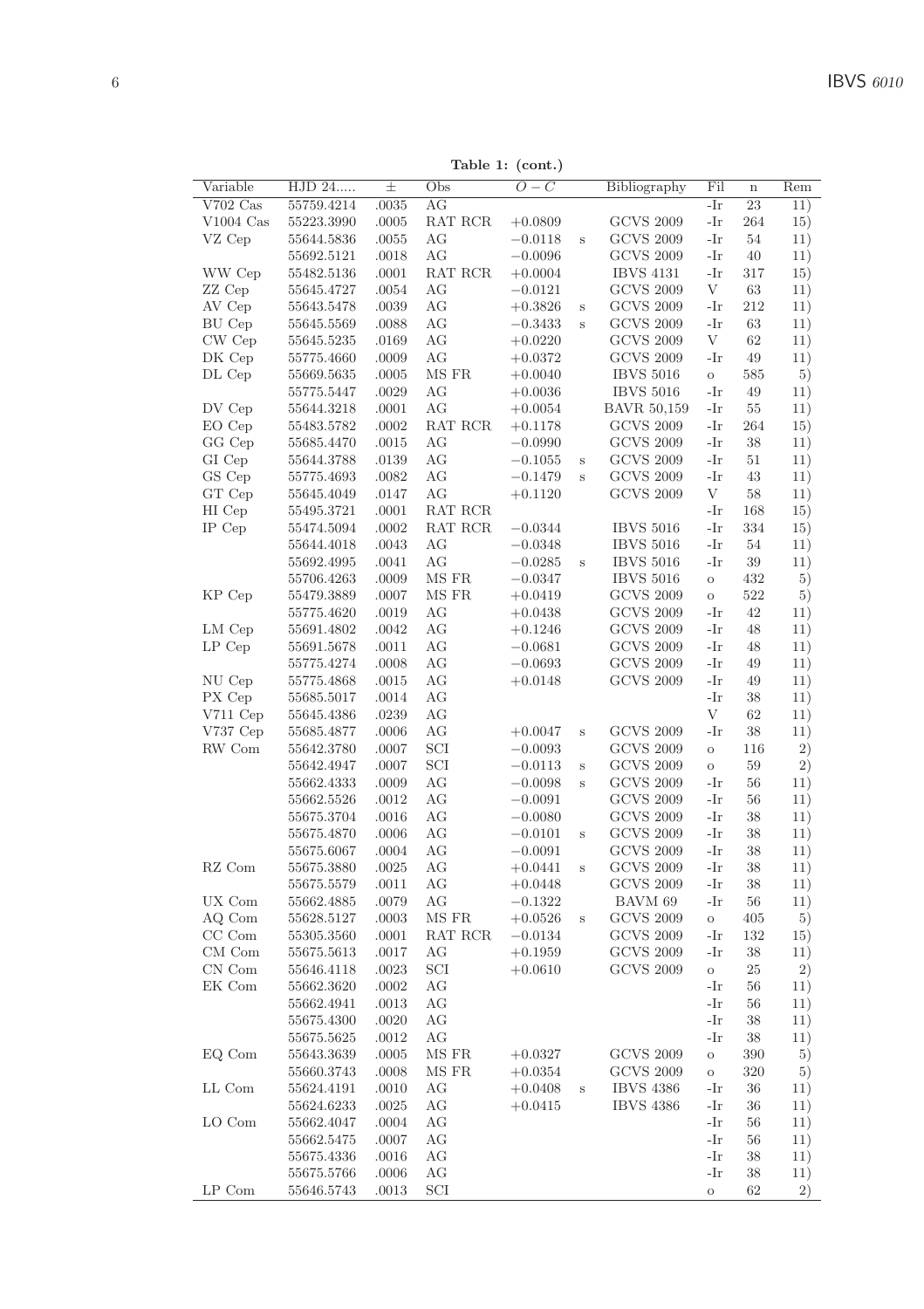Table 1: (cont.)

| Variable              | HJD 24     | $_{\pm}$ | Obs        | $O-C$     |         | Bibliography     | Fil      | $\mathbf n$ | Rem |
|-----------------------|------------|----------|------------|-----------|---------|------------------|----------|-------------|-----|
| $LP$ Com              | 55662.4597 | .0018    | AG         |           |         |                  | -Ir      | 56          | 11) |
|                       | 55669.3850 | .0029    | SCI        |           |         |                  | $\circ$  | 36          | 2)  |
|                       | 55669.5580 | .0028    | SCI        |           |         |                  | $\circ$  | 51          | 2)  |
|                       | 55675.4728 | .0021    | AG         |           |         |                  | -Ir      | 38          | 11) |
| LQ Com                | 55662.4213 | .0008    | AG         |           |         |                  | -Ir      | 55          | 11) |
|                       | 55662.6003 | .0017    | AG         |           |         |                  | -Ir      | 55          | 11) |
|                       | 55675.4468 | .0014    | AG         |           |         |                  | -Ir      | 37          | 11) |
| LR Com                | 55667.3825 | .0010    | <b>SIR</b> |           |         |                  | $\circ$  | 138         | 4)  |
| LT Com                | 55662.3544 | .0031    | AG         |           |         |                  | -Ir      | 56          | 11) |
|                       | 55662.6115 | .0017    | AG         |           |         |                  | -Ir      | 55          | 11) |
|                       | 55675.4067 | .0079    | AG         |           |         |                  | -Ir      | 38          | 11) |
| MM Com                | 55624.3723 | .0012    | AG         | $-0.0186$ |         | <b>GCVS 2009</b> | -Ir      | 36          | 11) |
|                       | 55624.5262 | .0025    | AG         | $-0.0157$ | S       | <b>GCVS 2009</b> | -Ir      | 36          | 11) |
| MR Com                | 55624.4517 | .0014    | AG         | $-0.0426$ |         | <b>GCVS 2009</b> | -Ir      | 36          | 11) |
| U CrB                 | 55654.3997 | .0005    | FR         | $+0.1189$ |         | <b>GCVS 2009</b> | -Ir      | 57          | 11) |
| RT CrB                | 55629.5479 | .0076    | AG         | $-0.0271$ |         | <b>GCVS 2009</b> | -Ir      | 54          | 11) |
| TU CrB                | 55705.4948 | .0015    | AG         | $+0.0725$ | S       | <b>GCVS 2009</b> | -Ir      | 41          | 11) |
| TW CrB                | 55629.6819 | .0008    | AG         | $+0.0452$ | S       | <b>GCVS 2009</b> | -Ir      | 54          | 11) |
| YY CrB                | 55351.4455 | .0001    | RAT RCR    |           |         |                  | -Ir      | 202         | 15) |
|                       | 55705.4085 | .0023    | AG         |           |         |                  | -Ir      | 42          | 11) |
| AM CrB                | 55705.3806 | .0009    | AG         |           |         |                  | -Ir      | 42          | 11) |
| AR CrB                | 55629.5468 | .0017    | AG         | $-0.0056$ | S       | <b>GCVS 2009</b> | -Ir      | 54          | 11) |
| AV CrB                | 55629.6122 | .0016    | AG         | $-0.0199$ | $\rm s$ | <b>GCVS 2009</b> | -Ir      | 54          | 11) |
|                       | 55659.5075 | .0024    | AG         | $-0.0194$ | S       | <b>GCVS 2009</b> | -Ir      | 31          | 11) |
| SW Cyg                | 55687.5096 | .0033    | AG         | $-0.3190$ |         | <b>GCVS 2009</b> | -Ir      | 25          | 11) |
| VV Cyg                | 55691.5271 | .0008    | AG         | $+0.0134$ |         | <b>GCVS 2009</b> | -Ir      | 23          | 11) |
| WZ Cyg                | 55373.4796 | .0001    | RAT RCR    | $+0.0639$ |         | <b>GCVS 2009</b> | -Ir      | 168         | 15) |
| BO Cyg                | 55461.5251 | .0001    | RAT RCR    | $+0.0884$ |         | <b>GCVS 2009</b> | -Ir      | 267         | 15) |
| DP Cyg                | 55775.4341 | .0051    | AG         | $+0.4291$ | S       | <b>GCVS 2009</b> | -Ir      | 42          | 11) |
| EN Cyg                | 55707.5152 | .0072    | AG         | $+0.4636$ | S       | <b>GCVS 2009</b> | -Ir      | 20          | 11) |
| GM Cyg                | 55686.4609 | .0024    | AG         | $-0.2199$ |         | <b>GCVS 2009</b> | -Ir      | 24          | 11) |
| KV Cyg                | 55686.5474 | .0010    | AG         | $+0.0525$ |         | <b>GCVS 2009</b> | -Ir      | 24          | 11) |
|                       | 55740.4894 | .0017    | AG         | $+0.0536$ |         | <b>GCVS 2009</b> | -Ir      | 29          | 11) |
| NZ Cyg                | 55784.3916 | .0026    | AG         | $+0.0741$ |         | <b>GCVS 2009</b> | -Ir      | 34          | 11) |
|                       | 55784.5894 | .0015    | AG         | $+0.0689$ | S       | <b>GCVS 2009</b> | -Ir      | 34          | 11) |
| PV Cyg                | 55686.5169 | .0018    | AG         | $+0.2491$ |         | <b>GCVS 2009</b> | -Ir      | 24          | 11) |
|                       | 55711.4995 | .0049    | AG         | $+0.2495$ |         | <b>GCVS 2009</b> | -Ir      | 28          | 11) |
| QU Cyg                | 55686.5124 | .0004    | AG         | $-0.0713$ |         | <b>GCVS 2009</b> | -Ir      | 24          | 11) |
|                       | 55711.4898 | .0006    | AG         | $-0.0715$ |         | <b>GCVS 2009</b> | -Ir      | 28          | 11) |
| QW Cyg                | 55711.5177 | .0019    | AG         | $-0.0787$ |         | <b>GCVS 2009</b> | -Ir      | 28          | 11) |
| $\rm V401~Cyg$        | 55483.3582 | .0001    | RAT RCR    | $+0.0691$ |         | <b>GCVS 2009</b> | -Ir      | 196         | 15) |
|                       | 55741.5089 | .0043    | AG         | $+0.0740$ |         | <b>GCVS 2009</b> | -Ir      | 32          | 11) |
|                       | 55776.4724 | .0007    | АG         | $+0.0742$ |         | <b>GCVS 2009</b> | -Ir      | 38          | 11) |
| $V435 \,\mathrm{Cyg}$ | 55740.4562 | .0047    | AG         | $+0.2189$ |         | <b>GCVS 2009</b> | -Ir      | 29          | 11) |
| V443 Cyg              | 55376.4809 | .0001    | RAT RCR    | $+0.0321$ |         | <b>GCVS 2009</b> | -Ir      | 219         | 15) |
|                       | 55740.5041 | .0006    | AG         | $+0.0327$ |         | <b>GCVS 2009</b> | -Ir      | 29          | 11) |
| $V447 \,\mathrm{Cyg}$ | 55686.5160 | .0044    | AG         | $+0.1282$ |         | <b>GCVS 2009</b> | -Ir      | 24          | 11) |
| V454 Cyg              | 55711.4824 | .0057    | AG         | $-0.0060$ | S       | <b>GCVS 2009</b> | -Ir      | 28          | 11) |
|                       | 55740.4414 | .0010    | AG         | $-0.0081$ |         | <b>GCVS 2009</b> | -Ir      | 29          | 11) |
| $V463$ Cyg            | 55480.3911 | .0035    | PGL        | $+0.0469$ |         | <b>GCVS 2009</b> | V        | 171         | 10) |
| V484 Cyg              | 55645.6153 | .0009    | MS FR      | $+0.1174$ |         | <b>GCVS 2009</b> | $\rm{O}$ | 510         | 5)  |
| V490 Cyg              | 55690.5031 | .0010    | AG         | $+0.1640$ |         | <b>GCVS 2009</b> | -Ir      | 30          | 11) |
| V496 Cyg              | 55740.5130 | .0017    | AG         | $+0.0083$ |         | <b>GCVS 2009</b> | -Ir      | 29          | 11) |
| V499 Cyg              | 55690.4840 | .0017    | AG         | $+0.0297$ |         | <b>GCVS 2007</b> | -Ir      | 30          | 11) |
| $V500$ Cyg            | 55661.6084 | .0001    | MS FR      | $+0.1133$ |         | <b>GCVS 2009</b> | O        | 550         | 5)  |
| V505 Cyg              | 55644.6050 | .0003    | MS FR      | $+0.0368$ | S       | <b>GCVS 2009</b> | $\circ$  | 492         | 5)  |
| V512 Cyg              | 55691.4400 | .0010    | AG         | $+0.1167$ |         | <b>GCVS 2009</b> | -Ir      | 22          | 11) |
| V534 Cyg              | 55691.5461 | .0009    | AG         | $+0.1872$ |         | <b>GCVS 2009</b> | -Ir      | 22          | 11) |
| V536 Cyg              | 55691.5511 | .0007    | AG         | $+0.4343$ |         | <b>GCVS 2009</b> | -Ir      | 23          | 11) |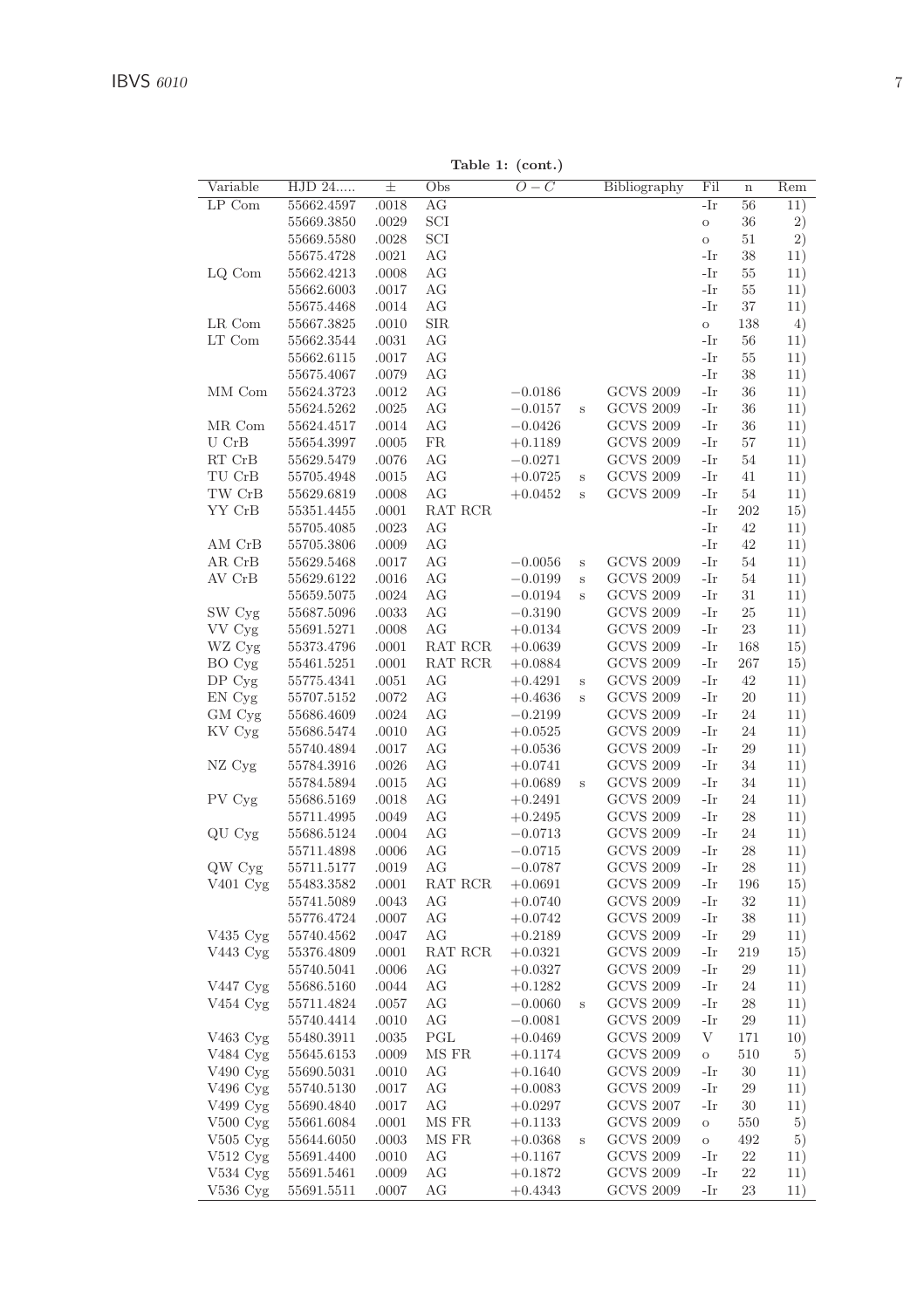Table 1: (cont.)

| Variable               | HJD 24     | $_{\pm}$  | Obs     | $\overline{O}-C$ |         | Bibliography     | Fil     | $\mathbf n$ | Rem       |
|------------------------|------------|-----------|---------|------------------|---------|------------------|---------|-------------|-----------|
| V541 Cyg               | 55741.4299 | .0064     | AG      | $+0.0526$        |         | <b>GCVS 2009</b> | -Ir     | 32          | 11)       |
| V635 Cyg               | 55691.4528 | .0052     | АG      | $-0.0493$        | S       | <b>GCVS 2009</b> | -Ir     | 22          | 11)       |
| V689 Cyg               | 55686.5243 | $.0095\,$ | АG      | $+0.1531$        | S       | <b>GCVS 2009</b> | -Ir     | 24          | 11)       |
| V704 Cyg               | 55691.4747 | .0026     | AG      | $+0.0324$        | S       | <b>GCVS 2009</b> | -Ir     | 22          | 11)       |
| V726 Cyg               | 55667.5437 | .0002     | MS FR   | $+0.0387$        |         | <b>GCVS 2009</b> | $\circ$ | 540         | 5)        |
|                        | 55686.4668 | .0017     | AG      | $+0.0389$        |         | <b>GCVS 2009</b> | -Ir     | 24          | 11)       |
| V743 Cyg               | 55690.4869 | .0106     | AG      | $-0.2692$        |         | <b>GCVS 2009</b> | -Ir     | 30          | 11)       |
| $V753$ Cyg             | 55674.3797 | .0003     | AG      | $+0.0040$        |         | BAVM 69          | -Ir     | 29          | 11)       |
| V796 Cyg               | 55687.5756 | .0008     | AG      | $-0.0054$        |         | <b>GCVS 2009</b> | -Ir     | 25          | 11)       |
| V809 Cyg               | 55784.5494 | .0018     | AG      | $+0.0408$        |         | <b>GCVS 2009</b> | -Ir     | 34          | 11)       |
| V822 Cyg               | 55643.6227 | .0007     | MS FR   | $-0.1515$        |         | <b>GCVS 2009</b> | $\circ$ | 434         | 5)        |
| V824 Cyg               | 55711.4333 | .0041     | AG      | $+0.0156$        | S       | <b>GCVS 2009</b> | -Ir     | 28          | 11)       |
| V841 Cyg               | 55712.5228 | .0088     | AG      | $+0.0065$        | S       | <b>GCVS 2009</b> | -Ir     | 26          | 11)       |
| $V842 \,\mathrm{Cyg}$  | 55712.5166 | .0017     | AG      | $+0.0324$        |         | <b>GCVS 2009</b> | -Ir     | 26          | 11)       |
| V856 Cyg               | 55707.4948 | .0030     | AG      | $+0.0808$        |         | <b>GCVS 2009</b> | -Ir     | 20          | 11)       |
| V865 Cyg               | 55712.5124 | .0017     | AG      | $+0.0531$        |         | <b>GCVS 2009</b> | -Ir     | 26          | 11)       |
| V866 Cyg               | 55707.4431 | .0003     | AG      | $+0.1734$        | $\rm s$ | <b>GCVS 2009</b> | -Ir     | 19          | 11)       |
|                        | 55778.4821 | .0073     | АG      | $+0.1776$        | Ś       | <b>GCVS 2009</b> | -Ir     | 42          | 11)       |
| V869 Cyg               | 55676.5569 | .0003     | MS FR   | $+0.1218$        |         | <b>GCVS 2009</b> | $\circ$ | 400         | 5)        |
| V874 Cyg               | 55712.4317 | .0022     | АG      | $+0.0746$        | S       | <b>GCVS 2009</b> | -Ir     | 25          | 11)       |
| V880 Cyg               | 55710.4821 | .0019     | AG      | $-0.0033$        | Ś       | <b>GCVS 2009</b> | -Ir     | 25          | 11)       |
| V885 Cyg               | 55370.4970 | .0002     | RAT RCR | $-0.0956$        |         | <b>GCVS 2009</b> | -Ir     | 200         | 15)       |
| V906 Cyg               | 55642.6120 | .0004     | MS FR   | $+0.0603$        |         | <b>GCVS 2009</b> | $\circ$ | 450         | 5)        |
| V912 Cyg               | 55741.4938 | .0011     | AG      | $-0.1208$        |         | <b>GCVS 2009</b> | -Ir     | 32          | 11)       |
| V957 Cyg               | 55690.4605 | .0048     | АG      | $+0.1346$        |         | <b>GCVS 2009</b> | -Ir     | 30          | 11)       |
| $V963$ Cyg             | 55710.4984 | .0009     | AG      | $-0.0018$        |         | <b>GCVS 2009</b> | -Ir     | 25          | 11)       |
| $V970 \,\mathrm{Cyg}$  | 55372.4978 | .0003     | MS FR   | $-0.0041$        |         | <b>GCVS 2007</b> | $\circ$ | 480         | 5)        |
| $V1004 \,\mathrm{Cyg}$ | 55641.5876 | .0004     | MS FR   | $+0.1608$        | S       | <b>GCVS 2009</b> | $\circ$ | 492         | 5)        |
|                        | 55685.4727 | .0006     | MS FR   | $+0.1611$        | S       | <b>GCVS 2009</b> | $\circ$ | 315         | 5)        |
| V1018 Cyg              | 55741.4626 | .0043     | AG      | $-0.0922$        | S       | <b>GCVS 2009</b> | -Ir     | 32          | 11)       |
| $V1019 \,\mathrm{Cyg}$ | 55690.5400 | .0023     | AG      | $+0.1264$        |         | <b>GCVS 2009</b> | -Ir     | 25          | 11)       |
| V1036 Cyg              | 55660.5273 | .0003     | MS FR   | $+0.0012$        |         | BAVM 141         | $\circ$ | 500         | 5)        |
| V1083 Cyg              | 55462.5284 | .0006     | RAT RCR | $-0.0468$        | S       | <b>GCVS 2009</b> | -Ir     | 261         | 15)       |
| V1130 Cyg              | 55686.5052 | .0006     | AG      | $-0.0360$        |         | <b>GCVS 2009</b> | -Ir     | 24          | 11)       |
| V1136 Cyg              | 55710.5024 | .0009     | АG      | $+0.0863$        |         | <b>GCVS 2009</b> | -Ir     | 25          | 11)       |
| $V1141 \,\mathrm{Cyg}$ | 55686.5030 | .0025     | АG      | $+0.1104$        |         | <b>GCVS 2009</b> | -Ir     | 24          | 11)       |
| $V1147 \,\mathrm{Cyg}$ | 55776.4108 | .0017     | АG      | $-0.1733$        | Ś       | <b>GCVS 2009</b> | -Ir     | 38          | 11)       |
| V1187 Cyg              | 55740.5046 | .0022     | AG      | $-0.0174$        |         | <b>IBVS 4133</b> | -Ir     | 29          | 11)       |
| V1191 Cyg              | 55740.5386 | .0014     | AG      | $-0.0054$        |         | <b>GCVS 2009</b> | -Ir     | 29          | 11)       |
| V1193 Cyg              | 55691.5553 | .0045     | АG      | $-0.1067$        |         | <b>GCVS 2009</b> | -Ir     | 48          | 11)       |
| V1302 Cyg              | 55740.4097 | .0035     | AG      | $-0.0916$        |         | <b>GCVS 2009</b> | -Ir     | 29          | 11)       |
| V1321 Cyg              | 55740.4211 | .0012     | АG      | $+0.0861$        |         | <b>GCVS 2009</b> | -Ir     | 29          | 11)       |
| V1356 Cyg              | 55375.4963 | .0002     | RAT RCR | $+0.1724$        |         | <b>GCVS 2009</b> | -Ir     | 200         | 15)       |
|                        | 55690.5430 | .0045     | AG      | $+0.1917$        |         | <b>GCVS 2009</b> | -Ir     | 30          | 11)       |
| V2240 Cyg              | 55711.4554 | .0010     | AG      |                  |         |                  | -Ir     | 27          | 11)       |
| V2280 Cyg              | 55674.4255 | .0014     | AG      |                  |         |                  | -Ir     | 29          | 11)       |
|                        | 55674.6015 | .0001     | AG      |                  |         |                  | -Ir     | 29          | 11)       |
|                        | 55687.4995 | .0019     | АG      |                  |         |                  | -Ir     | 25          | 11)       |
| V2284 Cyg              | 55687.5063 | .0001     | AG      |                  |         |                  | -Ir     | 25          | 11)       |
| V2294 Cyg              | 55687.4421 | .0029     | AG      |                  |         |                  | -Ir     | 24          | 11)       |
| V2363 Cyg              | 55674.3887 | .0015     | AG      | $-0.0118$        |         | <b>GCVS 2007</b> | -Ir     | 29          | 11)       |
|                        | 55674.5707 | .0035     | AG      | $-0.0108$        |         | <b>GCVS 2007</b> | -Ir     | 29          | 11)       |
| $V2364$ Cyg            | 55674.5767 | .0024     | АG      | $-0.0152$        | S       | <b>GCVS 2009</b> | -Ir     | 29          | 11)       |
| V2366 Cyg              | 55674.5151 | .0015     | АG      | $+0.0175$        |         | <b>GCVS 2009</b> | -Ir     | 28          | 11)       |
|                        | 55687.5268 | .0019     | AG      | $+0.0185$        | S       | <b>GCVS 2009</b> | -Ir     | 24          | 11)       |
| TT Del                 | 55387.4761 | .0002     | RAT RCR | $-0.0908$        |         | <b>GCVS 2009</b> | -Ir     | 12          | 15)       |
| YY Del                 | 55384.5027 | .0003     | RAT RCR | $+0.0117$        |         | <b>GCVS 2009</b> | -Ir     | 197         |           |
| EQ Del                 | 55739.4799 | .0001     | MS FR   | $-0.0611$        | S       | <b>GCVS 2009</b> | $\circ$ | 616         | 15)<br>5) |
| RZ Dra                 | 55689.4938 | .0063     | АG      | $+0.0531$        | S       | <b>GCVS 2009</b> | -Ir     | 64          | 11)       |
|                        |            |           |         |                  |         |                  |         |             |           |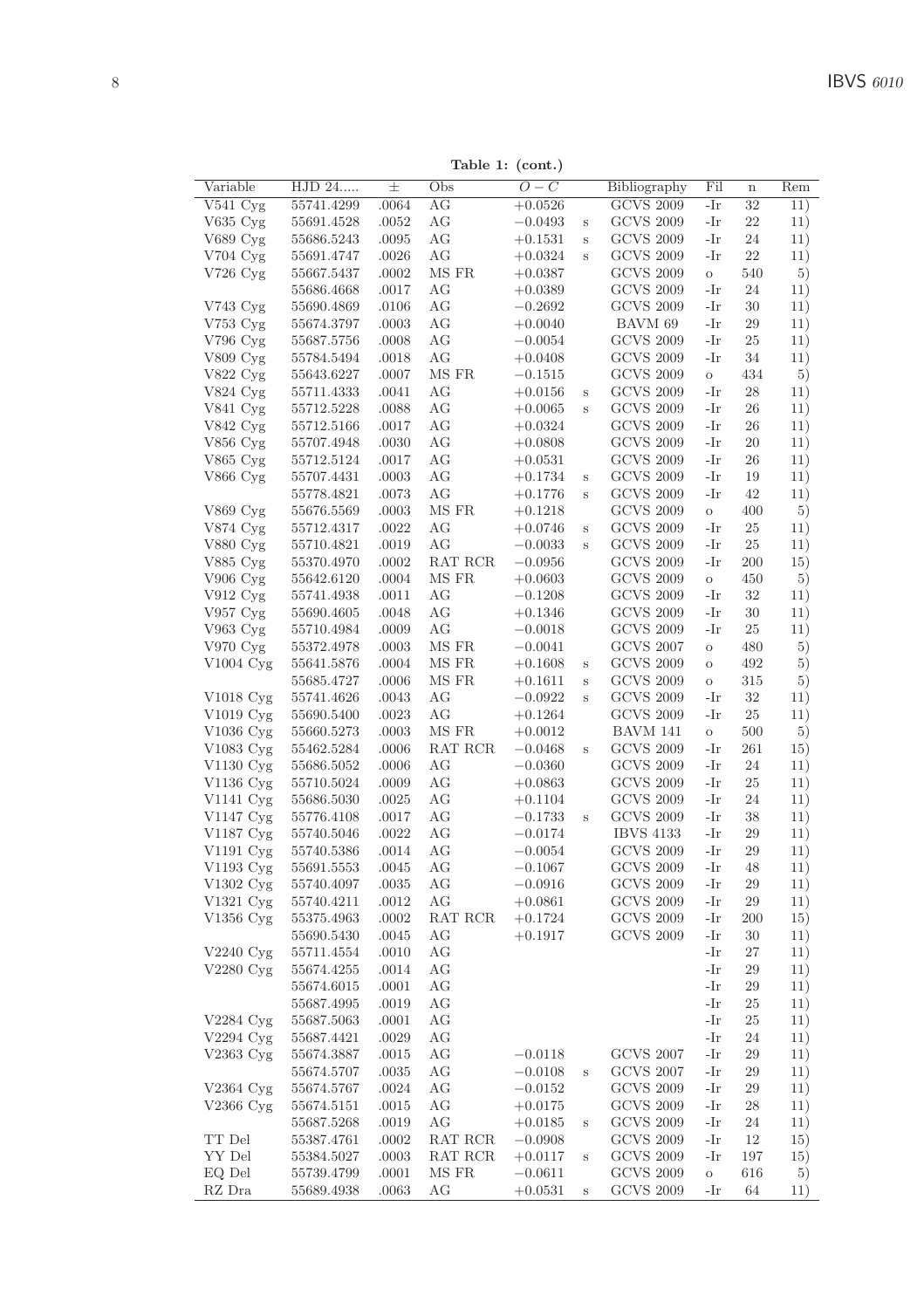Table 1: (cont.)

| Variable       | HJD 24     | $_{\pm}$ | $\cdots$<br>Obs | (<br>$\overline{O-C}$ |         | Bibliography     | Fil      | $\mathbf n$ | Rem |
|----------------|------------|----------|-----------------|-----------------------|---------|------------------|----------|-------------|-----|
| TZ Dra         | 55682.4372 | .0022    | AG              | $-0.0323$             |         | <b>GCVS 2009</b> | -Ir      | 40          | 11) |
| WW Dra         | 55650.5224 | .0035    | SCI             | $+0.5590$             |         | <b>GCVS 2009</b> | $\rm{O}$ | 185         | 2)  |
| WX Dra         | 55674.5172 | .0018    | AG              | $+0.0209$             |         | <b>GCVS 2009</b> | -Ir      | 29          | 11) |
| XY Dra         | 55662.5619 | .0015    | AG              | $+0.2903$             |         | <b>GCVS 2009</b> | -Ir      | 45          | 11) |
| AI Dra         | 55645.4385 | .0021    | SCI             | $+0.0270$             |         | <b>GCVS 2009</b> | $\circ$  | 166         | 2)  |
| AK Dra         | 55641.4636 | .0015    | SCI             | $+0.2532$             |         | <b>GCVS 2009</b> | $\circ$  | 47          | 2)  |
|                | 55642.5739 | .0031    | SCI             | $+0.2544$             | S       | <b>GCVS 2009</b> | $\circ$  | 76          | 2)  |
|                | 55661.4271 | .0018    | SCI             | $+0.2526$             |         | <b>GCVS 2009</b> | $\rm{O}$ | 80          | 2)  |
|                | 55662.5394 | .0161    | AG              | $+0.2558$             | S       | <b>GCVS 2009</b> | -Ir      | 45          | 11) |
|                | 55672.5242 | .0010    | AG              | $+0.2585$             |         | <b>GCVS 2009</b> | -Ir      | 39          | 11) |
|                | 55682.5042 | .0075    | AG              | $+0.2564$             | $\rm s$ | <b>GCVS 2009</b> | -Ir      | 39          | 11) |
|                | 55692.4893 | .0021    | AG              | $+0.2595$             |         | <b>GCVS 2009</b> | -Ir      | 32          | 11) |
| AR Dra         | 55314.4779 | .0001    | RAT RCR         | $+0.0189$             |         | <b>GCVS 2009</b> | -Ir      | 230         | 15) |
| BE Dra         | 55712.3864 | .0019    | AG              | $-0.1125$             | $\,$ s  | <b>GCVS 2009</b> | -Ir      | 24          | 11) |
| BS Dra         | 55674.3770 | .0026    | AG              | $+0.0021$             |         | <b>GCVS 2009</b> | -Ir      | 26          | 11) |
| BU Dra         | 55627.3450 | .0134    | AG              | $+0.0222$             |         | MVS 12,4         | V        | 77          | 11) |
|                | 55667.5437 | .0024    | SCI             | $+0.0230$             | S       | <b>MVS 12.4</b>  | $\circ$  | 159         | 2)  |
| CM Dra         | 55642.5207 | .0006    | АG              | $+0.0038$             |         | <b>GCVS 2009</b> | -Ir      | 77          | 11) |
| CV Dra         | 55662.4791 | .0149    | AG              | $+0.0025$             | S       | BAVM 69          | -Ir      | 42          | 11) |
| DW Dra         | 55628.4686 | .0017    | AG              |                       |         |                  | -Ir      | 54          | 11) |
| EF Dra         | 55628.3942 | .0042    | AG              | $+0.0839$             |         | <b>IBVS 3811</b> | -Ir      | 46          | 11) |
| GO Dra         | 55662.5155 | .0052    | AG              |                       |         |                  | -Ir      | 45          | 11) |
| GV Dra         | 55626.6647 | .0011    | SCI             | $-0.0021$             |         | <b>IBVS 4990</b> | $\circ$  | 101         | 2)  |
|                | 55662.5805 | .0035    | SCI             | $+0.1322$             | S       | <b>IBVS 4990</b> | $\circ$  | 91          | 2)  |
| IV Dra         | 55627.5160 | .0013    | $\rm{AG}$       |                       |         |                  | -Ir      | 61          | 11) |
|                | 55627.6477 | .0015    | AG              |                       |         |                  | -Ir      | 61          | 11) |
| KK Dra         | 55689.3994 | .0011    | AG              |                       |         |                  | -Ir      | 64          | 11) |
| LN Dra         | 55662.5558 | .0024    | AG              |                       |         |                  | -Ir      | 45          | 11) |
|                | 55692.5525 | .0040    | AG              |                       |         |                  | -Ir      | 32          | 11) |
| LZ Dra         | 55674.3757 | .0011    | AG              |                       |         |                  | -Ir      | 23          | 11) |
| MU Dra         | 55674.4340 | .0015    | AG              | $-0.0465$             | s       | <b>GCVS 2009</b> | -Ir      | 29          | 11) |
| TZ Gem         | 55629.4572 | .0001    | <b>FR</b>       | $+0.0985$             |         | <b>GCVS 2009</b> | -Ir      | 118         | 11) |
| YY Gem         | 55627.3045 | .0035    | PGL             | $-0.0060$             |         | <b>GCVS 2009</b> | V        | 165         | 17) |
| AL Gem         | 55623.3254 | .0015    | SCI             | $+0.0726$             |         | <b>GCVS 2009</b> | $\rm{O}$ | 108         | 2)  |
| AV Gem         | 55623.3950 | .0042    | AG              | $-0.0291$             | $\,$ s  | <b>GCVS 2009</b> | -Ir      | 49          | 11) |
| ${\rm EN}$ Gem | 55627.3861 | .0024    | SCI             | $-0.0563$             |         | <b>GCVS 2009</b> | $\circ$  | 29          | 2)  |
| FT Gem         | 55590.4231 | .0017    | <b>FR</b>       | $-0.0336$             | $\,$ s  | <b>GCVS 2009</b> | -Ir      | 45          | 11) |
|                | 55623.3323 | .0055    | AG              | $-0.0307$             | $\rm s$ | <b>GCVS 2009</b> | -Ir      | 49          | 11) |
| LO Gem         | 55629.3407 | .0035    | AG              |                       |         |                  | -Ir      | 51          | 11) |
| MU Gem         | 55590.3097 | .0029    | <b>FR</b>       | $+0.0225$             |         | <b>GCVS 2009</b> | -Ir      | 57          | 11) |
|                | 55624.4375 | .0007    | <b>FR</b>       | $+0.0189$             |         | <b>GCVS 2009</b> | -Ir      | 46          | 11) |
| $V339$ Gem     | 55602.4084 | .0007    | <b>SIR</b>      | $+0.0039$             |         | <b>IBVS 5557</b> | $\circ$  | 136         | 4)  |
|                | 55625.4475 | .0006    | FR.             | $+0.0005$             |         | <b>IBVS 5557</b> | -Ir      | 51          | 11) |
|                | 55628.3316 | .0008    | <b>SIR</b>      | $+0.0042$             |         | <b>IBVS 5557</b> | $\circ$  | 132         | 4)  |
| V388 Gem       | 55235.2896 | .0002    | RAT RCR         | $-0.0109$             |         | <b>GCVS 2009</b> | -Ir      | 93          | 15) |
| SZ Her         | 55396.4465 | .0001    | RAT RCR         | $-0.0223$             |         | <b>GCVS 2009</b> | -Ir      | 230         | 15) |
|                | 55670.5099 | .0005    | AG              | $-0.0218$             |         | <b>GCVS 2009</b> | V        | 35          | 11) |
| TU Her         | 55398.5239 | .0002    | RAT RCR         | $-0.2076$             |         | <b>GCVS 2009</b> | -Ir      | 250         | 15) |
|                | 55661.4905 | .0012    | AG              | $-0.2131$             |         | <b>GCVS 2009</b> | -Ir      | 41          | 11) |
| BO Her         | 55711.4884 | .0024    | AG              | $-0.0439$             |         | <b>GCVS 2009</b> | -Ir      | 43          |     |
|                |            |          |                 |                       |         | <b>GCVS 2009</b> | -Ir      |             | 11) |
|                | 55758.4881 | .0038    | AG              | $-0.0455$             |         |                  |          | 35          | 11) |
| BV Her         | 55661.5599 | .0013    | SCI             | $-0.0571$             |         | <b>GCVS 2009</b> | $\circ$  | 22          | 2)  |
| $\cal CT$ Her  | 55654.5786 | .0014    | SCI             | $+0.0054$             |         | <b>GCVS 2009</b> | $\circ$  | 70          | 2)  |
| DD Her         | 55645.6362 | .0028    | SCI             | $+0.3862$             | $\rm s$ | <b>GCVS 2009</b> | $\circ$  | 43          | 2)  |
| ES Her         | 55648.5246 | .0003    | MS FR           | $-0.0303$             |         | <b>GCVS 2009</b> | $\circ$  | 620         | 5)  |
|                | 55670.4235 | .0019    | AG              | $-0.0282$             |         | <b>GCVS 2009</b> | -Ir      | 35          | 11) |
|                | 55673.5505 | .0016    | AG              | $-0.0293$             |         | <b>GCVS 2009</b> | -Ir      | 35          | 11) |
| $\rm IK$ Her   | 55671.5566 | .0103    | AG              | $+0.2649$             | $\,$ s  | <b>GCVS 2009</b> | -Ir      | 46          | 11) |
| IT Her         | 55711.4589 | .0018    | AG              | $-0.0383$             | $\rm s$ | <b>GCVS 2009</b> | -Ir      | 43          | 11) |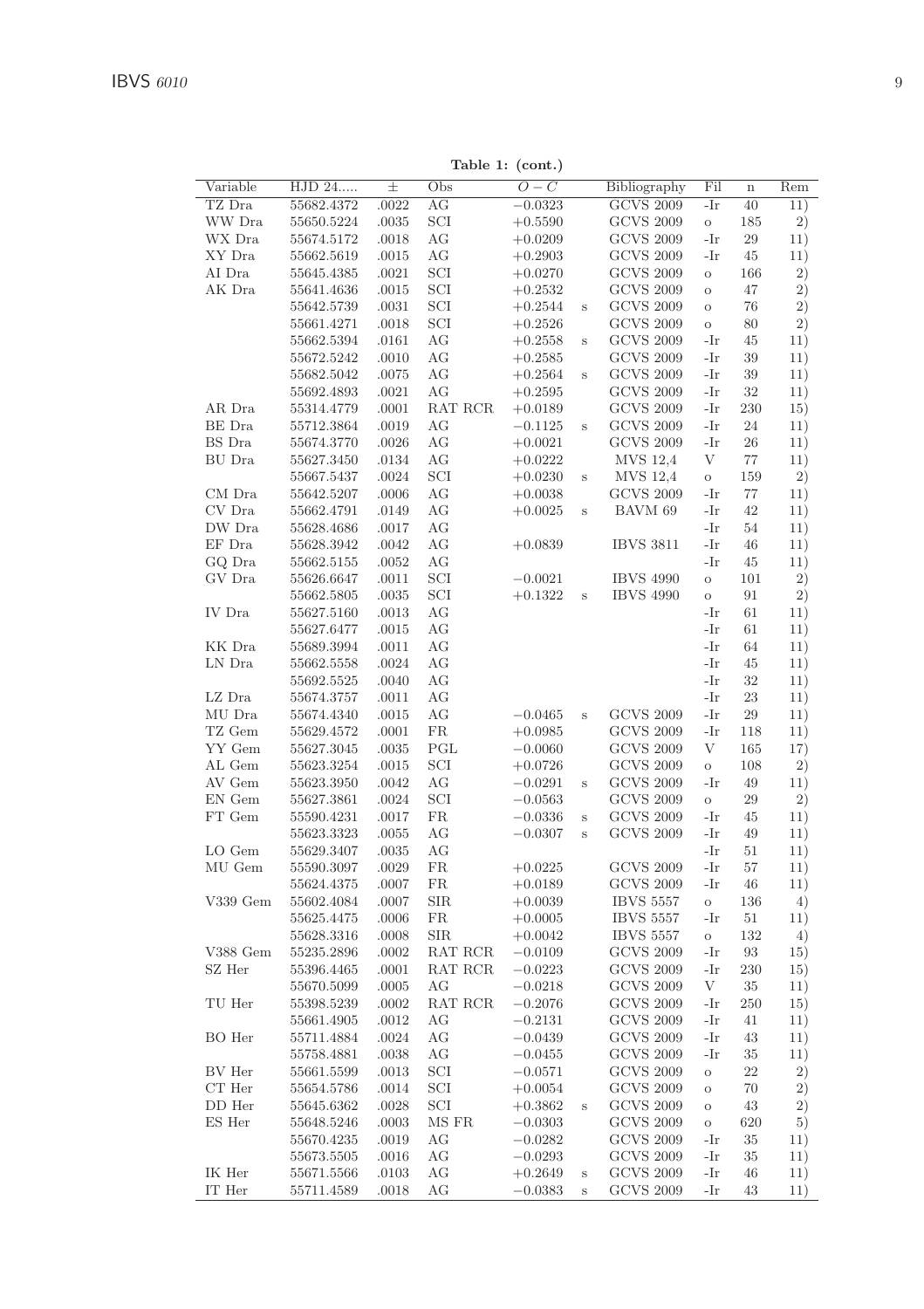Table 1: (cont.)

| Variable    | HJD 24                   | $_{\pm}$  | Obs     | $\frac{1}{2}$<br>$O-C$ |         | Bibliography       | Fil          | $\mathbf n$  | Rem             |
|-------------|--------------------------|-----------|---------|------------------------|---------|--------------------|--------------|--------------|-----------------|
| IT Her      | 55748.4518               | .0017     | JU      | $-0.0027$              |         | <b>GCVS 2009</b>   | $\circ$      | 57           | $\overline{2)}$ |
|             | 55758.4650               | .0029     | AG      | $-0.0481$              | $\,$ s  | <b>GCVS 2009</b>   | -Ir          | 35           | 11)             |
| MX Her      | 55741.3978               | .0011     | AG      | $+0.5823$              | $\rm s$ | <b>GCVS 2009</b>   | -Ir          | 29           | 11)             |
| PW Her      | 55705.2188               | .0015     | AG      | $-0.3551$              |         | BAVM 68            | V            | 64           | 11)             |
| V342 Her    | 55758.5173               | .0053     | AG      | $+0.0220$              |         | <b>GCVS 2009</b>   | -Ir          | 35           | 11)             |
|             | 55776.4026               | .0004     | WTR     | $+0.0209$              |         | <b>GCVS 2009</b>   | -Ir          | 35           | 8)              |
| V381 Her    | 55660.5641               | .0008     | AG      | $+0.1917$              |         | <b>GCVS 2009</b>   | -Ir          | 54           | 11)             |
|             | 55683.4500               | .0001     | MS FR   | $+0.1912$              |         | <b>GCVS 2009</b>   | $\circ$      | 832          | 5)              |
|             | 55689.5116               | .0238     | AG      | $+0.1947$              | $\,$ s  | <b>GCVS 2009</b>   | -Ir          | $32\,$       | 11)             |
| V387 Her    | 55625.5973               | .0001     | MS FR   | $+0.0650$              | $\rm s$ | <b>GCVS 2009</b>   | $\circ$      | 570          | 5)              |
|             | 55689.5526               | .0012     | АG      | $+0.0626$              |         | <b>GCVS 2009</b>   | -Ir          | $32\,$       | 11)             |
| $V450$ Her  | 55669.4507               | .0090     | АG      | $+0.1071$              | $\rm s$ | <b>GCVS 2009</b>   | V            | $38\,$       | 11)             |
| V490 Her    | 55747.4839               | .0010     | JU      | $-0.3612$              | $\rm s$ | <b>GCVS 2009</b>   | $\circ$      | 65           | 2)              |
| $V502$ Her  | 55640.5493               | $.0002\,$ | MS FR   | $+0.0233$              |         | <b>GCVS 2009</b>   | $\circ$      | 693          | 5)              |
|             | 55661.5985               | .0017     | AG      | $+0.0237$              |         | <b>GCVS 2009</b>   | -Ir          | 41           | 11)             |
|             | 55670.4611               | .0012     | AG      | $+0.0237$              |         | <b>GCVS 2009</b>   | -Ir          | 35           | 11)             |
| V607 Her    | 55671.4793               | .0464     | AG      | $+0.1683$              |         | <b>GCVS 2009</b>   | -Ir          | 46           | 11)             |
| V607 Her    | 55707.4530               | .0164     | АG      | $+0.1774$              | S       | <b>GCVS 2009</b>   | -Ir          | 59           | 11)             |
| $V728$ Her  | 55393.4819               | .0002     | RAT RCR | $+0.0706$              |         | <b>IBVS 3234</b>   | -Ir          | 201          | 15)             |
|             | 55444.3817               | .0001     | RAT RCR | $+0.0714$              |         | <b>IBVS 3234</b>   | -Ir          | 171          | 15)             |
|             | 55710.4278               | .0031     | AG      | $+0.0761$              | S       | <b>IBVS 3234</b>   | -Ir          | 27           | 11)             |
| V732 Her    | 55685.5983               | .0042     | SCI     | $+0.0988$              |         | <b>GCVS 2009</b>   | $\circ$      | 61           | 2)              |
| V733 Her    | 55741.5505               | .0004     | АG      | $-0.0494$              | S       | <b>GCVS 2009</b>   | -Ir          | 29           | 11)             |
| V829 Her    | 55659.4435               | .0059     | AG      | $+0.0405$              |         | <b>IBVS 5496</b>   | V            | 29           | 11)             |
|             | 55669.4722               | .0027     | AG      | $+0.0410$              |         | <b>IBVS 5496</b>   | V            | 39           | 11)             |
| V842 Her    | 55669.3690               | .0002     | MS FR   | $-0.0611$              |         | <b>BAVR 49,180</b> | $\circ$      | 430          | 5)              |
|             | 55705.4057               | .0008     | JU      | $-0.0619$              |         | <b>BAVR 49,180</b> | $\circ$      | $30\,$       | 2)              |
| V856 Her    | 55669.4249               | .0022     | AG      |                        |         |                    | -Ir          | 39           | 11)             |
| V857 Her    | 55669.5466               | .0045     | AG      |                        |         |                    | V            | 39           | 11)             |
|             | 55749.4324               | .0022     | JU      |                        |         |                    | $\rm _O$     | 76           | 2)              |
| V861 Her    | 55669.3850               | .0014     | AG      |                        |         |                    | -Ir          | 39           | 11)             |
|             | 55669.5576               | .0018     | AG      |                        |         |                    | -Ir          | 39           | 11)             |
|             | 55710.3975               | .0011     | AG      |                        |         |                    | -Ir          | 28           | 11)             |
| V878 Her    | 55662.4798               | .0119     | AG      |                        |         |                    | -Ir          | 45           | 11)             |
| V883 Her    | 55670.4332               | .0262     | AG      |                        |         |                    | -Ir          | 34           | 11)             |
| V923 Her    | 55659.5074               | .0039     | AG      |                        |         |                    | V            | 31           | 11)             |
| $V1032$ Her | 55659.4811               | .0022     | AG      |                        |         |                    | -Ir          | 30           | 11)             |
|             | 55669.4158               | .0067     | AG      |                        |         |                    | -Ir          | 39           | 11)             |
| V1033 Her   | 55671.4743               | .0002     | AG      |                        |         |                    | -Ir          | 46           | 11)             |
|             | 55707.3909               | .0010     | АG      |                        |         |                    | -Ir          | 59           | 11)             |
|             | 55707.5397               | .0012     | AG      |                        |         |                    | -Ir          | 59           | 11)             |
| $V1036$ Her | 55707.5500               | .0030     | AG      |                        |         |                    | -Ir          | 59           | 11)             |
| $V1038$ Her | 55659.4282               | .0011     | AG      |                        |         |                    | -Ir          | 32           | 11)             |
|             | 55659.5618               | .0009     | AG      |                        |         |                    | -Ir          | 32           | 11)             |
|             | 55661.4391               | .0008     | AG      |                        |         |                    | -Ir          | 41           | 11)             |
|             | 55661.5739               | .0008     | AG      |                        |         |                    | -Ir          | 41           | 11)             |
| $V1042$ Her | 55689.5137               | .0016     | AG      |                        |         |                    | -Ir          | 32           | 11)             |
| $V1044$ Her | 55669.4576               | .0019     | AG      |                        |         |                    | -Ir          | 39           | 11)             |
|             | 55669.5780               | .0015     | АG      |                        |         |                    | -Ir          | 39           | 11)             |
| $V1047$ Her | 55661.4400               | .0015     | AG      |                        |         |                    | -Ir          | 41           | 11)             |
|             | 55661.6002               | .0009     | AG      |                        |         |                    | -Ir          | 41           | 11)             |
|             | 55746.4370               | .0015     | JU      |                        |         |                    | $\circ$      | 48           | 2)              |
| $V1049$ Her | 55689.4449               | .0135     | AG      |                        |         |                    | -Ir          | 32           | 11)             |
| $V1052$ Her |                          | .0023     | AG      |                        |         |                    | -Ir          | 54           |                 |
|             | 55660.5256<br>55689.4502 | .0019     | AG      |                        |         |                    | -Ir          | 32           | 11)<br>11)      |
|             |                          |           |         |                        |         |                    |              |              |                 |
| $V1055$ Her | 55397.5008               | .0001     | RAT RCR |                        |         |                    | -Ir<br>$-Ir$ | 225          | 15)             |
|             | 55669.3797               | .0022     | AG      |                        |         |                    |              | $39\,$<br>39 | 11)             |
|             | 55669.5406               | .0016     | AG      |                        |         |                    | -Ir          |              | 11)             |
| $V1057$ Her | 55660.6150               | .0022     | AG      |                        |         |                    | -Ir          | 54           | 11)             |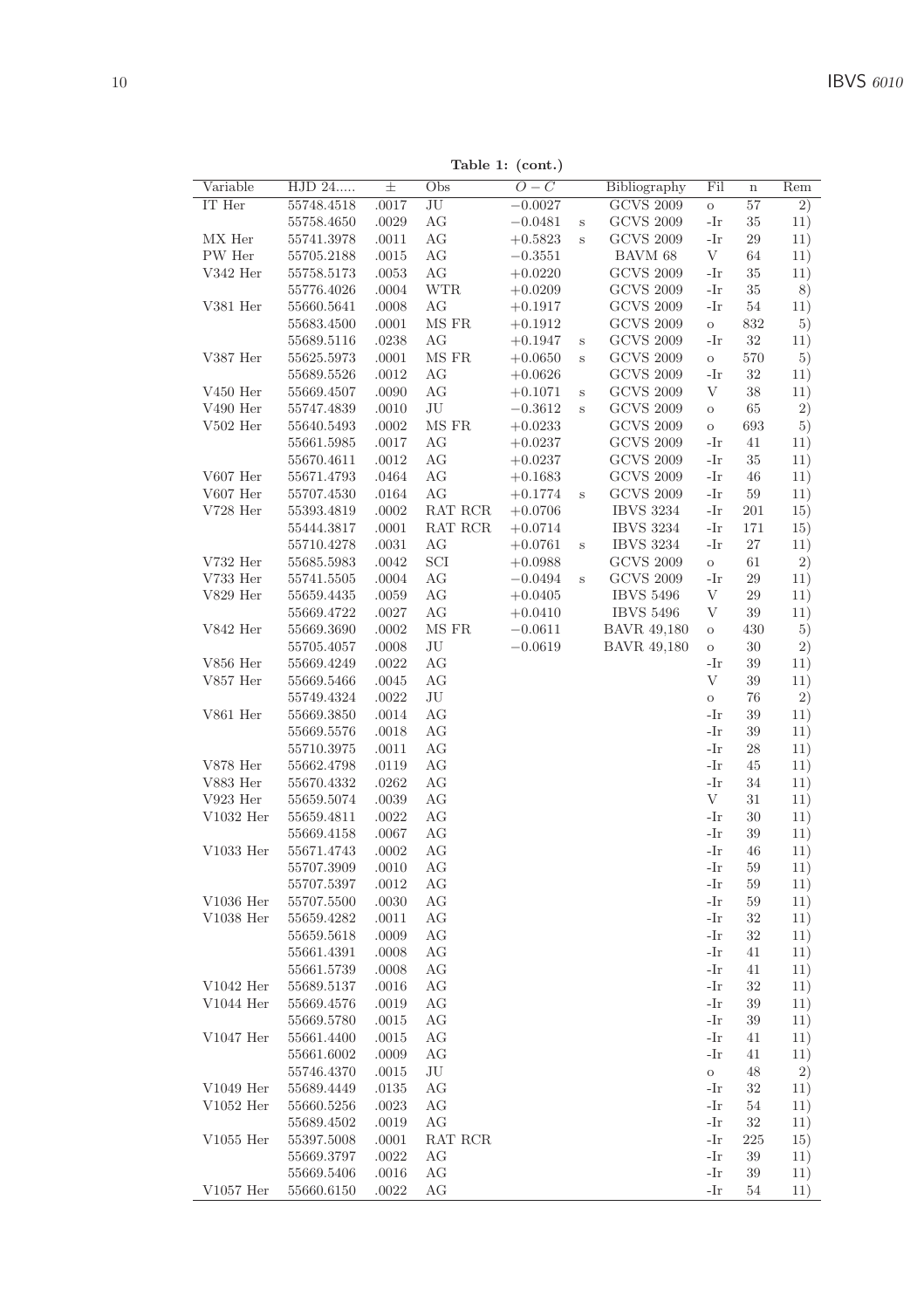Table 1: (cont.)

| Variable    | HJD 24     | $_{\pm}$ | Obs     | $\frac{1}{2}$<br>$\overline{O}-C$ |         | Bibliography     | $\overline{\mathrm{Fil}}$ | $\mathbf n$ | Rem |
|-------------|------------|----------|---------|-----------------------------------|---------|------------------|---------------------------|-------------|-----|
| $V1057$ Her | 55689.3891 | .0020    | AG      |                                   |         |                  | -Ir                       | 32          | 11) |
| $V1065$ Her | 55670.4537 | .0009    | AG      |                                   |         |                  | -Ir                       | 35          | 11) |
| V1066 Her   | 55461.3372 | .0001    | RAT RCR |                                   |         |                  | -Ir                       | 188         | 15) |
|             | 55741.4004 | .0005    | AG      |                                   |         |                  | -Ir                       | $\,29$      | 11) |
| $V1068$ Her | 55461.3889 | .0002    | RAT RCR |                                   |         |                  | -Ir                       | 189         | 15) |
|             | 55672.3422 | .0036    | AG      |                                   |         |                  | -Ir                       | 39          | 11) |
|             | 55672.5438 | .0016    | AG      |                                   |         |                  | -Ir                       | 39          | 11) |
|             | 55692.4531 | .0028    | AG      |                                   |         |                  | -Ir                       | 31          | 11) |
|             | 55741.5453 | .0003    | AG      |                                   |         |                  | -Ir                       | 29          | 11) |
| $V1069$ Her | 55672.4344 | .0021    | AG      |                                   |         |                  | -Ir                       | 39          | 11) |
| $V1071$ Her | 55662.3803 | .0046    | AG      |                                   |         |                  | -Ir                       | 44          | 11) |
|             | 55672.5974 | .0001    | AG      |                                   |         |                  | $-Ir$                     | 39          | 11) |
|             | 55682.5476 | .0020    | AG      |                                   |         |                  | -Ir                       | 40          | 11) |
|             | 55692.4936 | .0013    | AG      |                                   |         |                  | -Ir                       | 31          | 11) |
|             | 55741.4308 | .0017    | AG      |                                   |         |                  | -Ir                       | 29          | 11) |
| $V1073$ Her | 55670.4642 | .0007    | AG      |                                   |         |                  | -Ir                       | 35          | 11) |
|             | 55670.6124 | .0005    | AG      |                                   |         |                  | -Ir                       | 35          | 11) |
|             | 55673.4079 | .0003    | AG      |                                   |         |                  | V                         | 35          | 11) |
|             | 55673.5556 | .0016    | AG      |                                   |         |                  | $\mathbf{V}$              | 35          | 11) |
|             | 55705.4840 | .0015    | AG      |                                   |         |                  | -Ir                       | 26          | 11) |
| V1088 Her   | 55659.4805 | .0015    | AG      | $+0.0150$                         | S       | <b>GCVS 2009</b> | -Ir                       | 28          | 11) |
|             | 55661.4600 | .0025    | AG      | $+0.0187$                         |         | <b>GCVS 2009</b> | -Ir                       | 41          | 11) |
|             | 55671.5166 | .0030    | AG      | $+0.0169$                         |         | <b>GCVS 2009</b> | -Ir                       | 46          | 11) |
| $V1091$ Her | 55669.5052 | .0019    | AG      | $+0.0383$                         | $\rm s$ | <b>GCVS 2009</b> | -Ir                       | 38          | 11) |
| V1092 Her   | 55661.5636 | .0012    | AG      | $+0.0412$                         | S       | <b>GCVS 2009</b> | -Ir                       | 41          | 11) |
| $V1095$ Her | 55405.4616 | .0002    | RAT RCR | $-0.0235$                         |         | <b>GCVS 2009</b> | -Ir                       | 217         | 15) |
| V1096 Her   | 55405.4548 | .0003    | RAT RCR | $+0.0209$                         | S       | <b>GCVS 2009</b> | -Ir                       | 211         | 15) |
| $V1098$ Her | 55662.3975 | .0017    | AG      | $+0.0525$                         | S       | <b>GCVS 2009</b> | -Ir                       | 45          | 11) |
|             | 55662.5752 | .0011    | AG      | $+0.0541$                         |         | <b>GCVS 2009</b> | -Ir                       | 45          | 11) |
|             | 55672.4381 | .0020    | AG      | $+0.0536$                         |         | <b>GCVS 2009</b> | -Ir                       | 39          | 11) |
|             | 55692.5170 | .0038    | AG      | $+0.0534$                         |         | <b>GCVS 2009</b> | -Ir                       | 31          | 11) |
|             | 55741.4831 | .0021    | AG      | $+0.0548$                         |         | <b>GCVS 2009</b> | -Ir                       | 29          | 11) |
| $V1101$ Her | 55445.3892 | .0002    | RAT RCR | $+0.0193$                         |         | <b>GCVS 2009</b> | -Ir                       | 163         | 15) |
|             | 55672.5017 | .0015    | AG      | $+0.0260$                         | $\rm s$ | <b>GCVS 2009</b> | -Ir                       | 39          | 11) |
|             | 55682.4508 | .0019    | AG      | $+0.0261$                         | S       | <b>GCVS 2009</b> | -Ir                       | 40          | 11) |
| $V1102$ Her | 55672.4804 | .0003    | AG      | $+0.0068$                         |         | <b>GCVS 2009</b> | -Ir                       | 39          | 11) |
|             | 55682.3687 | .0016    | AG      | $+0.0069$                         |         | <b>GCVS 2009</b> | -Ir                       | 40          | 11) |
|             | 55682.5242 | .0011    | AG      | $+0.0079$                         | S       | <b>GCVS 2009</b> | -Ir                       | 40          | 11) |
|             | 55741.5431 | .0012    | AG      | $+0.0069$                         | S       | <b>GCVS 2009</b> | -Ir                       | 29          | 11) |
| $V1103$ Her | 55670.3594 | .0013    | AG      | $-0.0012$                         |         | <b>GCVS 2009</b> | -Ir                       | 35          | 11) |
|             | 55670.5077 | .0010    | AG      | $+0.0014$                         | $\,$ s  | <b>GCVS 2009</b> | -Ir                       | 35          | 11) |
|             | 55673.4209 | .0013    | AG      | $+0.0011$                         | S       | <b>GCVS 2009</b> | -Ir                       | 35          | 11) |
|             | 55673.5640 | .0015    | AG      | $-0.0015$                         |         | <b>GCVS 2009</b> | -Ir                       | 35          | 11) |
|             | 55705.4705 | .0009    | AG      | $+0.0018$                         | $\rm s$ | <b>GCVS 2009</b> | -Ir                       | 26          | 11) |
| $V1104$ Her | 55672.3727 | .0009    | AG      | $-0.0049$                         | $\rm s$ | <b>GCVS 2009</b> | -Ir                       | 39          | 11) |
|             | 55672.4864 | .0004    | AG      | $-0.0052$                         |         | <b>GCVS 2009</b> | -Ir                       | 39          | 11) |
|             | 55672.5999 | .0005    | AG      | $-0.0056$                         | $\rm s$ | <b>GCVS 2009</b> | -Ir                       | 39          | 11) |
|             | 55682.4000 | .0009    | AG      | $-0.0042$                         | S       | <b>GCVS 2009</b> | -Ir                       | 38          | 11) |
|             | 55682.5127 | .0008    | AG      | $-0.0054$                         |         | <b>GCVS 2009</b> | -Ir                       | 38          | 11) |
|             | 55692.4271 | .0025    | AG      | $-0.0037$                         | $\rm s$ | <b>GCVS 2009</b> | -Ir                       | 31          | 11) |
|             | 55692.5399 | .0019    | AG      | $-0.0048$                         |         | <b>GCVS 2009</b> | -Ir                       | 31          | 11) |
|             | 55741.4193 | .0009    | AG      | $-0.0049$                         | S       | <b>GCVS 2009</b> | -Ir                       | 29          | 11) |
|             | 55741.5331 | .0012    | AG      | $-0.0050$                         |         | <b>GCVS 2009</b> | -Ir                       | 29          | 11) |
| $V1105$ Her | 55670.4192 | .0017    | AG      | $-0.0133$                         | $\,$ s  | <b>GCVS 2009</b> | -Ir                       | 32          | 11) |
|             | 55670.5805 | .0021    | AG      | $-0.0129$                         |         | <b>GCVS 2009</b> | -Ir                       | 32          | 11) |
|             | 55673.4751 | .0026    | AG      | $-0.0136$                         |         | <b>GCVS 2009</b> | -Ir                       | 35          | 11) |
|             | 55705.4877 | .0011    | AG      | $-0.0106$                         | $\rm s$ | <b>GCVS 2009</b> | -Ir                       | 25          | 11) |
| CU Hya      | 55623.4632 | .0027    | AG      | $+0.1415$                         | S       | <b>GCVS 2009</b> | -Ir                       | 61          | 11) |
| DF Hya      | 55621.3622 | .0029    | AG      | $+0.0499$                         |         | <b>GCVS 2009</b> | -Ir                       | 37          | 11) |
|             |            |          |         |                                   |         |                  |                           |             |     |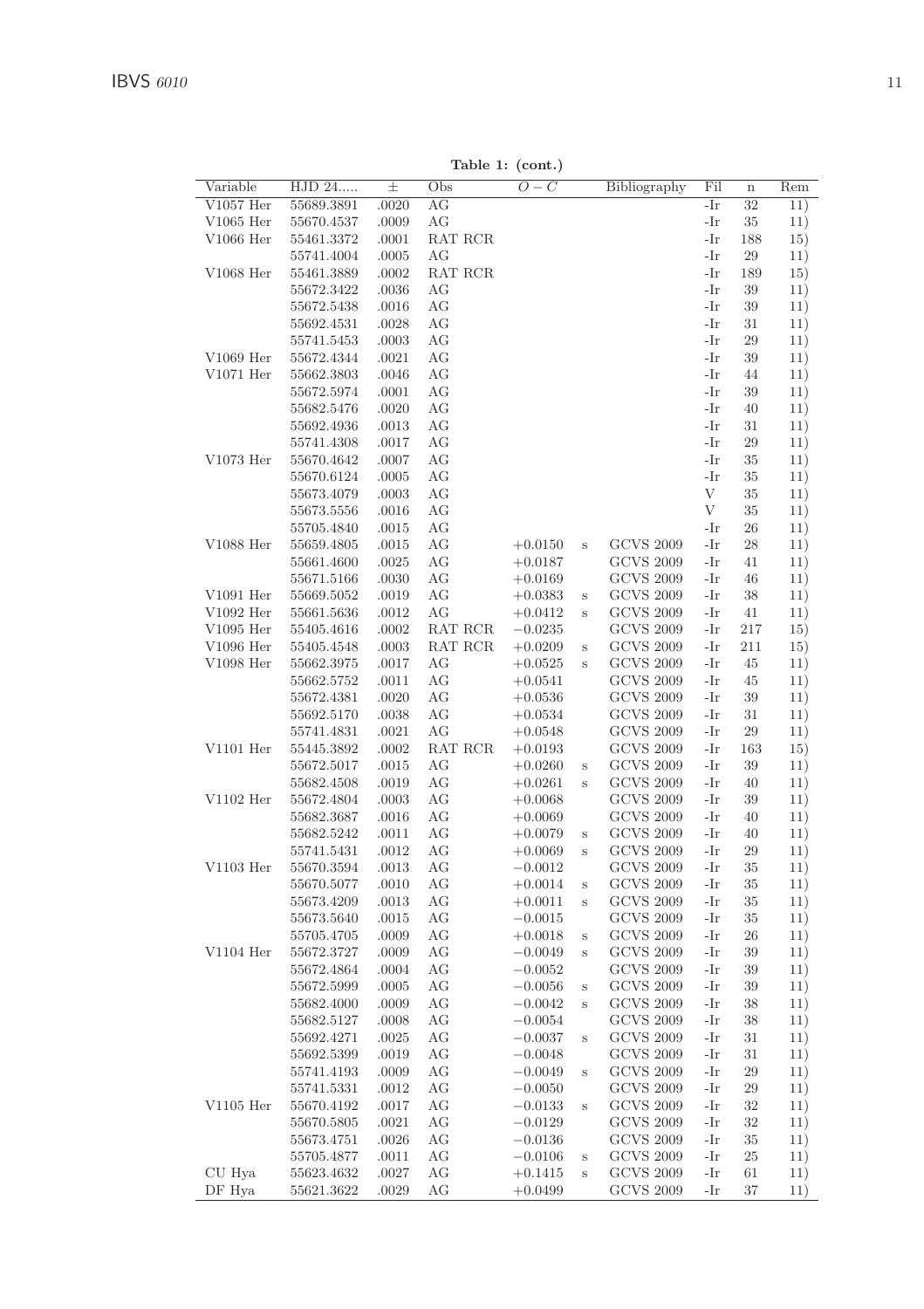Table 1: (cont.)

|            |                          |          |            | rable $\mathbf{r}$ : (com.) |         |                  |              |             |     |
|------------|--------------------------|----------|------------|-----------------------------|---------|------------------|--------------|-------------|-----|
| Variable   | HJD 24                   | $_{\pm}$ | Obs        | $\overline{O-C}$            |         | Bibliography     | Fil          | $\mathbf n$ | Rem |
| DF Hya     | 55621.5291               | .0008    | AG         | $+0.0515$                   | S       | <b>GCVS 2009</b> | -Ir          | 37          | 11) |
| FG Hya     | 55623.3952               | .0037    | AG         | $-0.0769$                   |         | <b>GCVS 2009</b> | -Ir          | 46          | 11) |
| RW Lac     | 55758.4855               | .0025    | AG         | $-0.0237$                   |         | <b>GCVS 2009</b> | -Ir          | 32          | 11) |
|            | 55784.3363               | .0005    | AG         | $+0.0130$                   | $\rm s$ | <b>GCVS 2009</b> | -Ir          | 64          | 11) |
| TW Lac     | 55758.5375               | .0018    | AG         | $+0.3681$                   |         | <b>GCVS 2009</b> | -Ir          | 32          | 11) |
| AG Lac     | 55775.3879               | .0024    | AG         | $-0.0159$                   |         | <b>GCVS 2009</b> | -Ir          | 42          | 11) |
| AU Lac     | 55759.4458               | .0001    | AG         | $-0.0327$                   | S       | <b>GCVS 2009</b> | -Ir          | 23          | 11) |
| AW Lac     | 55754.5052               | .0002    | AG         | $+0.0497$                   |         | <b>BAVR</b> 35,1 | -Ir          | 23          | 11) |
| CN Lac     | 55672.5711               | .0004    | MS FR      | $-0.0698$                   |         | <b>GCVS 2009</b> | $\rm{O}$     | 450         | 5)  |
| DG Lac     | 55784.5519               | .0021    | AG         | $-0.2238$                   |         | <b>GCVS 2009</b> | -Ir          | 40          | 11) |
| EK Lac     | 55759.4671               | .0041    | AG         | $-0.0033$                   |         | <b>GCVS 2009</b> | -Ir          | 23          | 11) |
| EM Lac     | 55754.4857               | .0009    | AG         | $+0.0864$                   | S       | <b>GCVS 2009</b> | -Ir          | 21          | 11) |
| EP Lac     | 55402.4688               | .0004    | MS FR      | $-0.3677$                   |         | <b>GCVS 2009</b> | $\circ$      | 675         | 5)  |
| EQ Lac     | 55707.4275               | .0009    | MS FR      | $+0.0192$                   |         | <b>GCVS 2009</b> | $\rm _O$     | 510         | 5)  |
|            | 55759.5037               | .0002    | AG         | $+0.0225$                   |         | <b>GCVS 2009</b> | -Ir          | 20          | 11) |
| ER Lac     | 55784.5512               | .0050    | AG         | $-0.5458$                   |         | <b>GCVS 2009</b> | -Ir          | 40          | 11) |
| EU Lac     | 55398.5201               | .0002    | MS FR      | $+0.2008$                   |         | <b>GCVS 2009</b> | $\rm _O$     | 759         | 5)  |
| EX Lac     | 55759.5208               | .0090    | AG         | $+0.2272$                   | S       | <b>GCVS 2009</b> | -Ir          | 22          | 11) |
| FI Lac     | 55393.4549               | .0005    | MS FR      | $+0.0179$                   |         | <b>GCVS 2009</b> | $\rm _O$     | 690         | 5)  |
| FL Lac     | 55759.5265               | .0023    | AG         | $-0.0513$                   | $\rm s$ | <b>GCVS 2009</b> | -Ir          | $22\,$      | 11) |
|            | 55784.4443               | .0027    | AG         | $-0.0483$                   |         | <b>GCVS 2009</b> | -Ir          | 40          | 11) |
| HX Lac     | 55373.5619               | .0001    | MS FR      | $+0.0123$                   |         | <b>GCVS 2009</b> | $\rm _O$     | 592         | 5)  |
| IR Lac     | 55784.3898               | .0030    | AG         | $-0.0761$                   | S       | <b>GCVS 2009</b> | -Ir          | 40          | 11) |
| MZ Lac     | 55775.3749               | .0019    | AG         | $+0.2758$                   | s       | <b>GCVS 2009</b> | -Ir          | 43          | 11) |
| NR Lac     | 55397.4609               | .0002    | MS FR      | $+0.0653$                   |         | <b>GCVS 2009</b> | $\circ$      | 710         | 5)  |
| NS Lac     | 55396.4519               | .0003    | MS FR      | $-0.2270$                   |         | <b>GCVS 2009</b> | $\rm _O$     | 520         | 5)  |
| NW Lac     | 55759.5306               | .0029    | AG         | $-0.1476$                   |         | <b>GCVS 2009</b> | -Ir          | 23          | 11) |
| V344 Lac   | 55445.4929               | .0002    | RAT RCR    | $-0.0929$                   |         | <b>GCVS 2009</b> | -Ir          | 250         | 15) |
| $V345$ Lac | 55775.4474               | .0063    | AG         | $+0.0784$                   |         | <b>GCVS 2009</b> | -Ir          | 43          | 11) |
| UU Leo     | 55259.3833               | .0002    | MS FR      | $+0.1685$                   |         | <b>GCVS 2009</b> | $\rm _O$     | 594         | 5)  |
|            | 55625.5725               | .0014    | AG         | $+0.1742$                   |         | <b>GCVS 2009</b> | -Ir          | 74          | 11) |
| UZ Leo     | 55259.3760               | .0001    | RAT RCR    | $-0.1016$                   |         | <b>GCVS 2009</b> | -Ir          | 132         | 15) |
|            | 55632.3762               | .0010    | QU         | $-0.0902$                   | S       | <b>GCVS 2009</b> | V            | 75          | 3)  |
| VZ Leo     | 55623.3839               | .0008    | FR         | $-0.0576$                   | S       | <b>GCVS 2009</b> | -Ir          | 43          | 11) |
|            | 55625.5694               | .0195    | AG         | $-0.0519$                   | S       | <b>GCVS 2009</b> | -Ir          | 72          | 11) |
|            |                          |          | FR.        |                             |         | <b>GCVS 2009</b> | -Ir          | 45          |     |
| WZ Leo     | 55643.5406<br>55625.3079 | .0004    | AG         | $-0.0642$                   |         | <b>GCVS 2009</b> | -Ir          | 74          | 11) |
|            | 55625.3132               | .0017    | DIE        | $+0.2676$                   |         | <b>GCVS 2009</b> |              | 31          | 11) |
|            |                          | .0008    |            | $+0.2729$                   |         |                  | $\circ$<br>V |             | 14) |
| AM Leo     | 55626.4423               | .0035    | PGL        | $+0.0121$                   | S       | <b>GCVS 2009</b> |              | 153         | 17) |
| BW Leo     | 55653.3907               | .0021    | SCI        | $+0.0625$                   |         | <b>GCVS 2009</b> | $\circ$      | 28          | 2)  |
| EX Leo     | 55671.4107               | .0004    | JU         |                             |         |                  | $\circ$      | 65          | 2)  |
| FM Leo     | 55668.3583               | .0050    | <b>SIR</b> | $+0.0033$                   | Ś       | <b>IBVS 5480</b> | $\rm{O}$     | 132         | 4)  |
| GU Leo     | 55625.3181               | .0004    | AG         | $+0.0836$                   | S       | <b>GCVS 2007</b> | -Ir          | 61          | 11) |
|            | 55625.4951               | .0012    | AG         | $+0.0835$                   |         | <b>GCVS 2007</b> | -Ir          | 61          | 11) |
| VW LMi     | 55659.3925               | .0020    | JU         |                             |         |                  | $\circ$      | 65          | 2)  |
| RZ Lyn     | 55629.3569               | .0013    | JU         | $-0.1242$                   |         | <b>GCVS 2009</b> | $\circ$      | 67          | 2)  |
| SW Lyn     | 55623.3364               | .0011    | DIE        | $+0.0598$                   |         | <b>GCVS 2009</b> | $\circ$      | 33          | 14) |
| SX Lyn     | 55622.5802               | .0048    | AG         | $+0.0122$                   |         | <b>GCVS 2009</b> | -Ir          | 152         | 11) |
| UV Lyn     | 55325.4219               | .0001    | RAT RCR    | $+0.0723$                   |         | <b>GCVS 2009</b> | -Ir          | 143         | 15) |
|            | 55628.3615               | .0011    | JU         | $+0.0759$                   |         | <b>GCVS 2009</b> | $\rm _O$     | 93          | 2)  |
| AH Lyn     | 55624.2950               | .0013    | SCI        |                             |         |                  | $\rm _O$     | $22\,$      | 2)  |
|            | 55628.3576               | .0009    | AG         |                             |         |                  | -Ir          | 50          | 11) |
| DE Lyn     | 55622.3556               | .0021    | AG         |                             |         |                  | -Ir          | 152         | 11) |
|            | 55622.5590               | .0025    | AG         |                             |         |                  | -Ir          | 152         | 11) |
| EH Lyn     | 55628.3107               | .0032    | AG         | $+0.0016$                   | S       | <b>GCVS 2009</b> | -Ir          | 50          | 11) |
|            | 55628.4714               | .0042    | AG         | $-0.0011$                   |         | <b>GCVS 2009</b> | -Ir          | 50          | 11) |
|            | 55628.6331               | .0031    | AG         | $-0.0028$                   | S       | <b>GCVS 2009</b> | -Ir          | 50          | 11) |
|            |                          |          |            |                             |         |                  |              |             |     |
| AH Lyr     | 55372.4676               | .0002    | RAT RCR    | $-0.1430$                   |         | <b>GCVS 2009</b> | -Ir          | 170         | 15) |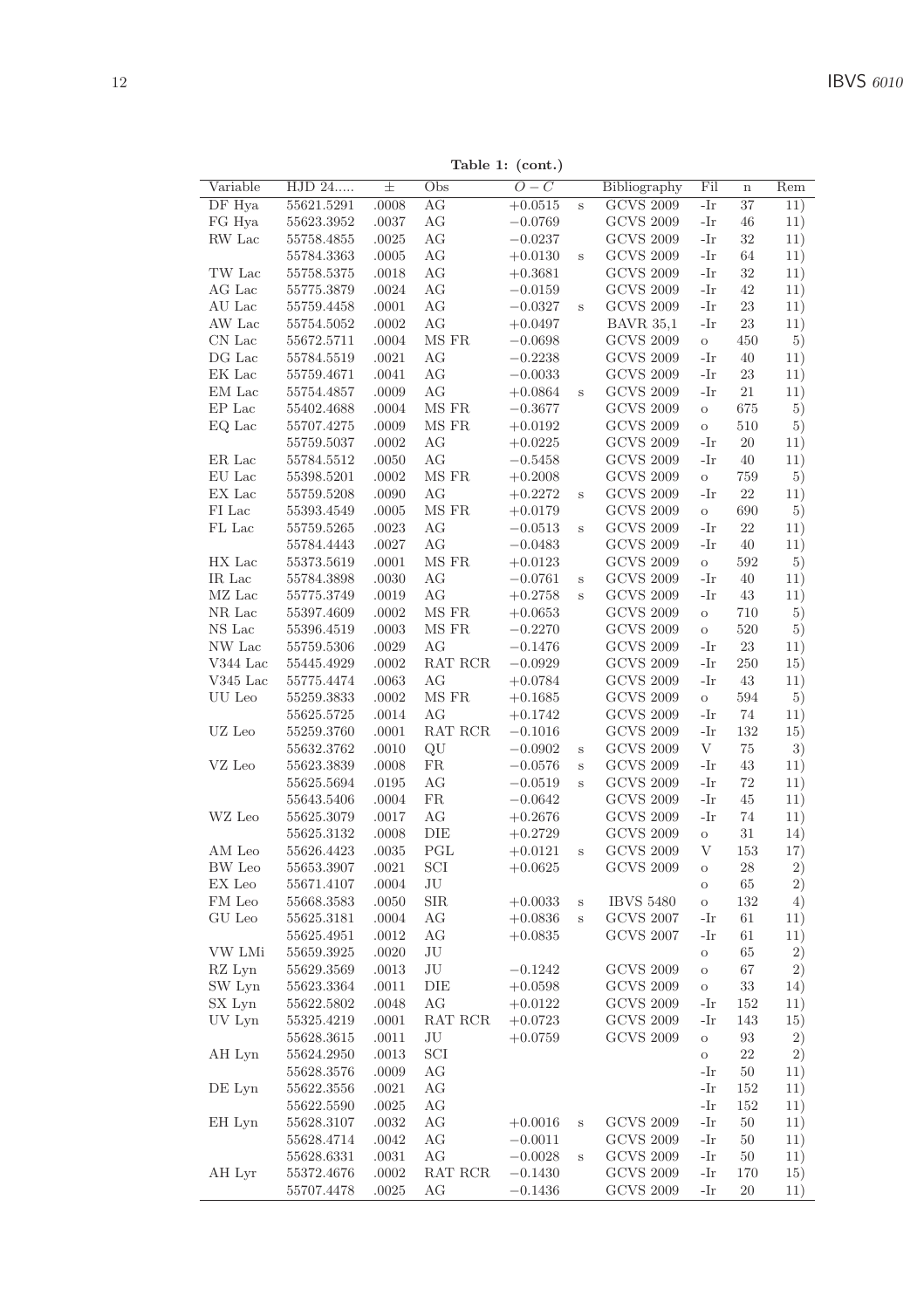Table 1: (cont.)

| Variable               | HJD 24     | $\pm$ | Obs            | $\overline{O}-C$ |         | Bibliography                         | Fil      | $\mathbf n$      | Rem           |
|------------------------|------------|-------|----------------|------------------|---------|--------------------------------------|----------|------------------|---------------|
| AH Lyr                 | 55710.5406 | .0015 | AG             | $-0.1430$        |         | <b>GCVS 2009</b>                     | -Ir      | 25               | 11)           |
|                        | 55778.5669 | .0006 | AG             | $-0.1435$        |         | <b>GCVS 2009</b>                     | -Ir      | 42               | 11)           |
| DF Lyr                 | 55711.4958 | .0031 | AG             | $+0.0343$        | S       | <b>GCVS 2009</b>                     | -Ir      | 43               | 11)           |
| DU Lyr                 | 55691.4597 | .0001 | MS FR          | $+0.1657$        |         | <b>GCVS 2009</b>                     | $\circ$  | 800              | 5)            |
| EW Lyr                 | 55480.3691 | .0005 | RAT RCR        | $+0.2380$        | S       | <b>GCVS 2009</b>                     | -Ir      | 233              | 15)           |
|                        | 55481.3466 | .0001 | RAT RCR        | $+0.2411$        |         | <b>GCVS 2009</b>                     | -Ir      | 215              | 15)           |
|                        | 55705.4520 | .0013 | AG             | $+0.2434$        |         | <b>GCVS 2009</b>                     | -Ir      | $\sqrt{26}$      | 11)           |
| FG Lyr                 | 55740.4115 | .0001 | AG             | $-0.0820$        |         | <b>GCVS 2009</b>                     | -Ir      | 24               | 11)           |
| FH Lyr                 | 55412.4743 | .0002 | RAT RCR        | $+0.0186$        |         | <b>GCVS 2009</b>                     | -Ir      | 230              | 15)           |
| GZ Lyr                 | 55778.5719 | .0016 | AG             | $+0.0019$        |         | <b>GCVS 2009</b>                     | -Ir      | 42               | 11)           |
| HY Lyr                 | 55670.5209 | .0016 | AG             |                  |         |                                      | -Ir      | 35               | 11)           |
|                        | 55673.4733 | .0015 | AG             |                  |         |                                      | -Ir      | 35               | 11)           |
|                        | 55705.4000 | .0008 | AG             |                  |         |                                      | -Ir      | 27               | 11)           |
| IP Lyr                 | 55628.5992 | .0001 | MS FR          | $-0.0096$        |         | <b>GCVS 2009</b>                     | $\rm{O}$ | 531              | 5)            |
|                        | 55673.5165 | .0016 | AG             | $-0.0089$        |         | <b>GCVS 2009</b>                     | -Ir      | 35               | 11)           |
|                        | 55705.4301 | .0033 | AG             | $-0.0097$        | $\rm s$ | <b>GCVS 2009</b>                     | -Ir      | 25               | 11)           |
| LZ Lyr                 | 55462.3152 | .0002 | RAT RCR        | $+0.3349$        |         | <b>GCVS 2009</b>                     | -Ir      | 132              | 15)           |
|                        | 55739.4471 | .0010 | JU             | $+0.3440$        |         | <b>GCVS 2009</b>                     | $\circ$  | 45               | 2)            |
| NV Lyr                 | 55740.5227 | .0002 | AG             | $-0.0817$        |         | <b>GCVS 2009</b>                     | -Ir      | 52               | 11)           |
| PY Lyr                 | 55624.6476 | .0004 | MS FR          | $+0.0694$        | $\rm s$ | <b>GCVS 2009</b>                     | $\circ$  | 522              | 5)            |
|                        | 55700.4516 | .0010 | AG             | $+0.0719$        |         | <b>GCVS 2009</b>                     | -Ir      | 36               | 11)           |
|                        | 55710.4814 | .0008 | AG             | $+0.0720$        |         | <b>GCVS 2009</b>                     | -Ir      | 25               | 11)           |
| V400 Lyr               | 55784.4644 | .0011 | AG             | $+0.0551$        |         | <b>GCVS 2009</b>                     | -Ir      | 34               | 11)           |
| $V400$ Lyr             | 55784.5902 | .0003 | AG             | $+0.0208$        | $\rm s$ | <b>GCVS 2009</b>                     | -Ir      | 34               | 11)           |
| $V401$ Lyr             | 55784.5840 | .0008 | AG             | $+0.1125$        | S       | <b>GCVS 2009</b>                     | -Ir      | 34               | 11)           |
| $V406$ Lyr             | 55446.3681 | .0001 | RAT RCR        | $-0.0122$        |         | <b>IBVS 4132</b>                     | -Ir      | 130              | 15)           |
|                        | 55649.5135 | .0002 | MS FR          | $-0.0118$        |         | <b>IBVS 4132</b>                     | $\circ$  | 770              | 5)            |
| V412 Lyr               | 55700.5013 | .0030 | AG             | $+0.2142$        |         | <b>GCVS 2009</b>                     | -Ir      | 33               | 11)           |
|                        | 55707.4870 | .0048 | AG             | $+0.2139$        | S       | <b>GCVS 2009</b>                     | -Ir      | 20               | 11)           |
| $V574$ Lyr             | 55673.3820 | .0017 | AG             |                  |         |                                      | -Ir      | 35               | 11)           |
|                        | 55673.5167 | .0016 | AG             |                  |         |                                      | -Ir      | 35               | 11)           |
| $V579$ Lyr             | 55674.3741 | .0004 | AG             |                  |         |                                      | -Ir      | 29               | 11)           |
|                        | 55674.4950 | .0009 | AG             |                  |         |                                      | -Ir      | 29               | 11)           |
|                        | 55707.4079 | .0007 | $_{\rm JU}$    |                  |         |                                      | $\rm{O}$ | 79               | 2)            |
|                        | 55707.5289 | .0005 | $\rm{J}U$      |                  |         |                                      | $\circ$  | 79               | 2)            |
| $V582$ Lyr             | 55739.3807 | .0008 | AG             |                  |         |                                      | -Ir      | 68               | 11)           |
|                        | 55739.5088 | .0013 | AG             |                  |         |                                      | -Ir      | 68               | 11)           |
| $V592$ Lyr             | 55673.5112 | .0003 | AG             | $+0.0148$        |         | <b>GCVS 2009</b>                     | -Ir      | 35               | 11)           |
|                        | 55705.5241 | .0003 | AG             | $+0.0164$        |         | <b>GCVS 2009</b>                     | -Ir      | 25               | 11)           |
| $V594$ Lyr             | 55674.4069 | .0025 | AG             | $-0.0282$        |         | <b>GCVS 2009</b>                     | -Ir      | 29               | 11)           |
|                        | 55674.5322 | .0010 | AG             | $-0.0309$        | $\rm s$ | <b>GCVS 2009</b>                     | -Ir      | 29               | 11)           |
|                        | 55682.4694 | .0028 | AG             | $-0.0298$        | S       | <b>GCVS 2009</b>                     | -Ir      | 40               | 11)           |
| $V596$ Lyr             | 55482.3152 | .0002 | RAT RCR        | $+0.0016$        |         | <b>GCVS 2009</b>                     | -Ir      | 199              | 15)           |
|                        | 55674.3766 | .0005 | AG             | $-0.0011$        |         | <b>GCVS 2009</b>                     | -Ir      | 29               | 11)           |
|                        | 55674.5252 | .0008 | AG             | $-0.0023$        | $\,$ s  | <b>GCVS 2009</b>                     | -Ir      | 29               | 11)           |
|                        | 55682.4658 | .0007 | AG             | $-0.0019$        |         | <b>GCVS 2009</b>                     | -Ir      | 40               | 11)           |
| beta Lyr               | 55435.10   | .02   | <b>VLM</b>     | $+0.00$          |         | <b>GCVS 2009</b>                     | V        | $\boldsymbol{0}$ | 16)           |
|                        | 55441.26   | .02   | <b>VLM</b>     | $-0.30$          | S       | <b>GCVS 2009</b>                     | V        | $\boldsymbol{0}$ | 16)           |
| RW Mon                 | 55623.3322 | .0011 | AG             | $-0.0714$        |         | <b>GCVS 2009</b>                     | V        | 47               | 11)           |
| UX Mon                 | 55618.3556 | .0024 | <b>FR</b>      | $-0.1758$        |         | <b>GCVS 2009</b>                     | -Ir      | 69               | 11)           |
| AQ Mon                 | 55622.2786 | .0014 | <b>FR</b>      | $-0.0085$        |         | <b>BAVR 52,144</b>                   | -Ir      | 67               | 11)           |
| FS Mon                 | 55629.3500 | .0024 | AG             | $-0.0133$        |         | <b>GCVS 2009</b>                     | V        | 33               | 11)           |
| HP Mon                 | 55629.3973 | .0098 | AG             | $+0.1139$        | $\,$ s  | <b>GCVS 2009</b>                     | -Ir      | 33               | 11)           |
| IZ Mon                 | 55236.3007 | .0012 | RAT RCR        | $-0.1351$        | $\rm s$ | <b>GCVS 2009</b>                     | -Ir      | 164              | 15)           |
|                        | 55623.4724 | .0060 | AG             | $-0.1385$        |         | <b>GCVS 2009</b>                     | -Ir      | 49               | 11)           |
| V380 Mon               | 55627.3697 | .0004 | MS FR          | $-0.0715$        | S       | <b>GCVS 2007</b>                     | $\circ$  | 472              | 5)            |
| V453 Mon<br>$V530$ Mon | 55642.3550 | .0002 | MS FR<br>MS FR | $+0.0933$        |         | <b>GCVS 2009</b><br><b>GCVS 2009</b> | $\circ$  | 392<br>408       | 5)            |
|                        | 55625.3450 | .0002 |                | $+0.1319$        |         | <b>GCVS 2009</b>                     | $\circ$  | 65               | 5)<br>$^{4)}$ |
|                        | 55635.3309 | .0050 | <b>SIR</b>     | $+0.1327$        |         |                                      | $\circ$  |                  |               |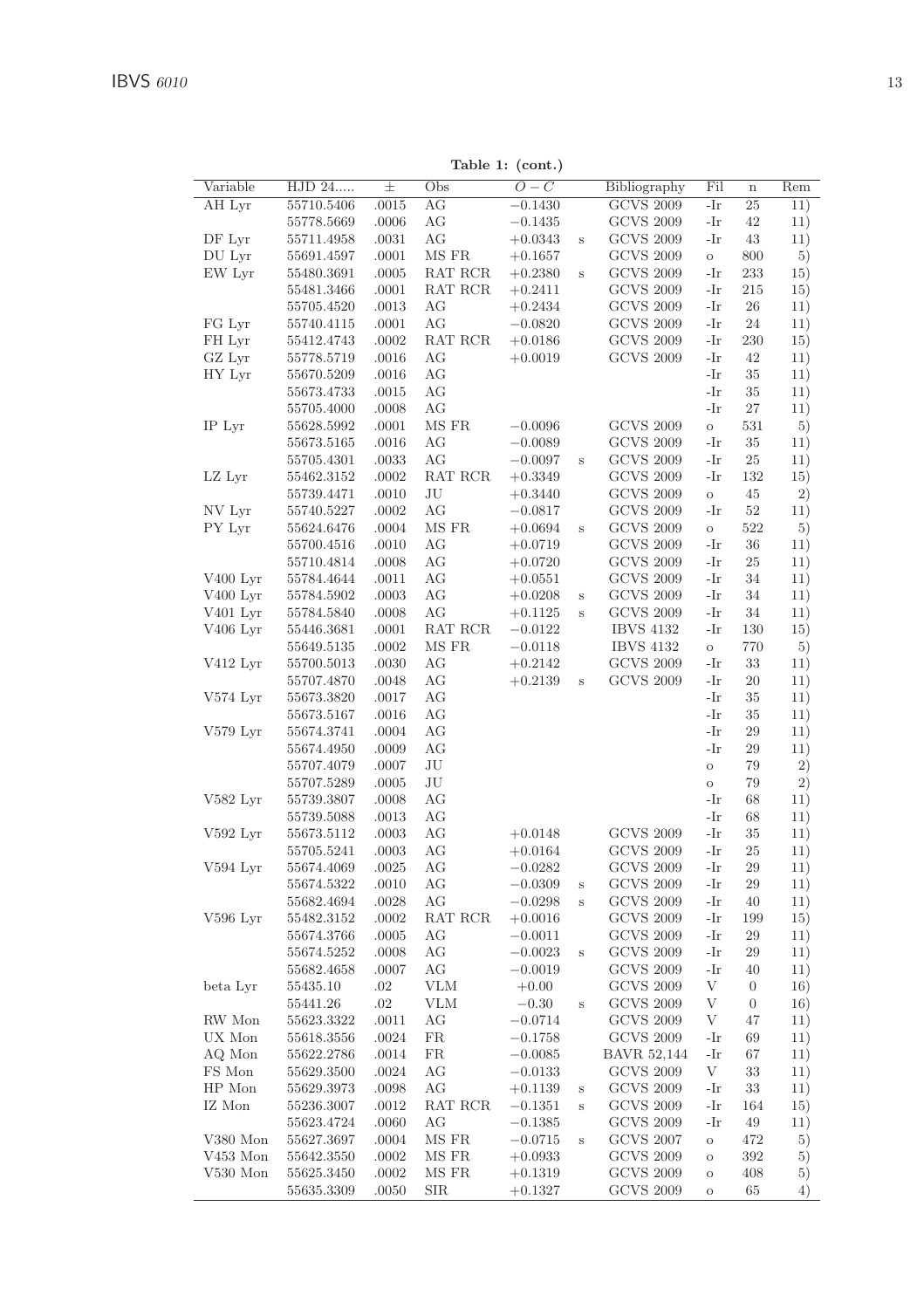Table 1: (cont.)

| Variable   | HJD 24     | $_{\pm}$  | Obs          | $\cdots$<br>$\overline{O-C}$ |         | Bibliography       | Fil        | $\mathbf n$ | Rem |
|------------|------------|-----------|--------------|------------------------------|---------|--------------------|------------|-------------|-----|
| V864 Mon   | 55629.4237 | .0009     | AG           | $-0.0084$                    |         | <b>GCVS 2009</b>   | $_{\rm V}$ | 33          | 11) |
| V735 Oph   | 55305.4953 | .0001     | RAT RCR      | $+0.0571$                    |         | <b>GCVS 2009</b>   | -Ir        | 250         | 15) |
| CQ Ori     | 55482.5594 | .0005     | MS FR        | $-0.0048$                    |         | <b>GCVS 2009</b>   | $\rm{O}$   | 455         | 5)  |
| FT Ori     | 55585.4255 | .0010     | <b>SIR</b>   | $+0.0169$                    |         | <b>GCVS 2009</b>   | $\circ$    | $86\,$      | 4)  |
| FZ Ori     | 55481.6185 | $.0002\,$ | MS FR        | $-0.0560$                    |         | <b>GCVS 2009</b>   | $\circ$    | 549         | 5)  |
| BY Peg     | 55481.3292 | $.0003\,$ | MS FR        | $-0.0257$                    |         | <b>GCVS 2009</b>   | $\circ$    | 376         | 5)  |
| GP Peg     | 55483.2783 | .0004     | MS FR        | $-0.0467$                    |         | <b>GCVS 2009</b>   | $\circ$    | 506         | 5)  |
| $V375$ Peg | 55408.5131 | .0003     | MS FR        |                              |         |                    | $\circ$    | 816         | 5)  |
| V404 Peg   | 55529.3916 | .0004     | RAT RCR      | $-0.0861$                    | S       | <b>GCVS 2007</b>   | -Ir        | 222         | 15) |
| V427 Per   | 55481.4508 | .0003     | MS FR        | $+0.0128$                    |         | <b>GCVS 2009</b>   | $\circ$    | 539         | 5)  |
| V449 Per   | 55462.5353 | .0003     | MS FR        | $+0.0498$                    |         | <b>GCVS 2009</b>   | $\circ$    | 588         | 5)  |
| $V450$ Per | 55446.5417 | .0011     | MS FR        | $+0.1057$                    |         | <b>GCVS 2009</b>   | $\circ$    | 444         | 5)  |
| V482 Per   | 55599.252  | $.002\,$  | JU           | $+0.258$                     |         | BAVM 68            | $\rm{O}$   | 30          | 2)  |
| BR Sge     | 55782.4598 | .0022     | AG           | $+0.5968$                    | S       | <b>GCVS 2009</b>   | -Ir        | 43          | 11) |
| CW Sge     | 55374.4705 | .0002     | RAT RCR      | $+0.0355$                    |         | <b>GCVS 2009</b>   | -Ir        | 198         | 15) |
| V384 Ser   | 55629.5769 | .0016     | AG           | $+0.0026$                    | S       | <b>GCVS 2009</b>   | -Ir        | 54          | 11) |
| TY Tau     | 55473.5629 | .0003     | MS FR        | $+0.2546$                    | S       | <b>GCVS 2009</b>   | $\circ$    | 510         | 5)  |
| WY Tau     | 55629.4811 | .0019     | АG           | $+0.0568$                    |         | <b>GCVS 2009</b>   | -Ir        | 51          | 11) |
| EN Tau     | 55627.3727 | .0010     | JU           | $-0.0011$                    |         | <b>BAVR 52,49</b>  | $\circ$    | 88          | 2)  |
| EO Tau     | 55591.5053 | .0005     | FR.          | $-0.6268$                    | S       | <b>GCVS 2009</b>   | -Ir        | 51          | 11) |
| EQ Tau     | 55480.4519 | .0002     | MS FR        | $-0.0252$                    |         | <b>GCVS 2009</b>   | $\circ$    | 322         | 5)  |
| GW Tau     | 55622.3158 | .0012     | JU           | $-0.0826$                    |         | <b>GCVS 2009</b>   | $\circ$    | 59          | 2)  |
| V781 Tau   | 55629.4407 | .0061     | AG           | $-0.0461$                    |         | <b>GCVS 2009</b>   | -Ir        | 49          | 11) |
| W UMa      | 55627.3272 | .0021     | $_{\rm PGL}$ | $-0.0119$                    |         | <b>BAVR 44,156</b> | $\bar{V}$  | 423         | 10) |
|            | 55629.3297 | .0035     | $_{\rm PGL}$ | $-0.0113$                    |         | <b>BAVR 44,156</b> | V          | 333         | 10) |
|            | 55643.3424 | .0035     | $_{\rm PGL}$ | $-0.0112$                    |         | <b>BAVR 44,156</b> | V          | 355         | 10) |
| RW UMa     | 55628.4317 | .0013     | SCI          | $-0.1627$                    |         | <b>GCVS 2009</b>   | $\circ$    | 278         | 2)  |
| TW UMa     | 55635.5926 | .0028     | SCI          | $-0.3517$                    |         | <b>GCVS 2009</b>   | $\circ$    | $30\,$      | 2)  |
|            | 55659.4301 | .0039     | AG           | $-0.3492$                    |         | <b>GCVS 2009</b>   | -Ir        | 74          | 11) |
|            | 55685.4293 | .0022     | AG           | $-0.3519$                    |         | <b>GCVS 2009</b>   | -Ir        | 69          | 11) |
| TX UMa     | 55658.4103 | .0024     | SCI          | $+0.1939$                    |         | <b>GCVS 2009</b>   | $\circ$    | 138         | 2)  |
| TY UMa     | 55311.5219 | .0001     | RAT RCR      | $-0.0699$                    |         | <b>GCVS 2009</b>   | -Ir        | 216         | 15) |
| XY UMa     | 55674.3998 | .0004     | JU           | $+0.0399$                    |         | <b>GCVS 2009</b>   | $\circ$    | 51          | 2)  |
| AA UMa     | 55660.3981 | .0017     | SCI          | $+0.0404$                    |         | <b>GCVS 2009</b>   | $\circ$    | 72          | 2)  |
|            | 55667.4179 | .0005     | JU           | $+0.0383$                    |         | <b>GCVS 2009</b>   | $\rm{O}$   | 59          | 2)  |
| AF UMa     | 55671.4511 | .0017     | AG           | $+0.5590$                    |         | <b>GCVS 2009</b>   | -Ir        | 260         | 11) |
| AW UMa     | 55669.3795 | .0051     | JU           | $-0.0819$                    |         | <b>GCVS 2009</b>   | -Ir        | 55          | 2)  |
| BH UMa     | 55643.4067 | .0024     | SCI          | $-0.0606$                    |         | <b>GCVS 2009</b>   | $\rm{O}$   | 83          | 2)  |
|            | 55644.4630 | .0024     | SCI          | $-0.0524$                    | $\rm s$ | <b>GCVS 2009</b>   | $\rm{O}$   | 83          | 2)  |
| BQ UMa     | 55660.3853 | .0035     | АG           | $-0.1323$                    |         | <b>GCVS 2009</b>   | -Ir        | 53          | 11) |
| BS UMa     | 55660.4441 | .0006     | AG           | $-0.0169$                    | S       | <b>GCVS 2009</b>   | -Ir        | 61          | 11) |
|            | 55660.6193 | .0008     | AG           | $-0.0602$                    |         | <b>GCVS 2009</b>   | -Ir        | 61          | 11) |
| DW UMa     | 55650.3492 | .0004     | JU           |                              |         |                    | $\circ$    | 60          | 2)  |
|            | 55662.3710 | .0003     | JU           |                              |         |                    | $\circ$    | 31          | 2)  |
|            | 55671.3874 | .0018     | SCI          |                              |         |                    | $\circ$    | 78          | 2)  |
|            | 55674.3928 | .0018     | SCI          |                              |         |                    | $\circ$    | 30          | 2)  |
|            | 55674.4566 | .0030     | SCI          |                              |         |                    |            | 23          |     |
|            |            |           |              |                              |         |                    | $\circ$    | 42          | 2)  |
|            | 55674.5291 | .0012     | SCI<br>SCI   |                              |         |                    | $\circ$    | 31          | 2)  |
|            | 55688.3865 | .0028     |              |                              |         |                    | $\circ$    | 27          | 2)  |
|            | 55688.4623 | .0012     | SCI          |                              |         |                    | $\circ$    |             | 2)  |
|            | 55688.5117 | .0005     | SCI          |                              |         |                    | $\rm{O}$   | 20          | 2)  |
| IW UMa     | 55235.4060 | .0005     | RAT RCR      |                              |         |                    | -Ir        | 101         | 15) |
| LP UMa     | 55650.3681 | .0007     | JU           |                              |         |                    | $\rm{O}$   | 60          | 2)  |
|            | 55674.3889 | .0014     | SCI          |                              |         |                    | $\circ$    | 42          | 2)  |
|            | 55688.4828 | .0023     | SCI          |                              |         |                    | $\rm{O}$   | 63          | 2)  |
| MQ UMa     | 55660.5289 | .0034     | AG           | $+0.0779$                    | S       | <b>GCVS 2009</b>   | -Ir        | 60          | 11) |
| MS UMa     | 55650.3854 | .0022     | AG           | $+0.0365$                    | S       | <b>GCVS 2009</b>   | V          | 37          | 11) |
| OQ UMa     | 55659.4200 | .0013     | AG           | $+0.0005$                    | S       | <b>GCVS 2009</b>   | -Ir        | 64          | 11) |
|            | 55685.4882 | .0020     | AG           | $+0.0000$                    | S       | <b>GCVS 2009</b>   | -Ir        | 69          | 11) |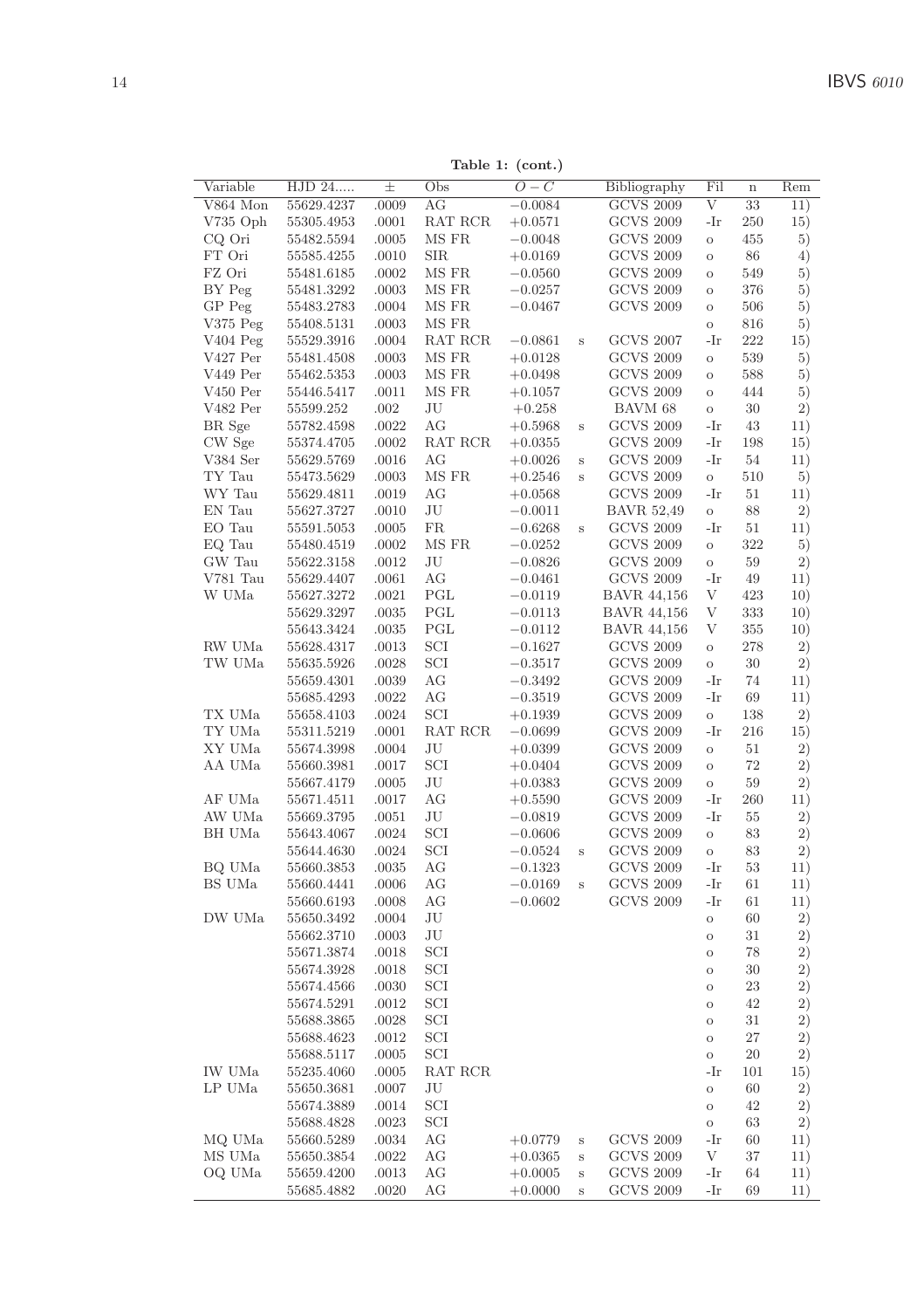|                 |            |           | Table 1: (cont.) |                  |         |                   |                  |         |     |
|-----------------|------------|-----------|------------------|------------------|---------|-------------------|------------------|---------|-----|
| Variable        | HJD 24     | $\pm$     | Obs              | $\overline{O-C}$ |         | Bibliography      | $\overline{Fil}$ | $\bf n$ | Rem |
| RT UMi          | 55408.4925 | .0001     | <b>RAT RCR</b>   | $+0.1412$        |         | <b>GCVS 2009</b>  | $-Ir$            | 226     | 15) |
| RU UMi          | 55236.5289 | .0001     | RAT RCR          | $-0.0144$        |         | <b>GCVS 2009</b>  | -Ir              | 326     | 15) |
|                 | 55315.5306 | .0002     | RAT RCR          | $-0.0141$        | $\rm s$ | <b>GCVS 2009</b>  | -Ir              | 227     | 15) |
| VW UMi          | 55244.5921 | .0002     | RAT RCR          | $+0.1038$        | S       | <b>GCVS 2009</b>  | -Ir              | 266     | 15) |
| VY UMi          | 55309.5649 | .0001     | RAT RCR          |                  |         |                   | -Ir              | 275     | 15) |
| AG Vir          | 55672.4044 | .0008     | FR.              | $-0.0073$        |         | <b>GCVS 2009</b>  | $\circ$          | 70      | 14) |
| AH Vir          | 55672.3501 | .0002     | ${\rm FR}$       | $+0.0321$        |         | <b>GCVS 2009</b>  | $\circ$          | 70      | 14) |
|                 | 55672.5508 | .0010     | ${\rm FR}$       | $+0.0290$        | $\rm s$ | <b>GCVS 2009</b>  | $\circ$          | 70      | 14) |
| AW Vir          | 55650.5433 | .0020     | AG               | $+0.0249$        | s       | <b>GCVS 2009</b>  | -Ir              | 95      | 11) |
| AX Vir          | 55650.4333 | .0023     | AG               | $+0.0171$        |         | <b>BAVR 32,36</b> | -Ir              | 95      | 11) |
| AZ Vir          | 55650.4368 | .0021     | AG               | $-0.0226$        |         | <b>GCVS 2009</b>  | -Ir              | 95      | 11) |
|                 | 55650.6120 | .0017     | AG               | $-0.0222$        | S       | <b>GCVS 2009</b>  | -Ir              | 95      | 11) |
| GR Vir          | 55632.5836 | .0029     | SCI              | $+0.0305$        |         | <b>GCVS 2009</b>  | $\mathbf{o}$     | 89      | 2)  |
| XZ Vul          | 55776.4690 | .0026     | AG               | $+0.3546$        |         | <b>GCVS 2009</b>  | -Ir              | 38      | 11) |
| AB Vul          | 55776.4629 | .0007     | AG               | $-0.0324$        |         | <b>GCVS 2009</b>  | -Ir              | $38\,$  | 11) |
| AT Vul          | 55787.3947 | .0004     | <b>WTR</b>       | $-0.0811$        |         | <b>GCVS 2009</b>  | -Ir              | 84      | 8)  |
| AZ Vul          | 55380.5002 | $.0002\,$ | RAT RCR          | $+0.0305$        |         | <b>GCVS 2009</b>  | -Ir              | 151     | 15) |
| BU Vul          | 55378.4776 | .0001     | RAT RCR          | $+0.0153$        |         | <b>GCVS 2009</b>  | -Ir              | 211     | 15) |
| FQ Vul          | 55712.5390 | .0013     | АG               | $+0.2693$        |         | $\rm GCVS$ 2009   | -Ir              | 25      | 11) |
| FW Vul          | 55707.4975 | .0043     | AG               | $-0.0092$        |         | <b>GCVS 2009</b>  | -Ir              | $20\,$  | 11) |
|                 | 55741.4251 | .0101     | AG               | $-0.0277$        | $\,$ s  | <b>GCVS 2009</b>  | -Ir              | 32      | 11) |
| GO Vul          | 55776.4367 | .0018     | AG               | $-0.0374$        |         | <b>GCVS 2007</b>  | -Ir              | 38      | 11) |
| GP Vul          | 55776.4924 | .0027     | AG               | $-0.0634$        | $\,$ s  | <b>GCVS 2009</b>  | -Ir              | 38      | 11) |
| HI Vul          | 55741.4836 | $.0031\,$ | АG               | $-0.0617$        |         | <b>GCVS 2009</b>  | -Ir              | 32      | 11) |
|                 | 55776.4150 | .0011     | AG               | $-0.0608$        |         | <b>GCVS 2009</b>  | -Ir              | 38      | 11) |
| HS Vul          | 55757.3970 | .0005     | GB               | $+0.0356$        |         | <b>GCVS 2009</b>  | $\mathcal O$     | 73      | 1)  |
|                 | 55775.4941 | .0002     | GB               | $+0.0350$        | $\,$ s  | <b>GCVS 2009</b>  | $\circ$          | 110     | 1)  |
|                 | 55776.4903 | .0001     | GB               | $+0.0350$        | s       | <b>GCVS 2009</b>  | $\circ$          | 109     | 1)  |
|                 | 55778.4839 | .0002     | GB               | $+0.0362$        | $\,$ s  | <b>GCVS 2009</b>  | $\circ$          | 100     | 1)  |
|                 | 55789.4428 | .0003     | GB               | $+0.0369$        | $\,$ s  | <b>GCVS 2009</b>  | $\circ$          | 90      | 1)  |
|                 | 55790.4393 | $.0002\,$ | GB               | $+0.0372$        | $\,$ s  | <b>GCVS 2009</b>  | $\circ$          | 110     | 1)  |
|                 | 55793.4280 | .0002     | GB               | $+0.0373$        | $\,$ s  | <b>GCVS 2009</b>  | $\circ$          | 90      | 1)  |
|                 | 55794.4246 | .0001     | GB               | $+0.0377$        | $\,$ s  | <b>GCVS 2009</b>  | $\circ$          | 112     | 1)  |
|                 | 55796.4165 | .0001     | GB               | $+0.0372$        | $\,$ s  | <b>GCVS 2009</b>  | $\circ$          | 108     | 1)  |
| KN Vul          | 55776.3912 | .0016     | AG               | $-0.0043$        | $\,$ s  | <b>GCVS 2009</b>  | -Ir              | 38      | 11) |
|                 | 55776.5722 | .0012     | AG               | $-0.0019$        |         | <b>GCVS 2009</b>  | -Ir              | 38      | 11) |
| NO Vul          | 55682.5392 | .0001     | MS FR            | $+0.0920$        | $\rm s$ | <b>GCVS 2009</b>  | $\mathbf{o}$     | 424     | 5)  |
| GSC 00124-00551 | 55600.4216 | .0051     | FR.              |                  |         |                   | -Ir              | 36      | 11) |
| GSC 00278-00814 | 55627.6472 | .0025     | FR.              |                  |         |                   | -Ir              | 48      | 11) |
| GSC 00279-00822 | 55280.4466 | .0003     | <b>FR</b>        |                  |         |                   | -Ir              | 62      | 11) |
|                 | 55627.5730 | .0001     | FR               |                  |         |                   | -Ir              | 47      | 11) |
| GSC 00425-02297 | 55451.2996 | .0007     | <b>FR</b>        |                  |         |                   | $\mathcal O$     | 34      | 11) |

| KN Vul          | 55776.3912  | .0016 | АG        | $-0.0043$ | S | GCVS 2009          | -Ir      | 38  | 11)  |
|-----------------|-------------|-------|-----------|-----------|---|--------------------|----------|-----|------|
|                 | 55776.5722  | .0012 | AG        | $-0.0019$ |   | <b>GCVS 2009</b>   | -Ir      | 38  | 11)  |
| NO Vul          | 55682.5392  | .0001 | MS FR     | $+0.0920$ | s | <b>GCVS 2009</b>   | $\circ$  | 424 | 5)   |
| GSC 00124-00551 | 55600.4216  | .0051 | <b>FR</b> |           |   |                    | -Ir      | 36  | 11)  |
| GSC 00278-00814 | 55627.6472  | .0025 | <b>FR</b> |           |   |                    | -Ir      | 48  | 11)  |
| GSC 00279-00822 | 55280.4466  | .0003 | <b>FR</b> |           |   |                    | -Ir      | 62  | 11)  |
|                 | 55627.5730  | .0001 | <b>FR</b> |           |   |                    | -Ir      | 47  | 11)  |
| GSC 00425-02297 | 55451.2996  | .0007 | <b>FR</b> |           |   |                    | $\circ$  | 34  | 11)  |
| GSC 00752-01971 | 51655.3177  | .0007 | <b>FR</b> |           |   |                    | $\circ$  | 38  | 6)   |
| GSC 00760-01355 | 55624.4345  | .0007 | <b>FR</b> |           |   |                    | -Ir      | 45  | 11)  |
| GSC 01330-00239 | 54910.3597  | .0042 | ATB       |           |   |                    | $\circ$  | 102 | 2)   |
| GSC 01330-00287 | 54910.3696  | .0014 | ATB       | $-0.0003$ |   | <b>BAVR 54.105</b> | $\circ$  | 101 | 2)   |
| GSC 01337-01137 | 55629.4073  | .0003 | <b>FR</b> |           |   |                    | -Ir      | 43  | 11)  |
| GSC 01383-01023 | 49029.361   |       | <b>FR</b> |           |   |                    |          | 35  | (22) |
| GSC 01383-01601 | 55279.3090  | .0005 | FR.       |           |   |                    | $\circ$  | 304 | 11)  |
|                 | 55279.4437  | .0001 | FR.       |           |   |                    | $\circ$  | 76  | 11)  |
| GSC 01403-00178 | 55643.4447  | .0006 | <b>FR</b> |           |   |                    | -Ir      | 39  | 11)  |
| GSC 01478-00244 | 55311.5097: | .0006 | <b>FR</b> |           |   |                    | -Ir      | 29  | 7)   |
| GSC 01721-01591 | 55461.4040  | .0015 | MS FR     |           |   |                    | $\circ$  | 384 | 5)   |
|                 | 55474.3142  | .0004 | MS FR     |           |   |                    | $\Omega$ | 315 | 5)   |
| GSC 01864-01065 | 50839.3351  | .0008 | FR.       |           |   |                    | $\circ$  | 34  | 6)   |
|                 | 55591.4098  | .0001 | <b>FR</b> |           |   |                    | -Ir      | 82  | 11)  |
|                 | 55591.5904  | .0003 | FR.       |           |   |                    | -Ir      | 82  | 11)  |
| GSC 01921-00251 | 55625.3974  | .0023 | FR.       |           |   |                    | -Ir      | 32  | 11)  |
| GSC 01927-00862 | 55672.3950  | .0020 | QU        |           |   |                    | V        | 49  | 3)   |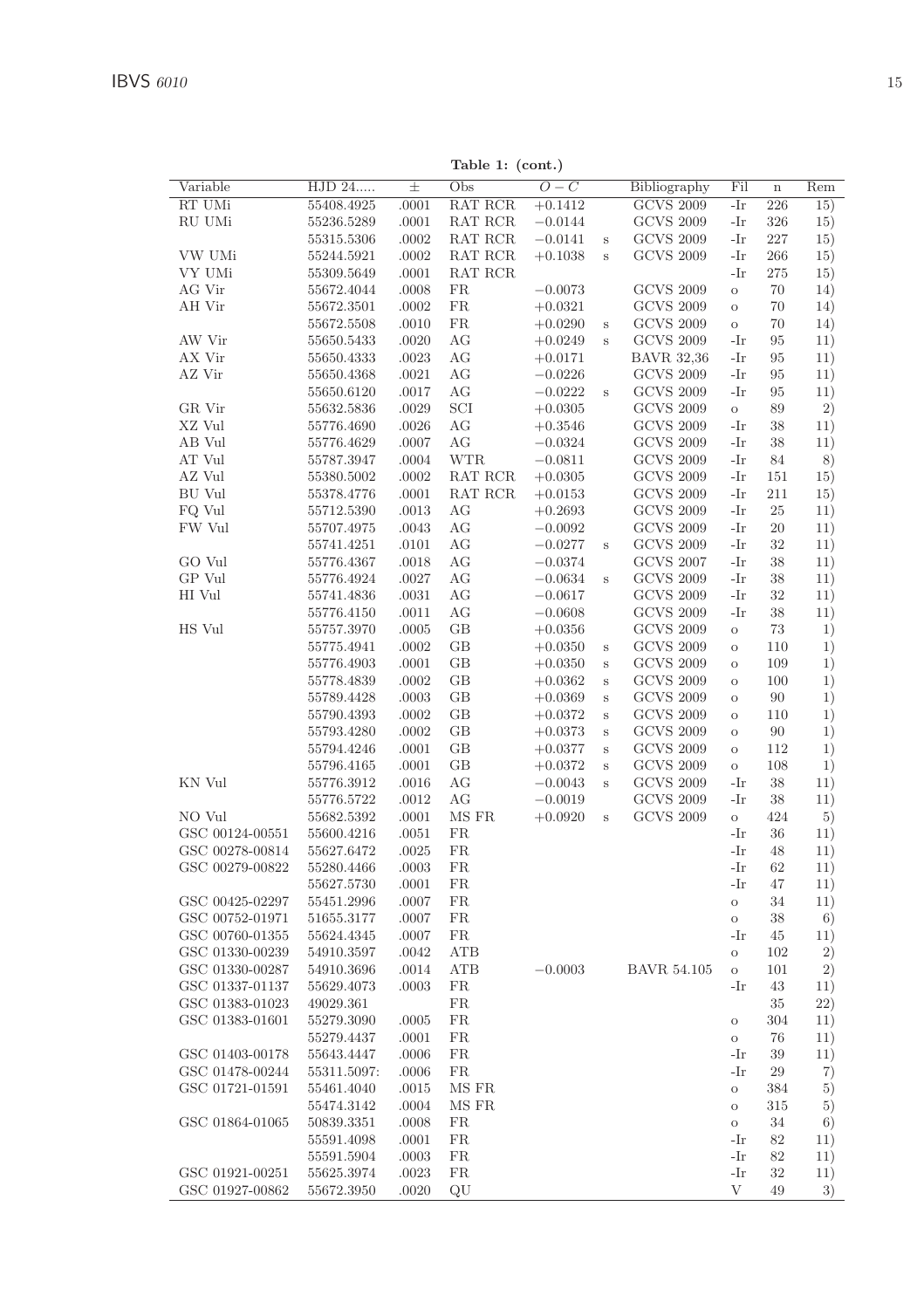Table 1: (cont.)

| Variable           | HJD 24     | $_{\pm}$ | Obs       | $O-C$     | Bibliography | Fil     | $\bf n$ | Rem |
|--------------------|------------|----------|-----------|-----------|--------------|---------|---------|-----|
| GSC 02038-00293    | 55662.5196 | .0011    | <b>FR</b> | $+0.0040$ | BAVM 177     | -Ir     | 48      | 11) |
| GSC 02133-02623    | 55483.3132 | .0004    | <b>FR</b> |           |              | $\circ$ | 25      | 11) |
| GSC 02134-00821    | 55385.5334 | .0009    | <b>FR</b> |           |              | -Ir     | 40      | 11) |
|                    | 55387.5256 | .0004    | <b>FR</b> |           |              | -Ir     | 48      | 11) |
|                    | 55409.4415 | .0004    | <b>FR</b> |           |              | $\circ$ | 48      | 11) |
|                    | 55418.4074 | .0006    | <b>FR</b> |           |              | $\circ$ | 42      | 11) |
|                    | 55429.3649 | .0003    | FR.       |           |              | $\circ$ | 49      | 11) |
| GSC 02157-00014    | 55473.4062 | .0004    | FR.       |           |              | $\circ$ | 53      | 11) |
|                    | 55478.3598 | .0005    | FR.       |           |              | $\circ$ | 47      | 11) |
| GSC 02161-01573    | 55473.3601 | .0007    | <b>FR</b> |           |              | $\circ$ | 38      | 11) |
|                    | 55478.4371 | .0011    | <b>FR</b> |           |              | $\circ$ | 41      | 11) |
| GSC 02411-01103    | 55632.5033 | .0058    | <b>FR</b> |           |              | $-Ir$   | 42      | 11) |
| GSC 02415-00286    | 55632.4150 | .0007    | <b>FR</b> |           |              | -Ir     | 53      | 11) |
| GSC 02423-00517    | 55599.2446 | .0004    | FR.       |           |              | -Ir     | 143     | 11) |
|                    | 55599.4308 | .0001    | FR.       |           |              | -Ir     | 143     | 11) |
|                    | 55599.6199 | .0006    | FR.       |           |              | -Ir     | 143     | 11) |
| GSC 02572-00373    | 55662.4238 | .0038    | FR.       |           |              | $\circ$ | 42      | 14) |
|                    | 55662.5657 | .0013    | <b>FR</b> |           |              | $\circ$ | 42      | 14) |
| GSC 02606-00217    | 55033.5131 | .0001    | <b>FR</b> |           |              | -Ir     | 52      | 11) |
| GSC 02682-00817    | 54757.3134 | .0003    | <b>FR</b> |           |              | -Ir     | 17      | 11) |
| GSC 03137-03322    | 55686.5167 | .0063    | AG        |           |              | -Ir     | 24      | 11) |
| GSC 03618-00307    | 55141.5643 | .0008    | FR        |           |              | -Ir     | 51      | 11) |
| GSC 03619-00768    | 55141.4004 | .0012    | FR.       |           |              | -Ir     | 50      | 11) |
| GSC 03870-01172    | 55294.4344 | .0001    | FR.       |           |              | $\circ$ | 77      | 11) |
|                    | 55294.5968 | .0002    | FR.       |           |              | $\circ$ | 77      | 11) |
| GSC 04030-02020    | 51430.4675 | .0002    | RAT RCR   |           |              | $\circ$ | 127     | 2)  |
|                    | 51780.5733 | .0003    | RAT RCR   |           |              | $\circ$ | 107     | 2)  |
| GSC 04500-00730    | 55483.5563 | .0001    | RAT RCR   |           |              | -Ir     | 239     | 15) |
| GSC 04828-00217    | 55622.3688 | .0010    | FR        |           |              | -Ir     | 31      | 11) |
| GSC 04845-01474    | 55618.4517 | .0007    | FR        |           |              | -Ir     | 40      | 11) |
| U-A2 0975-04179063 | 55590.2758 | .0034    | FR.       |           |              | -Ir     | 73      | 11) |
|                    | 55590.5504 | .0016    | FR.       |           |              | -Ir     | 73      | 11) |
| U-A2 0975-04180434 | 55590.3028 | .0005    | FR.       |           |              | -Ir     | 67      | 11) |
|                    | 55590.4884 | .0004    | FR.       |           |              | -Ir     | 67      | 11) |
| U-A2 1200-02901360 | 53764.3136 | .0003    | <b>FR</b> |           |              | $\circ$ | 34      | 7)  |
| U-A2 1200-02929233 | 53764.3016 | .0002    | <b>FR</b> |           |              | $\circ$ | 36      | 7)  |
|                    | 53764.4272 | .0022    | <b>FR</b> |           |              | $\circ$ | 36      | 7)  |
|                    | 53764.5624 | .0012    | <b>FR</b> |           |              | $\circ$ | 36      | 7)  |
| U-A2 1200-02953024 | 53764.3304 | .0008    | FR        |           |              | $\circ$ | 34      | 7)  |
|                    | 53764.5555 | .0007    | FR.       |           |              | $\circ$ | 34      | 7)  |
| U-A2 1200-02957976 | 53764.5016 | .0002    | FR        |           |              | $\circ$ | 35      | 7)  |
| U-A2 1275-00811770 | 54830.4914 | .0015    | FR.       |           |              | -Ir     | 37      | 11) |
| U-A2 1350-17859563 | 55480.5180 | .0002    | RAT RCR   |           |              | -Ir     | 237     | 15) |
| U-A2 1425-13411870 | 54035.5187 | .0019    | AG        |           |              | -Ir     | 35      | 1)  |
| U-B1 1113-0494337  | 53934.4439 | .0013    | AG        |           |              | -Ir     | 18      | 1)  |
|                    | 55042.5163 | .0014    | AG        |           |              | -Ir     | 42      | 11) |
|                    | 55393.4518 | .0028    | AG        |           |              | -Ir     | 30      | 11) |
| U-B1 1416-0454010  | 55445.5928 | .0005    | RAT RCR   |           |              | -Ir     | 244     | 15) |
| U-B1 1505-0372164  | 55451.6112 | .0004    | RAT RCR   | $+0.0062$ | PZP 10.13    | -Ir     | 194     | 15) |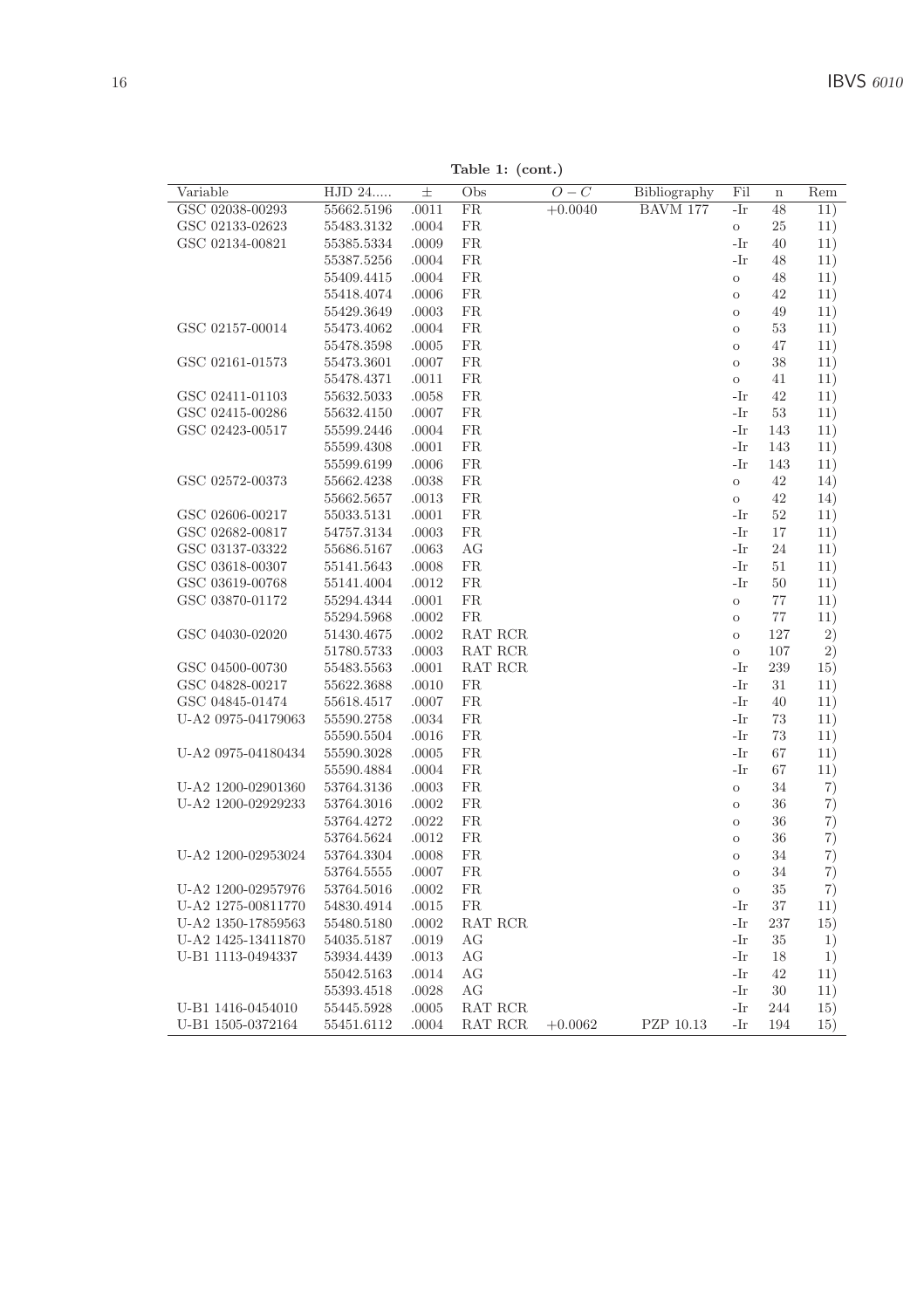Table 2: Times of maxima of pulsating stars

| Variable<br>HJD 24<br>Obs<br>$O-C$<br>Fil<br>$_{\pm}$<br>Bibliography<br>$\mathbf n$<br>CY Aqr<br>53290.2660<br><b>GCVS 2009</b><br>.0007<br>BO<br>$+0.0010$<br>152<br>$\circ$<br>BO<br><b>GCVS 2009</b><br>152<br>53290.3260<br>.0001<br>$+0.0000$<br>$\circ$<br>TZ Aur<br><b>GCVS 2009</b><br>V<br>.007<br>PGL<br>48<br>55615.338:<br>$+0.014$<br>PGL<br>V<br>V377 Aur<br>55645.3899<br>.0139<br>278<br>V378 Aur<br>PGL<br>V<br>55650.52<br>.03<br>701<br>RS Boo<br>PGL<br><b>BAVR 36,157</b><br>V<br>124<br>55644.4921<br>.0035<br>$+0.0186$<br>55687.514<br>.001<br>AG<br>$+0.024$<br><b>BAVR 36,157</b><br>-Ir<br>71<br><b>BAVR 36,157</b><br>55695.3554<br>$.0006$<br><b>RLF</b><br>$-0.0588$<br>$\boldsymbol{0}$<br>$\rm _O$<br>TW Boo<br>55707.4059<br>.0021<br><b>RLF</b><br>$-0.0098$<br>A&A 476.307 (2007)<br>$\boldsymbol{0}$<br>$\circ$<br>UU Boo<br>55656.3803<br>.0035<br>PGL<br>$-0.2193$<br><b>GCVS 2009</b><br>V<br>133<br>55682.4200<br>.0011<br><b>RLF</b><br>$-0.2241$<br><b>GCVS 2009</b><br>$\boldsymbol{0}$<br>$\circ$<br>WW Boo<br>MZ<br><b>GCVS 2009</b><br>55688.4219<br>.0008<br>$+0.1362$<br>-Ir<br>120<br>WZ Boo<br><b>GCVS 2009</b><br>55703.5169<br>.0013<br>МZ<br>$-0.0152$<br>-Ir<br>164<br>MZ<br><b>GCVS 2009</b><br>55714.4861<br>.0030<br>$-0.1449$<br>-Ir<br>133<br>YZ Boo<br>$\mathbf{V}$<br><b>GCVS 2009</b><br>55642.349<br>.001<br>AG<br>$+0.003$<br>61<br>$\overline{V}$<br><b>GCVS 2009</b><br>55642.454<br>.001<br>АG<br>$+0.004$<br>61<br><b>GCVS 2009</b><br>$\mathbf{V}$<br>55642.558<br>.001<br>AG<br>61<br>$+0.004$<br><b>GCVS 2009</b><br>$\mathbf V$<br>55642.662<br>.001<br>AG<br>$+0.004$<br>61<br>BU Boo<br>55686.5179<br>SCI<br>58<br>.0035<br>$\rm{O}$<br><b>GCVS 2009</b><br>$\rm V$<br>CM Boo<br>55615.5098<br>.0035<br>PGL<br>127<br>$-0.1226$<br><b>GCVS 2009</b><br>$\mathbf{V}$<br>55626.4698<br>.0035<br>PGL<br>$-0.1260$<br>222<br>PGL<br>$-0.1227$<br><b>GCVS 2009</b><br>V<br>177<br>55654.4908<br>.0035<br>CS Boo<br><b>IBVS 2855</b><br>55705.5318<br>.0021<br><b>RLF</b><br>$-0.0023$<br>$\overline{0}$<br>$\circ$<br>CU Boo<br>55627.487<br>.001<br>AG<br>-Ir<br>61<br>DD Boo<br>PGL<br>V<br>55649.433:<br>.007<br>234<br>55683.3869<br>.0017<br>МZ<br>-Ir<br>136<br>55686.4487<br>MZ<br>-Ir<br>.0020<br>57<br>MZ<br>-Ir<br>55704.4349<br>.0016<br>113<br>$DG$ Boo<br>MZ<br>-Ir<br>98<br>55706.3935<br>.0010<br>UY Cam<br>AG<br>$+0.069$<br><b>BAVR 49,41</b><br>-Ir<br>79<br>55644.594<br>.001<br>CN Cam<br>55629.4775<br>MZ<br>-Ir<br>.0030<br>166<br>MZ<br>-Ir<br>124<br>55636.3228<br>.0020<br>$.003\,$<br>AG<br>-Ir<br>114<br>55645.643<br>SX Cnc<br>$+0.1700$<br><b>GCVS 2007</b><br>V<br>55641.3481<br>.0020<br>SВ<br>38<br>TT Cnc<br>PGL<br>A&A 476.307 (2007)<br>V<br>55621.3337<br>.0035<br>$-0.0044$<br>119<br>AQ Cnc<br>AG<br>$-0.077$<br><b>GCVS 2009</b><br>55625.494<br>.001<br>-Ir<br>70<br>EF Cnc<br>55622.595<br>.001<br>AG<br>-Ir<br>83<br>55628.4925:<br>$.0030\,$<br>MZ<br>-Ir<br>119<br>MZ<br>-Ir<br>55661.3588<br>.0020<br>114<br>55671.3942<br>MZ<br>-Ir<br>.0030<br>119<br>Z CVn<br><b>GCVS 2009</b><br>SCI<br>55615.4073<br>.0026<br>$-0.1169$<br>$\circ$<br>68<br><b>GCVS 2009</b><br>SCI<br>$-0.1185$<br>55622.5978<br>.0023<br>86<br>$\circ$<br><b>GCVS 2009</b><br>SCI<br>55626.5241<br>.0021<br>$-0.1151$<br>46<br>$\circ$<br>PGL<br><b>GCVS 2009</b><br>V<br>395<br>55628.4774<br>.0035<br>$-0.1232$<br>$\rm V$<br>PGL<br><b>GCVS 2009</b><br>232<br>55632.398:<br>.004<br>$-0.125$<br>SCI<br><b>GCVS 2009</b><br>55636.3327<br>.0020<br>$-0.1138$<br>33<br>$\mathbf O$<br>PGL<br><b>GCVS 2009</b><br>$\mathbf V$<br>55645.475:<br>.010<br>$-0.125$<br>211<br>PGL<br><b>GCVS 2009</b><br>V<br>55647.4418<br>.0035<br>$-0.1196$<br>327<br>RX CVn<br>55682.519<br>.005<br>AG<br>$-0.036$<br>BAVM 75<br>-Ir<br>80<br>SS CVn<br>55682.494<br>.001<br>AG<br>$+0.146$<br><b>GCVS 2009</b><br>-Ir<br>81<br>ST CVn<br>55661.493<br>.002<br>AG<br>$-0.089$<br><b>BAVR 49,105</b><br>-Ir<br>34<br>SZ CVn<br>MZ<br><b>GCVS 2009</b><br>55699.3877<br>.0024<br>$-0.0145$<br>-Ir<br>100<br><b>GCVS 2009</b><br>TZ CVn<br>55624.515<br>.001<br>AG<br>$+0.002$<br>-Ir<br>36<br>VW CVn<br>55661.476<br>.003<br>AG<br>$+0.109$<br><b>BAVR 49,105</b><br>-Ir<br>34<br>$\mathbf{V}$<br>AI CVn<br>PGL<br>55667.399:<br>.014<br>443<br>$\mathbf{V}$<br>PGL<br>55681.4811<br>.0069<br>999<br>PGL<br>V<br>55689.4363<br>965<br>.0035<br>X CMi<br>AG<br><b>BAVR 44,162</b><br>55625.401<br>.001<br>$+0.022$<br>-Ir<br>35 |        |           |      |    |          |                   |     |    |          |
|---------------------------------------------------------------------------------------------------------------------------------------------------------------------------------------------------------------------------------------------------------------------------------------------------------------------------------------------------------------------------------------------------------------------------------------------------------------------------------------------------------------------------------------------------------------------------------------------------------------------------------------------------------------------------------------------------------------------------------------------------------------------------------------------------------------------------------------------------------------------------------------------------------------------------------------------------------------------------------------------------------------------------------------------------------------------------------------------------------------------------------------------------------------------------------------------------------------------------------------------------------------------------------------------------------------------------------------------------------------------------------------------------------------------------------------------------------------------------------------------------------------------------------------------------------------------------------------------------------------------------------------------------------------------------------------------------------------------------------------------------------------------------------------------------------------------------------------------------------------------------------------------------------------------------------------------------------------------------------------------------------------------------------------------------------------------------------------------------------------------------------------------------------------------------------------------------------------------------------------------------------------------------------------------------------------------------------------------------------------------------------------------------------------------------------------------------------------------------------------------------------------------------------------------------------------------------------------------------------------------------------------------------------------------------------------------------------------------------------------------------------------------------------------------------------------------------------------------------------------------------------------------------------------------------------------------------------------------------------------------------------------------------------------------------------------------------------------------------------------------------------------------------------------------------------------------------------------------------------------------------------------------------------------------------------------------------------------------------------------------------------------------------------------------------------------------------------------------------------------------------------------------------------------------------------------------------------------------------------------------------------------------------------------------------------------------------------------------------------------------------------------------------------------------------------------------------------------------------------------------------------------------------------------------------------------------------------------------------------------------------------------------------------------------------------------------------------------------------------------------------------------------------------------------------------------------------------------------------------------------------------------------------------------------------------------------------------------------------------------------------------------------------------------------------------------------------------------------------------------------------------|--------|-----------|------|----|----------|-------------------|-----|----|----------|
|                                                                                                                                                                                                                                                                                                                                                                                                                                                                                                                                                                                                                                                                                                                                                                                                                                                                                                                                                                                                                                                                                                                                                                                                                                                                                                                                                                                                                                                                                                                                                                                                                                                                                                                                                                                                                                                                                                                                                                                                                                                                                                                                                                                                                                                                                                                                                                                                                                                                                                                                                                                                                                                                                                                                                                                                                                                                                                                                                                                                                                                                                                                                                                                                                                                                                                                                                                                                                                                                                                                                                                                                                                                                                                                                                                                                                                                                                                                                                                                                                                                                                                                                                                                                                                                                                                                                                                                                                                                                                                         |        |           |      |    |          |                   |     |    | Rem      |
|                                                                                                                                                                                                                                                                                                                                                                                                                                                                                                                                                                                                                                                                                                                                                                                                                                                                                                                                                                                                                                                                                                                                                                                                                                                                                                                                                                                                                                                                                                                                                                                                                                                                                                                                                                                                                                                                                                                                                                                                                                                                                                                                                                                                                                                                                                                                                                                                                                                                                                                                                                                                                                                                                                                                                                                                                                                                                                                                                                                                                                                                                                                                                                                                                                                                                                                                                                                                                                                                                                                                                                                                                                                                                                                                                                                                                                                                                                                                                                                                                                                                                                                                                                                                                                                                                                                                                                                                                                                                                                         |        |           |      |    |          |                   |     |    | 18)      |
|                                                                                                                                                                                                                                                                                                                                                                                                                                                                                                                                                                                                                                                                                                                                                                                                                                                                                                                                                                                                                                                                                                                                                                                                                                                                                                                                                                                                                                                                                                                                                                                                                                                                                                                                                                                                                                                                                                                                                                                                                                                                                                                                                                                                                                                                                                                                                                                                                                                                                                                                                                                                                                                                                                                                                                                                                                                                                                                                                                                                                                                                                                                                                                                                                                                                                                                                                                                                                                                                                                                                                                                                                                                                                                                                                                                                                                                                                                                                                                                                                                                                                                                                                                                                                                                                                                                                                                                                                                                                                                         |        |           |      |    |          |                   |     |    | 18)      |
|                                                                                                                                                                                                                                                                                                                                                                                                                                                                                                                                                                                                                                                                                                                                                                                                                                                                                                                                                                                                                                                                                                                                                                                                                                                                                                                                                                                                                                                                                                                                                                                                                                                                                                                                                                                                                                                                                                                                                                                                                                                                                                                                                                                                                                                                                                                                                                                                                                                                                                                                                                                                                                                                                                                                                                                                                                                                                                                                                                                                                                                                                                                                                                                                                                                                                                                                                                                                                                                                                                                                                                                                                                                                                                                                                                                                                                                                                                                                                                                                                                                                                                                                                                                                                                                                                                                                                                                                                                                                                                         |        |           |      |    |          |                   |     |    | 10)      |
|                                                                                                                                                                                                                                                                                                                                                                                                                                                                                                                                                                                                                                                                                                                                                                                                                                                                                                                                                                                                                                                                                                                                                                                                                                                                                                                                                                                                                                                                                                                                                                                                                                                                                                                                                                                                                                                                                                                                                                                                                                                                                                                                                                                                                                                                                                                                                                                                                                                                                                                                                                                                                                                                                                                                                                                                                                                                                                                                                                                                                                                                                                                                                                                                                                                                                                                                                                                                                                                                                                                                                                                                                                                                                                                                                                                                                                                                                                                                                                                                                                                                                                                                                                                                                                                                                                                                                                                                                                                                                                         |        |           |      |    |          |                   |     |    | 17)      |
|                                                                                                                                                                                                                                                                                                                                                                                                                                                                                                                                                                                                                                                                                                                                                                                                                                                                                                                                                                                                                                                                                                                                                                                                                                                                                                                                                                                                                                                                                                                                                                                                                                                                                                                                                                                                                                                                                                                                                                                                                                                                                                                                                                                                                                                                                                                                                                                                                                                                                                                                                                                                                                                                                                                                                                                                                                                                                                                                                                                                                                                                                                                                                                                                                                                                                                                                                                                                                                                                                                                                                                                                                                                                                                                                                                                                                                                                                                                                                                                                                                                                                                                                                                                                                                                                                                                                                                                                                                                                                                         |        |           |      |    |          |                   |     |    | 17) 20)  |
|                                                                                                                                                                                                                                                                                                                                                                                                                                                                                                                                                                                                                                                                                                                                                                                                                                                                                                                                                                                                                                                                                                                                                                                                                                                                                                                                                                                                                                                                                                                                                                                                                                                                                                                                                                                                                                                                                                                                                                                                                                                                                                                                                                                                                                                                                                                                                                                                                                                                                                                                                                                                                                                                                                                                                                                                                                                                                                                                                                                                                                                                                                                                                                                                                                                                                                                                                                                                                                                                                                                                                                                                                                                                                                                                                                                                                                                                                                                                                                                                                                                                                                                                                                                                                                                                                                                                                                                                                                                                                                         |        |           |      |    |          |                   |     |    | 10)      |
|                                                                                                                                                                                                                                                                                                                                                                                                                                                                                                                                                                                                                                                                                                                                                                                                                                                                                                                                                                                                                                                                                                                                                                                                                                                                                                                                                                                                                                                                                                                                                                                                                                                                                                                                                                                                                                                                                                                                                                                                                                                                                                                                                                                                                                                                                                                                                                                                                                                                                                                                                                                                                                                                                                                                                                                                                                                                                                                                                                                                                                                                                                                                                                                                                                                                                                                                                                                                                                                                                                                                                                                                                                                                                                                                                                                                                                                                                                                                                                                                                                                                                                                                                                                                                                                                                                                                                                                                                                                                                                         |        |           |      |    |          |                   |     |    | 11)      |
|                                                                                                                                                                                                                                                                                                                                                                                                                                                                                                                                                                                                                                                                                                                                                                                                                                                                                                                                                                                                                                                                                                                                                                                                                                                                                                                                                                                                                                                                                                                                                                                                                                                                                                                                                                                                                                                                                                                                                                                                                                                                                                                                                                                                                                                                                                                                                                                                                                                                                                                                                                                                                                                                                                                                                                                                                                                                                                                                                                                                                                                                                                                                                                                                                                                                                                                                                                                                                                                                                                                                                                                                                                                                                                                                                                                                                                                                                                                                                                                                                                                                                                                                                                                                                                                                                                                                                                                                                                                                                                         |        |           |      |    |          |                   |     |    | 19)      |
|                                                                                                                                                                                                                                                                                                                                                                                                                                                                                                                                                                                                                                                                                                                                                                                                                                                                                                                                                                                                                                                                                                                                                                                                                                                                                                                                                                                                                                                                                                                                                                                                                                                                                                                                                                                                                                                                                                                                                                                                                                                                                                                                                                                                                                                                                                                                                                                                                                                                                                                                                                                                                                                                                                                                                                                                                                                                                                                                                                                                                                                                                                                                                                                                                                                                                                                                                                                                                                                                                                                                                                                                                                                                                                                                                                                                                                                                                                                                                                                                                                                                                                                                                                                                                                                                                                                                                                                                                                                                                                         |        |           |      |    |          |                   |     |    | 19)      |
|                                                                                                                                                                                                                                                                                                                                                                                                                                                                                                                                                                                                                                                                                                                                                                                                                                                                                                                                                                                                                                                                                                                                                                                                                                                                                                                                                                                                                                                                                                                                                                                                                                                                                                                                                                                                                                                                                                                                                                                                                                                                                                                                                                                                                                                                                                                                                                                                                                                                                                                                                                                                                                                                                                                                                                                                                                                                                                                                                                                                                                                                                                                                                                                                                                                                                                                                                                                                                                                                                                                                                                                                                                                                                                                                                                                                                                                                                                                                                                                                                                                                                                                                                                                                                                                                                                                                                                                                                                                                                                         |        |           |      |    |          |                   |     |    | 10)      |
|                                                                                                                                                                                                                                                                                                                                                                                                                                                                                                                                                                                                                                                                                                                                                                                                                                                                                                                                                                                                                                                                                                                                                                                                                                                                                                                                                                                                                                                                                                                                                                                                                                                                                                                                                                                                                                                                                                                                                                                                                                                                                                                                                                                                                                                                                                                                                                                                                                                                                                                                                                                                                                                                                                                                                                                                                                                                                                                                                                                                                                                                                                                                                                                                                                                                                                                                                                                                                                                                                                                                                                                                                                                                                                                                                                                                                                                                                                                                                                                                                                                                                                                                                                                                                                                                                                                                                                                                                                                                                                         |        |           |      |    |          |                   |     |    | 19)      |
|                                                                                                                                                                                                                                                                                                                                                                                                                                                                                                                                                                                                                                                                                                                                                                                                                                                                                                                                                                                                                                                                                                                                                                                                                                                                                                                                                                                                                                                                                                                                                                                                                                                                                                                                                                                                                                                                                                                                                                                                                                                                                                                                                                                                                                                                                                                                                                                                                                                                                                                                                                                                                                                                                                                                                                                                                                                                                                                                                                                                                                                                                                                                                                                                                                                                                                                                                                                                                                                                                                                                                                                                                                                                                                                                                                                                                                                                                                                                                                                                                                                                                                                                                                                                                                                                                                                                                                                                                                                                                                         |        |           |      |    |          |                   |     |    | 2)       |
|                                                                                                                                                                                                                                                                                                                                                                                                                                                                                                                                                                                                                                                                                                                                                                                                                                                                                                                                                                                                                                                                                                                                                                                                                                                                                                                                                                                                                                                                                                                                                                                                                                                                                                                                                                                                                                                                                                                                                                                                                                                                                                                                                                                                                                                                                                                                                                                                                                                                                                                                                                                                                                                                                                                                                                                                                                                                                                                                                                                                                                                                                                                                                                                                                                                                                                                                                                                                                                                                                                                                                                                                                                                                                                                                                                                                                                                                                                                                                                                                                                                                                                                                                                                                                                                                                                                                                                                                                                                                                                         |        |           |      |    |          |                   |     |    | 2)       |
|                                                                                                                                                                                                                                                                                                                                                                                                                                                                                                                                                                                                                                                                                                                                                                                                                                                                                                                                                                                                                                                                                                                                                                                                                                                                                                                                                                                                                                                                                                                                                                                                                                                                                                                                                                                                                                                                                                                                                                                                                                                                                                                                                                                                                                                                                                                                                                                                                                                                                                                                                                                                                                                                                                                                                                                                                                                                                                                                                                                                                                                                                                                                                                                                                                                                                                                                                                                                                                                                                                                                                                                                                                                                                                                                                                                                                                                                                                                                                                                                                                                                                                                                                                                                                                                                                                                                                                                                                                                                                                         |        |           |      |    |          |                   |     |    | 2)       |
|                                                                                                                                                                                                                                                                                                                                                                                                                                                                                                                                                                                                                                                                                                                                                                                                                                                                                                                                                                                                                                                                                                                                                                                                                                                                                                                                                                                                                                                                                                                                                                                                                                                                                                                                                                                                                                                                                                                                                                                                                                                                                                                                                                                                                                                                                                                                                                                                                                                                                                                                                                                                                                                                                                                                                                                                                                                                                                                                                                                                                                                                                                                                                                                                                                                                                                                                                                                                                                                                                                                                                                                                                                                                                                                                                                                                                                                                                                                                                                                                                                                                                                                                                                                                                                                                                                                                                                                                                                                                                                         |        |           |      |    |          |                   |     |    | 11)      |
|                                                                                                                                                                                                                                                                                                                                                                                                                                                                                                                                                                                                                                                                                                                                                                                                                                                                                                                                                                                                                                                                                                                                                                                                                                                                                                                                                                                                                                                                                                                                                                                                                                                                                                                                                                                                                                                                                                                                                                                                                                                                                                                                                                                                                                                                                                                                                                                                                                                                                                                                                                                                                                                                                                                                                                                                                                                                                                                                                                                                                                                                                                                                                                                                                                                                                                                                                                                                                                                                                                                                                                                                                                                                                                                                                                                                                                                                                                                                                                                                                                                                                                                                                                                                                                                                                                                                                                                                                                                                                                         |        |           |      |    |          |                   |     |    | 11)      |
|                                                                                                                                                                                                                                                                                                                                                                                                                                                                                                                                                                                                                                                                                                                                                                                                                                                                                                                                                                                                                                                                                                                                                                                                                                                                                                                                                                                                                                                                                                                                                                                                                                                                                                                                                                                                                                                                                                                                                                                                                                                                                                                                                                                                                                                                                                                                                                                                                                                                                                                                                                                                                                                                                                                                                                                                                                                                                                                                                                                                                                                                                                                                                                                                                                                                                                                                                                                                                                                                                                                                                                                                                                                                                                                                                                                                                                                                                                                                                                                                                                                                                                                                                                                                                                                                                                                                                                                                                                                                                                         |        |           |      |    |          |                   |     |    | 11)      |
|                                                                                                                                                                                                                                                                                                                                                                                                                                                                                                                                                                                                                                                                                                                                                                                                                                                                                                                                                                                                                                                                                                                                                                                                                                                                                                                                                                                                                                                                                                                                                                                                                                                                                                                                                                                                                                                                                                                                                                                                                                                                                                                                                                                                                                                                                                                                                                                                                                                                                                                                                                                                                                                                                                                                                                                                                                                                                                                                                                                                                                                                                                                                                                                                                                                                                                                                                                                                                                                                                                                                                                                                                                                                                                                                                                                                                                                                                                                                                                                                                                                                                                                                                                                                                                                                                                                                                                                                                                                                                                         |        |           |      |    |          |                   |     |    | 11)      |
|                                                                                                                                                                                                                                                                                                                                                                                                                                                                                                                                                                                                                                                                                                                                                                                                                                                                                                                                                                                                                                                                                                                                                                                                                                                                                                                                                                                                                                                                                                                                                                                                                                                                                                                                                                                                                                                                                                                                                                                                                                                                                                                                                                                                                                                                                                                                                                                                                                                                                                                                                                                                                                                                                                                                                                                                                                                                                                                                                                                                                                                                                                                                                                                                                                                                                                                                                                                                                                                                                                                                                                                                                                                                                                                                                                                                                                                                                                                                                                                                                                                                                                                                                                                                                                                                                                                                                                                                                                                                                                         |        |           |      |    |          |                   |     |    | 2)       |
|                                                                                                                                                                                                                                                                                                                                                                                                                                                                                                                                                                                                                                                                                                                                                                                                                                                                                                                                                                                                                                                                                                                                                                                                                                                                                                                                                                                                                                                                                                                                                                                                                                                                                                                                                                                                                                                                                                                                                                                                                                                                                                                                                                                                                                                                                                                                                                                                                                                                                                                                                                                                                                                                                                                                                                                                                                                                                                                                                                                                                                                                                                                                                                                                                                                                                                                                                                                                                                                                                                                                                                                                                                                                                                                                                                                                                                                                                                                                                                                                                                                                                                                                                                                                                                                                                                                                                                                                                                                                                                         |        |           |      |    |          |                   |     |    | 17)      |
|                                                                                                                                                                                                                                                                                                                                                                                                                                                                                                                                                                                                                                                                                                                                                                                                                                                                                                                                                                                                                                                                                                                                                                                                                                                                                                                                                                                                                                                                                                                                                                                                                                                                                                                                                                                                                                                                                                                                                                                                                                                                                                                                                                                                                                                                                                                                                                                                                                                                                                                                                                                                                                                                                                                                                                                                                                                                                                                                                                                                                                                                                                                                                                                                                                                                                                                                                                                                                                                                                                                                                                                                                                                                                                                                                                                                                                                                                                                                                                                                                                                                                                                                                                                                                                                                                                                                                                                                                                                                                                         |        |           |      |    |          |                   |     |    | 10)      |
|                                                                                                                                                                                                                                                                                                                                                                                                                                                                                                                                                                                                                                                                                                                                                                                                                                                                                                                                                                                                                                                                                                                                                                                                                                                                                                                                                                                                                                                                                                                                                                                                                                                                                                                                                                                                                                                                                                                                                                                                                                                                                                                                                                                                                                                                                                                                                                                                                                                                                                                                                                                                                                                                                                                                                                                                                                                                                                                                                                                                                                                                                                                                                                                                                                                                                                                                                                                                                                                                                                                                                                                                                                                                                                                                                                                                                                                                                                                                                                                                                                                                                                                                                                                                                                                                                                                                                                                                                                                                                                         |        |           |      |    |          |                   |     |    | 10)      |
|                                                                                                                                                                                                                                                                                                                                                                                                                                                                                                                                                                                                                                                                                                                                                                                                                                                                                                                                                                                                                                                                                                                                                                                                                                                                                                                                                                                                                                                                                                                                                                                                                                                                                                                                                                                                                                                                                                                                                                                                                                                                                                                                                                                                                                                                                                                                                                                                                                                                                                                                                                                                                                                                                                                                                                                                                                                                                                                                                                                                                                                                                                                                                                                                                                                                                                                                                                                                                                                                                                                                                                                                                                                                                                                                                                                                                                                                                                                                                                                                                                                                                                                                                                                                                                                                                                                                                                                                                                                                                                         |        |           |      |    |          |                   |     |    | 19)      |
|                                                                                                                                                                                                                                                                                                                                                                                                                                                                                                                                                                                                                                                                                                                                                                                                                                                                                                                                                                                                                                                                                                                                                                                                                                                                                                                                                                                                                                                                                                                                                                                                                                                                                                                                                                                                                                                                                                                                                                                                                                                                                                                                                                                                                                                                                                                                                                                                                                                                                                                                                                                                                                                                                                                                                                                                                                                                                                                                                                                                                                                                                                                                                                                                                                                                                                                                                                                                                                                                                                                                                                                                                                                                                                                                                                                                                                                                                                                                                                                                                                                                                                                                                                                                                                                                                                                                                                                                                                                                                                         |        |           |      |    |          |                   |     |    | 11)      |
|                                                                                                                                                                                                                                                                                                                                                                                                                                                                                                                                                                                                                                                                                                                                                                                                                                                                                                                                                                                                                                                                                                                                                                                                                                                                                                                                                                                                                                                                                                                                                                                                                                                                                                                                                                                                                                                                                                                                                                                                                                                                                                                                                                                                                                                                                                                                                                                                                                                                                                                                                                                                                                                                                                                                                                                                                                                                                                                                                                                                                                                                                                                                                                                                                                                                                                                                                                                                                                                                                                                                                                                                                                                                                                                                                                                                                                                                                                                                                                                                                                                                                                                                                                                                                                                                                                                                                                                                                                                                                                         |        |           |      |    |          |                   |     |    | 10)      |
|                                                                                                                                                                                                                                                                                                                                                                                                                                                                                                                                                                                                                                                                                                                                                                                                                                                                                                                                                                                                                                                                                                                                                                                                                                                                                                                                                                                                                                                                                                                                                                                                                                                                                                                                                                                                                                                                                                                                                                                                                                                                                                                                                                                                                                                                                                                                                                                                                                                                                                                                                                                                                                                                                                                                                                                                                                                                                                                                                                                                                                                                                                                                                                                                                                                                                                                                                                                                                                                                                                                                                                                                                                                                                                                                                                                                                                                                                                                                                                                                                                                                                                                                                                                                                                                                                                                                                                                                                                                                                                         |        |           |      |    |          |                   |     |    | 2)       |
|                                                                                                                                                                                                                                                                                                                                                                                                                                                                                                                                                                                                                                                                                                                                                                                                                                                                                                                                                                                                                                                                                                                                                                                                                                                                                                                                                                                                                                                                                                                                                                                                                                                                                                                                                                                                                                                                                                                                                                                                                                                                                                                                                                                                                                                                                                                                                                                                                                                                                                                                                                                                                                                                                                                                                                                                                                                                                                                                                                                                                                                                                                                                                                                                                                                                                                                                                                                                                                                                                                                                                                                                                                                                                                                                                                                                                                                                                                                                                                                                                                                                                                                                                                                                                                                                                                                                                                                                                                                                                                         |        |           |      |    |          |                   |     |    | 2)       |
|                                                                                                                                                                                                                                                                                                                                                                                                                                                                                                                                                                                                                                                                                                                                                                                                                                                                                                                                                                                                                                                                                                                                                                                                                                                                                                                                                                                                                                                                                                                                                                                                                                                                                                                                                                                                                                                                                                                                                                                                                                                                                                                                                                                                                                                                                                                                                                                                                                                                                                                                                                                                                                                                                                                                                                                                                                                                                                                                                                                                                                                                                                                                                                                                                                                                                                                                                                                                                                                                                                                                                                                                                                                                                                                                                                                                                                                                                                                                                                                                                                                                                                                                                                                                                                                                                                                                                                                                                                                                                                         |        |           |      |    |          |                   |     |    | 2)       |
|                                                                                                                                                                                                                                                                                                                                                                                                                                                                                                                                                                                                                                                                                                                                                                                                                                                                                                                                                                                                                                                                                                                                                                                                                                                                                                                                                                                                                                                                                                                                                                                                                                                                                                                                                                                                                                                                                                                                                                                                                                                                                                                                                                                                                                                                                                                                                                                                                                                                                                                                                                                                                                                                                                                                                                                                                                                                                                                                                                                                                                                                                                                                                                                                                                                                                                                                                                                                                                                                                                                                                                                                                                                                                                                                                                                                                                                                                                                                                                                                                                                                                                                                                                                                                                                                                                                                                                                                                                                                                                         |        |           |      |    |          |                   |     |    | 2)       |
|                                                                                                                                                                                                                                                                                                                                                                                                                                                                                                                                                                                                                                                                                                                                                                                                                                                                                                                                                                                                                                                                                                                                                                                                                                                                                                                                                                                                                                                                                                                                                                                                                                                                                                                                                                                                                                                                                                                                                                                                                                                                                                                                                                                                                                                                                                                                                                                                                                                                                                                                                                                                                                                                                                                                                                                                                                                                                                                                                                                                                                                                                                                                                                                                                                                                                                                                                                                                                                                                                                                                                                                                                                                                                                                                                                                                                                                                                                                                                                                                                                                                                                                                                                                                                                                                                                                                                                                                                                                                                                         |        |           |      |    |          |                   |     |    | 11)      |
|                                                                                                                                                                                                                                                                                                                                                                                                                                                                                                                                                                                                                                                                                                                                                                                                                                                                                                                                                                                                                                                                                                                                                                                                                                                                                                                                                                                                                                                                                                                                                                                                                                                                                                                                                                                                                                                                                                                                                                                                                                                                                                                                                                                                                                                                                                                                                                                                                                                                                                                                                                                                                                                                                                                                                                                                                                                                                                                                                                                                                                                                                                                                                                                                                                                                                                                                                                                                                                                                                                                                                                                                                                                                                                                                                                                                                                                                                                                                                                                                                                                                                                                                                                                                                                                                                                                                                                                                                                                                                                         |        |           |      |    |          |                   |     |    | 2) 21)   |
|                                                                                                                                                                                                                                                                                                                                                                                                                                                                                                                                                                                                                                                                                                                                                                                                                                                                                                                                                                                                                                                                                                                                                                                                                                                                                                                                                                                                                                                                                                                                                                                                                                                                                                                                                                                                                                                                                                                                                                                                                                                                                                                                                                                                                                                                                                                                                                                                                                                                                                                                                                                                                                                                                                                                                                                                                                                                                                                                                                                                                                                                                                                                                                                                                                                                                                                                                                                                                                                                                                                                                                                                                                                                                                                                                                                                                                                                                                                                                                                                                                                                                                                                                                                                                                                                                                                                                                                                                                                                                                         |        |           |      |    |          |                   |     |    | 2)       |
|                                                                                                                                                                                                                                                                                                                                                                                                                                                                                                                                                                                                                                                                                                                                                                                                                                                                                                                                                                                                                                                                                                                                                                                                                                                                                                                                                                                                                                                                                                                                                                                                                                                                                                                                                                                                                                                                                                                                                                                                                                                                                                                                                                                                                                                                                                                                                                                                                                                                                                                                                                                                                                                                                                                                                                                                                                                                                                                                                                                                                                                                                                                                                                                                                                                                                                                                                                                                                                                                                                                                                                                                                                                                                                                                                                                                                                                                                                                                                                                                                                                                                                                                                                                                                                                                                                                                                                                                                                                                                                         |        |           |      |    |          |                   |     |    | 11)      |
|                                                                                                                                                                                                                                                                                                                                                                                                                                                                                                                                                                                                                                                                                                                                                                                                                                                                                                                                                                                                                                                                                                                                                                                                                                                                                                                                                                                                                                                                                                                                                                                                                                                                                                                                                                                                                                                                                                                                                                                                                                                                                                                                                                                                                                                                                                                                                                                                                                                                                                                                                                                                                                                                                                                                                                                                                                                                                                                                                                                                                                                                                                                                                                                                                                                                                                                                                                                                                                                                                                                                                                                                                                                                                                                                                                                                                                                                                                                                                                                                                                                                                                                                                                                                                                                                                                                                                                                                                                                                                                         |        |           |      |    |          |                   |     |    | 13)      |
|                                                                                                                                                                                                                                                                                                                                                                                                                                                                                                                                                                                                                                                                                                                                                                                                                                                                                                                                                                                                                                                                                                                                                                                                                                                                                                                                                                                                                                                                                                                                                                                                                                                                                                                                                                                                                                                                                                                                                                                                                                                                                                                                                                                                                                                                                                                                                                                                                                                                                                                                                                                                                                                                                                                                                                                                                                                                                                                                                                                                                                                                                                                                                                                                                                                                                                                                                                                                                                                                                                                                                                                                                                                                                                                                                                                                                                                                                                                                                                                                                                                                                                                                                                                                                                                                                                                                                                                                                                                                                                         |        |           |      |    |          |                   |     |    | 10)      |
|                                                                                                                                                                                                                                                                                                                                                                                                                                                                                                                                                                                                                                                                                                                                                                                                                                                                                                                                                                                                                                                                                                                                                                                                                                                                                                                                                                                                                                                                                                                                                                                                                                                                                                                                                                                                                                                                                                                                                                                                                                                                                                                                                                                                                                                                                                                                                                                                                                                                                                                                                                                                                                                                                                                                                                                                                                                                                                                                                                                                                                                                                                                                                                                                                                                                                                                                                                                                                                                                                                                                                                                                                                                                                                                                                                                                                                                                                                                                                                                                                                                                                                                                                                                                                                                                                                                                                                                                                                                                                                         |        |           |      |    |          |                   |     |    | 11)      |
|                                                                                                                                                                                                                                                                                                                                                                                                                                                                                                                                                                                                                                                                                                                                                                                                                                                                                                                                                                                                                                                                                                                                                                                                                                                                                                                                                                                                                                                                                                                                                                                                                                                                                                                                                                                                                                                                                                                                                                                                                                                                                                                                                                                                                                                                                                                                                                                                                                                                                                                                                                                                                                                                                                                                                                                                                                                                                                                                                                                                                                                                                                                                                                                                                                                                                                                                                                                                                                                                                                                                                                                                                                                                                                                                                                                                                                                                                                                                                                                                                                                                                                                                                                                                                                                                                                                                                                                                                                                                                                         |        |           |      |    |          |                   |     |    | 11)      |
|                                                                                                                                                                                                                                                                                                                                                                                                                                                                                                                                                                                                                                                                                                                                                                                                                                                                                                                                                                                                                                                                                                                                                                                                                                                                                                                                                                                                                                                                                                                                                                                                                                                                                                                                                                                                                                                                                                                                                                                                                                                                                                                                                                                                                                                                                                                                                                                                                                                                                                                                                                                                                                                                                                                                                                                                                                                                                                                                                                                                                                                                                                                                                                                                                                                                                                                                                                                                                                                                                                                                                                                                                                                                                                                                                                                                                                                                                                                                                                                                                                                                                                                                                                                                                                                                                                                                                                                                                                                                                                         |        |           |      |    |          |                   |     |    | 2)       |
|                                                                                                                                                                                                                                                                                                                                                                                                                                                                                                                                                                                                                                                                                                                                                                                                                                                                                                                                                                                                                                                                                                                                                                                                                                                                                                                                                                                                                                                                                                                                                                                                                                                                                                                                                                                                                                                                                                                                                                                                                                                                                                                                                                                                                                                                                                                                                                                                                                                                                                                                                                                                                                                                                                                                                                                                                                                                                                                                                                                                                                                                                                                                                                                                                                                                                                                                                                                                                                                                                                                                                                                                                                                                                                                                                                                                                                                                                                                                                                                                                                                                                                                                                                                                                                                                                                                                                                                                                                                                                                         |        |           |      |    |          |                   |     |    | 2)<br>2) |
|                                                                                                                                                                                                                                                                                                                                                                                                                                                                                                                                                                                                                                                                                                                                                                                                                                                                                                                                                                                                                                                                                                                                                                                                                                                                                                                                                                                                                                                                                                                                                                                                                                                                                                                                                                                                                                                                                                                                                                                                                                                                                                                                                                                                                                                                                                                                                                                                                                                                                                                                                                                                                                                                                                                                                                                                                                                                                                                                                                                                                                                                                                                                                                                                                                                                                                                                                                                                                                                                                                                                                                                                                                                                                                                                                                                                                                                                                                                                                                                                                                                                                                                                                                                                                                                                                                                                                                                                                                                                                                         |        |           |      |    |          |                   |     |    | 2)       |
|                                                                                                                                                                                                                                                                                                                                                                                                                                                                                                                                                                                                                                                                                                                                                                                                                                                                                                                                                                                                                                                                                                                                                                                                                                                                                                                                                                                                                                                                                                                                                                                                                                                                                                                                                                                                                                                                                                                                                                                                                                                                                                                                                                                                                                                                                                                                                                                                                                                                                                                                                                                                                                                                                                                                                                                                                                                                                                                                                                                                                                                                                                                                                                                                                                                                                                                                                                                                                                                                                                                                                                                                                                                                                                                                                                                                                                                                                                                                                                                                                                                                                                                                                                                                                                                                                                                                                                                                                                                                                                         |        |           |      |    |          |                   |     |    | 2)       |
|                                                                                                                                                                                                                                                                                                                                                                                                                                                                                                                                                                                                                                                                                                                                                                                                                                                                                                                                                                                                                                                                                                                                                                                                                                                                                                                                                                                                                                                                                                                                                                                                                                                                                                                                                                                                                                                                                                                                                                                                                                                                                                                                                                                                                                                                                                                                                                                                                                                                                                                                                                                                                                                                                                                                                                                                                                                                                                                                                                                                                                                                                                                                                                                                                                                                                                                                                                                                                                                                                                                                                                                                                                                                                                                                                                                                                                                                                                                                                                                                                                                                                                                                                                                                                                                                                                                                                                                                                                                                                                         |        |           |      |    |          |                   |     |    | 2)       |
|                                                                                                                                                                                                                                                                                                                                                                                                                                                                                                                                                                                                                                                                                                                                                                                                                                                                                                                                                                                                                                                                                                                                                                                                                                                                                                                                                                                                                                                                                                                                                                                                                                                                                                                                                                                                                                                                                                                                                                                                                                                                                                                                                                                                                                                                                                                                                                                                                                                                                                                                                                                                                                                                                                                                                                                                                                                                                                                                                                                                                                                                                                                                                                                                                                                                                                                                                                                                                                                                                                                                                                                                                                                                                                                                                                                                                                                                                                                                                                                                                                                                                                                                                                                                                                                                                                                                                                                                                                                                                                         |        |           |      |    |          |                   |     |    | 10)      |
|                                                                                                                                                                                                                                                                                                                                                                                                                                                                                                                                                                                                                                                                                                                                                                                                                                                                                                                                                                                                                                                                                                                                                                                                                                                                                                                                                                                                                                                                                                                                                                                                                                                                                                                                                                                                                                                                                                                                                                                                                                                                                                                                                                                                                                                                                                                                                                                                                                                                                                                                                                                                                                                                                                                                                                                                                                                                                                                                                                                                                                                                                                                                                                                                                                                                                                                                                                                                                                                                                                                                                                                                                                                                                                                                                                                                                                                                                                                                                                                                                                                                                                                                                                                                                                                                                                                                                                                                                                                                                                         |        |           |      |    |          |                   |     |    | 10)      |
|                                                                                                                                                                                                                                                                                                                                                                                                                                                                                                                                                                                                                                                                                                                                                                                                                                                                                                                                                                                                                                                                                                                                                                                                                                                                                                                                                                                                                                                                                                                                                                                                                                                                                                                                                                                                                                                                                                                                                                                                                                                                                                                                                                                                                                                                                                                                                                                                                                                                                                                                                                                                                                                                                                                                                                                                                                                                                                                                                                                                                                                                                                                                                                                                                                                                                                                                                                                                                                                                                                                                                                                                                                                                                                                                                                                                                                                                                                                                                                                                                                                                                                                                                                                                                                                                                                                                                                                                                                                                                                         |        |           |      |    |          |                   |     |    | 2)       |
|                                                                                                                                                                                                                                                                                                                                                                                                                                                                                                                                                                                                                                                                                                                                                                                                                                                                                                                                                                                                                                                                                                                                                                                                                                                                                                                                                                                                                                                                                                                                                                                                                                                                                                                                                                                                                                                                                                                                                                                                                                                                                                                                                                                                                                                                                                                                                                                                                                                                                                                                                                                                                                                                                                                                                                                                                                                                                                                                                                                                                                                                                                                                                                                                                                                                                                                                                                                                                                                                                                                                                                                                                                                                                                                                                                                                                                                                                                                                                                                                                                                                                                                                                                                                                                                                                                                                                                                                                                                                                                         |        |           |      |    |          |                   |     |    | 10)      |
|                                                                                                                                                                                                                                                                                                                                                                                                                                                                                                                                                                                                                                                                                                                                                                                                                                                                                                                                                                                                                                                                                                                                                                                                                                                                                                                                                                                                                                                                                                                                                                                                                                                                                                                                                                                                                                                                                                                                                                                                                                                                                                                                                                                                                                                                                                                                                                                                                                                                                                                                                                                                                                                                                                                                                                                                                                                                                                                                                                                                                                                                                                                                                                                                                                                                                                                                                                                                                                                                                                                                                                                                                                                                                                                                                                                                                                                                                                                                                                                                                                                                                                                                                                                                                                                                                                                                                                                                                                                                                                         |        |           |      |    |          |                   |     |    | 10)      |
|                                                                                                                                                                                                                                                                                                                                                                                                                                                                                                                                                                                                                                                                                                                                                                                                                                                                                                                                                                                                                                                                                                                                                                                                                                                                                                                                                                                                                                                                                                                                                                                                                                                                                                                                                                                                                                                                                                                                                                                                                                                                                                                                                                                                                                                                                                                                                                                                                                                                                                                                                                                                                                                                                                                                                                                                                                                                                                                                                                                                                                                                                                                                                                                                                                                                                                                                                                                                                                                                                                                                                                                                                                                                                                                                                                                                                                                                                                                                                                                                                                                                                                                                                                                                                                                                                                                                                                                                                                                                                                         |        |           |      |    |          |                   |     |    | 11)      |
|                                                                                                                                                                                                                                                                                                                                                                                                                                                                                                                                                                                                                                                                                                                                                                                                                                                                                                                                                                                                                                                                                                                                                                                                                                                                                                                                                                                                                                                                                                                                                                                                                                                                                                                                                                                                                                                                                                                                                                                                                                                                                                                                                                                                                                                                                                                                                                                                                                                                                                                                                                                                                                                                                                                                                                                                                                                                                                                                                                                                                                                                                                                                                                                                                                                                                                                                                                                                                                                                                                                                                                                                                                                                                                                                                                                                                                                                                                                                                                                                                                                                                                                                                                                                                                                                                                                                                                                                                                                                                                         |        |           |      |    |          |                   |     |    | 11)      |
|                                                                                                                                                                                                                                                                                                                                                                                                                                                                                                                                                                                                                                                                                                                                                                                                                                                                                                                                                                                                                                                                                                                                                                                                                                                                                                                                                                                                                                                                                                                                                                                                                                                                                                                                                                                                                                                                                                                                                                                                                                                                                                                                                                                                                                                                                                                                                                                                                                                                                                                                                                                                                                                                                                                                                                                                                                                                                                                                                                                                                                                                                                                                                                                                                                                                                                                                                                                                                                                                                                                                                                                                                                                                                                                                                                                                                                                                                                                                                                                                                                                                                                                                                                                                                                                                                                                                                                                                                                                                                                         |        |           |      |    |          |                   |     |    | 11)      |
|                                                                                                                                                                                                                                                                                                                                                                                                                                                                                                                                                                                                                                                                                                                                                                                                                                                                                                                                                                                                                                                                                                                                                                                                                                                                                                                                                                                                                                                                                                                                                                                                                                                                                                                                                                                                                                                                                                                                                                                                                                                                                                                                                                                                                                                                                                                                                                                                                                                                                                                                                                                                                                                                                                                                                                                                                                                                                                                                                                                                                                                                                                                                                                                                                                                                                                                                                                                                                                                                                                                                                                                                                                                                                                                                                                                                                                                                                                                                                                                                                                                                                                                                                                                                                                                                                                                                                                                                                                                                                                         |        |           |      |    |          |                   |     |    | 2)       |
|                                                                                                                                                                                                                                                                                                                                                                                                                                                                                                                                                                                                                                                                                                                                                                                                                                                                                                                                                                                                                                                                                                                                                                                                                                                                                                                                                                                                                                                                                                                                                                                                                                                                                                                                                                                                                                                                                                                                                                                                                                                                                                                                                                                                                                                                                                                                                                                                                                                                                                                                                                                                                                                                                                                                                                                                                                                                                                                                                                                                                                                                                                                                                                                                                                                                                                                                                                                                                                                                                                                                                                                                                                                                                                                                                                                                                                                                                                                                                                                                                                                                                                                                                                                                                                                                                                                                                                                                                                                                                                         |        |           |      |    |          |                   |     |    | 11)      |
|                                                                                                                                                                                                                                                                                                                                                                                                                                                                                                                                                                                                                                                                                                                                                                                                                                                                                                                                                                                                                                                                                                                                                                                                                                                                                                                                                                                                                                                                                                                                                                                                                                                                                                                                                                                                                                                                                                                                                                                                                                                                                                                                                                                                                                                                                                                                                                                                                                                                                                                                                                                                                                                                                                                                                                                                                                                                                                                                                                                                                                                                                                                                                                                                                                                                                                                                                                                                                                                                                                                                                                                                                                                                                                                                                                                                                                                                                                                                                                                                                                                                                                                                                                                                                                                                                                                                                                                                                                                                                                         |        |           |      |    |          |                   |     |    | 11)      |
|                                                                                                                                                                                                                                                                                                                                                                                                                                                                                                                                                                                                                                                                                                                                                                                                                                                                                                                                                                                                                                                                                                                                                                                                                                                                                                                                                                                                                                                                                                                                                                                                                                                                                                                                                                                                                                                                                                                                                                                                                                                                                                                                                                                                                                                                                                                                                                                                                                                                                                                                                                                                                                                                                                                                                                                                                                                                                                                                                                                                                                                                                                                                                                                                                                                                                                                                                                                                                                                                                                                                                                                                                                                                                                                                                                                                                                                                                                                                                                                                                                                                                                                                                                                                                                                                                                                                                                                                                                                                                                         |        |           |      |    |          |                   |     |    | 10)      |
|                                                                                                                                                                                                                                                                                                                                                                                                                                                                                                                                                                                                                                                                                                                                                                                                                                                                                                                                                                                                                                                                                                                                                                                                                                                                                                                                                                                                                                                                                                                                                                                                                                                                                                                                                                                                                                                                                                                                                                                                                                                                                                                                                                                                                                                                                                                                                                                                                                                                                                                                                                                                                                                                                                                                                                                                                                                                                                                                                                                                                                                                                                                                                                                                                                                                                                                                                                                                                                                                                                                                                                                                                                                                                                                                                                                                                                                                                                                                                                                                                                                                                                                                                                                                                                                                                                                                                                                                                                                                                                         |        |           |      |    |          |                   |     |    | 10)      |
|                                                                                                                                                                                                                                                                                                                                                                                                                                                                                                                                                                                                                                                                                                                                                                                                                                                                                                                                                                                                                                                                                                                                                                                                                                                                                                                                                                                                                                                                                                                                                                                                                                                                                                                                                                                                                                                                                                                                                                                                                                                                                                                                                                                                                                                                                                                                                                                                                                                                                                                                                                                                                                                                                                                                                                                                                                                                                                                                                                                                                                                                                                                                                                                                                                                                                                                                                                                                                                                                                                                                                                                                                                                                                                                                                                                                                                                                                                                                                                                                                                                                                                                                                                                                                                                                                                                                                                                                                                                                                                         |        |           |      |    |          |                   |     |    | 10)      |
|                                                                                                                                                                                                                                                                                                                                                                                                                                                                                                                                                                                                                                                                                                                                                                                                                                                                                                                                                                                                                                                                                                                                                                                                                                                                                                                                                                                                                                                                                                                                                                                                                                                                                                                                                                                                                                                                                                                                                                                                                                                                                                                                                                                                                                                                                                                                                                                                                                                                                                                                                                                                                                                                                                                                                                                                                                                                                                                                                                                                                                                                                                                                                                                                                                                                                                                                                                                                                                                                                                                                                                                                                                                                                                                                                                                                                                                                                                                                                                                                                                                                                                                                                                                                                                                                                                                                                                                                                                                                                                         |        |           |      |    |          |                   |     |    | 11)      |
|                                                                                                                                                                                                                                                                                                                                                                                                                                                                                                                                                                                                                                                                                                                                                                                                                                                                                                                                                                                                                                                                                                                                                                                                                                                                                                                                                                                                                                                                                                                                                                                                                                                                                                                                                                                                                                                                                                                                                                                                                                                                                                                                                                                                                                                                                                                                                                                                                                                                                                                                                                                                                                                                                                                                                                                                                                                                                                                                                                                                                                                                                                                                                                                                                                                                                                                                                                                                                                                                                                                                                                                                                                                                                                                                                                                                                                                                                                                                                                                                                                                                                                                                                                                                                                                                                                                                                                                                                                                                                                         | RV CMi | 55625.302 | .001 | AG | $+0.028$ | <b>BAVR 49,41</b> | -Ir | 37 | 11)      |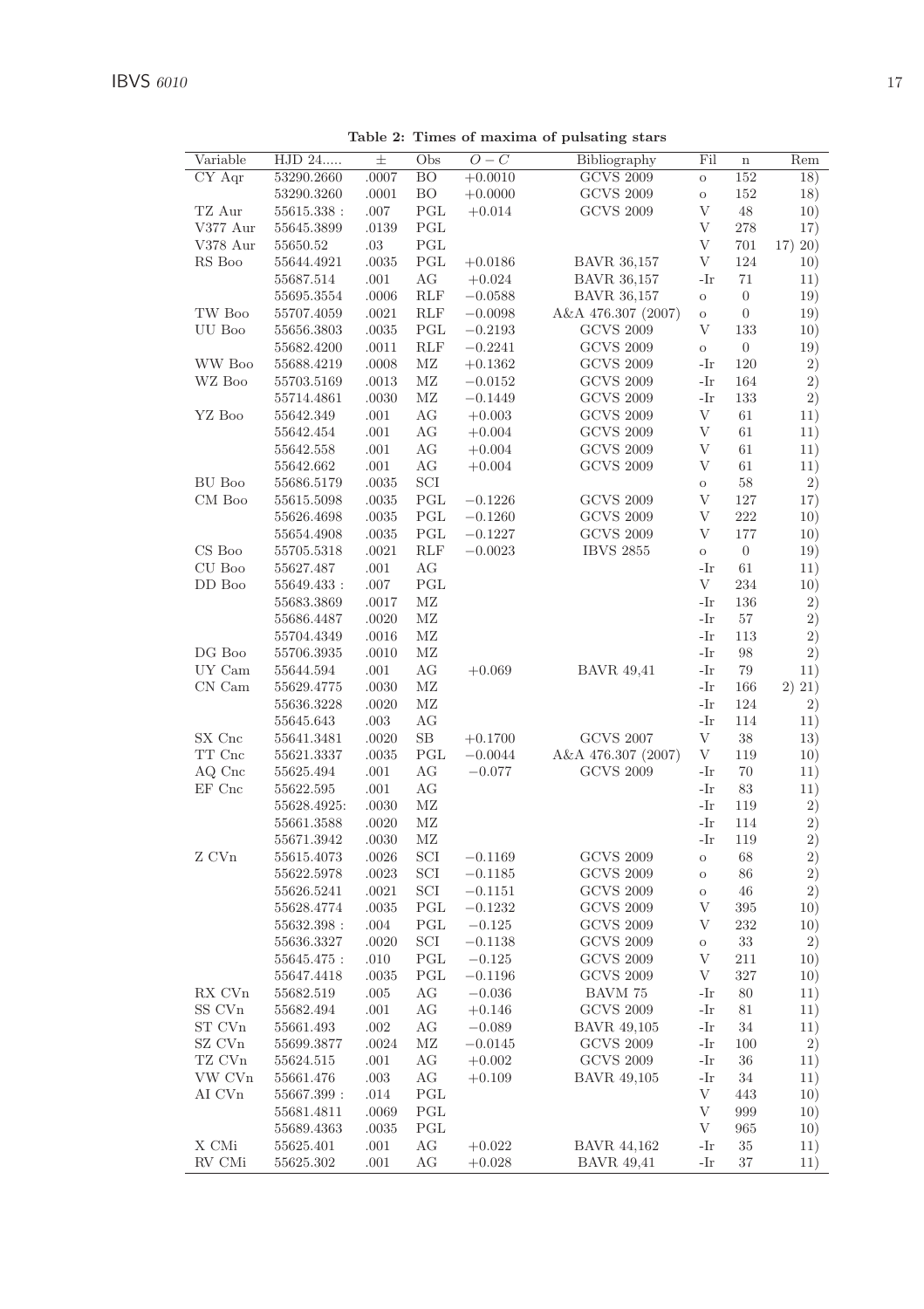Table 2: (cont.)

| Variable<br>AL CMi | HJD 24<br>55625.318 | $_{\pm}$      | Obs<br>AG      | $\overline{O}-C$<br>$-0.025$ | Bibliography<br><b>BAVR 49,41</b>     | Fil<br>-Ir   | $\bf n$          | Rem    |
|--------------------|---------------------|---------------|----------------|------------------------------|---------------------------------------|--------------|------------------|--------|
|                    |                     | .001          |                |                              | <b>GCVS 2007</b>                      |              | 35               | 11)    |
| BR Cas             | 55625.3077          | .0007         | ΜZ             | $+0.2880$                    |                                       | -Ir          | 115              | 2)     |
| QY Cas<br>V363 Cas | 55548.2725          | .0030<br>.002 | $\rm MZ$<br>AG | $-0.1815$<br>$+0.070$        | <b>GCVS 2007</b><br><b>BAVR 49,41</b> | -Ir<br>-Ir   | 73<br>35         | 2)     |
|                    | 55776.453           |               |                |                              |                                       |              |                  | 11)    |
| $V871$ Cas         | 55495.5593          | .0007         | RAT RCR        |                              |                                       | -Ir          | 242              | 15)    |
| EL Cep             | 55685.537           | .001          | AG             | $+0.115$                     | <b>GCVS 2009</b>                      | -Ir          | 38               | 11)    |
| FP Cep             | 55644.502           | .001          | AG             | $-0.040$                     | <b>GCVS 2009</b>                      | -Ir          | 55               | 11)    |
| S Com              | 55646.6270          | .0009         | SCI            | $+0.0173$                    | A&A 476.307(2007)                     | $\circ$      | 58               | 2)     |
|                    | 55662.465           | .001          | AG             | $+0.018$                     | A&A 476.307(2007)                     | -Ir          | 56               | 11)    |
|                    | 55669.5106          | .0034         | SCI            | $+0.0241$                    | A&A 476.307(2007)                     | $\rm{O}$     | 39               | 2)     |
|                    | 55675.368           | .001          | AG             | $+0.016$                     | A&A 476.307(2007)                     | -Ir          | 38               | 11)    |
| U Com              | 55662.383           | .003          | AG             | $+0.006$                     | <b>BAVR 49,41</b>                     | -Ir          | 56               | 11)    |
| AG Com             | 55675.391           | .002          | AG             | $-0.012$                     | <b>GCVS 2009</b>                      | -Ir          | 38               | 11)    |
| IS Com             | 55624.427           | .001          | AG             |                              |                                       | -Ir          | 36               | 11)    |
| SU CrB             | 55705.438           | .002          | AG             | $+0.014$                     | <b>GCVS 2009</b>                      | -Ir          | 41               | 11)    |
| SZ CrB             | 55627.560           | .003          | MS FR          | $+0.014$                     | <b>BAVR</b> 49,41                     | $\circ$      | 525              | 5)     |
| AQ CrB             | 55690.390           | .001          | AG             | $+0.001$                     | <b>GCVS 2009</b>                      | -Ir          | 21               | 11)    |
| V759 Cyg           | 55687.590           | .005          | AG             | $+0.067$                     | <b>GCVS 2009</b>                      | -Ir          | 25               | 11)    |
| V2367 Cyg          | 55687.469           | .001          | AG             | $-0.022$                     | <b>GCVS 2009</b>                      | -Ir          | 25               | 11)    |
| V2470 Cyg          | 55740.4641          | .0010         | ΜZ             |                              |                                       | -Ir          | 249              | 2) 21) |
|                    | 55746.4940          | .0010         | MZ             |                              |                                       | -Ir          | 115              | 2)     |
|                    | 55751.4250          | .0010         | MZ             |                              |                                       | $-Ir$        | 78               | 2)     |
| BX Del             | 55740.512           | .004          | MS FR          | $+0.104$                     | <b>GCVS 2009</b>                      | $\circ$      | 650              | 5)     |
| RW Dra             | 55642.415           | .001          | AG             | $-0.217$                     | <b>GCVS 2009</b>                      | -Ir          | 29               | 11)    |
| SW Dra             | 55724.4359          | .0035         | PGL            | $+0.0036$                    | <b>BAVR 47,67</b>                     | V            | 290              | 10)    |
| VZ Dra             | 55620.3632          | .0035         | PGL            | $+0.0832$                    | <b>GCVS 2009</b>                      | V            | 390              | 17)    |
|                    | 55627.4286          | .0069         | PGL            | $+0.0859$                    | <b>GCVS 2009</b>                      | V            | 132              | 10)    |
|                    |                     |               |                |                              |                                       |              | 91               |        |
|                    | 55641.5548          | .0021         | SCI            | $+0.0867$                    | <b>GCVS 2009</b>                      | $\circ$      |                  | 2)     |
|                    | 55642.517           | .001          | AG             | $+0.086$                     | <b>GCVS 2009</b>                      | -Ir          | 66               | 11)    |
| XZ Dra             | 55647.5469          | .0069         | PGL            | $-0.1287$                    | <b>GCVS 2009</b>                      | V            | 204              | 10)    |
| AV Dra             | 55672.426           | .001          | AG             | $+0.018$                     | <b>GCVS 2009</b>                      | -Ir          | 39               | 11)    |
|                    | 55692.421           | .003          | AG             | $+0.012$                     | <b>GCVS 2009</b>                      | -Ir          | 32               | 11)    |
| BK Dra             | 55620.4218          | .0035         | PGL            | $+0.0740$                    | <b>BAVR 46,1</b>                      | $\mathbf V$  | 97               | 10)    |
| RR Gem             | 55629.3401          | .0035         | PGL            | $-0.0240$                    | <b>BAVR 47,67</b>                     | $\mathbf{V}$ | 118              | 17)    |
| SZ Gem             | 55589.3586          | .0021         | $_{\rm PGL}$   | $+0.0098$                    | <b>BAVR 48,65</b>                     | $\rm V$      | 243              | 10)    |
|                    | 55590.3614          | .0035         | PGL            | $+0.0104$                    | <b>BAVR 48,65</b>                     | V            | 234              | 10)    |
|                    | 55623.4345          | .0010         | QU             | $+0.0087$                    | <b>BAVR 48,65</b>                     | V            | 58               | 3)     |
|                    | 55629.4485          | .0035         | PGL            | $+0.0092$                    | <b>BAVR 48,65</b>                     | V            | 98               | 17)    |
| AK Gem             | 55590.422           | .003          | FR             | $-0.184$                     | <b>GCVS 2009</b>                      | -Ir          | 124              | 11)    |
| FV Gem             | 55601.4296          | .0012         | ΜZ             | $-0.0311$                    | <b>GCVS 2009</b>                      | -Ir          | 110              | 2)     |
| zeta Gem           | 55396.94            | .02           | VLM            | $-1.12$                      | <b>GCVS 2009</b>                      | V            | $\boldsymbol{0}$ | 16)    |
| TW Her             | 55647.4915          | .0035         | PGL            | $-0.0150$                    | <b>GCVS 2009</b>                      | $\mathbf{V}$ | 97               | 17)    |
|                    | 55723.4166          | .0035         | PGL            | $-0.0139$                    | <b>GCVS 2009</b>                      | V            | 311              | 17)    |
| AF Her             | 55710.393           | .001          | AG             | $-0.048$                     | <b>BAVR 49,105</b>                    | -Ir          | 28               | 11)    |
| AR Her             | 55615.4198          | .0021         | PGL            | $+0.0370$                    | <b>BAVR 52.3</b>                      | V            | 253              | 17)    |
|                    | 55647.3832          | .0035         | PGL            | $+0.0414$                    | <b>BAVR 52,3</b>                      | V            | 185              | 17)    |
|                    | 55662.4448          | .0035         | PGL            | $+0.0634$                    | <b>BAVR 52,3</b>                      | V            | 187              | 17)    |
|                    |                     |               | PGL            |                              | <b>BAVR 52,3</b>                      | V            | 250              |        |
|                    | 55716.4512          | .0035         | PGL            | $+0.0217$                    |                                       | V            |                  | 10)    |
|                    | 55723.5247          | .0035         |                | $+0.0454$                    | <b>BAVR 52,3</b>                      |              | 198              | 10)    |
|                    | 55724.4808          | .0035         | PGL            | $+0.0616$                    | <b>BAVR 52,3</b>                      | V            | 343              | 17)    |
| CK Her             | 55758.414           | .002          | AG             | $-0.028$                     | <b>GCVS 2007</b>                      | -Ir          | 35               | 11)    |
| HP Her             | 55671.499           | .006          | AG             | $-0.122$                     | <b>GCVS 2007</b>                      | -Ir          | 46               | 11)    |
| V383 Her           | 55689.443           | .002          | AG             | $+0.036$                     | <b>GCVS 2009</b>                      | -Ir          | 32               | 11)    |
| V394 Her           | 55660.490           | .001          | AG             | $-0.155$                     | <b>GCVS 2009</b>                      | -Ir          | 54               | 11)    |
| $\rm V489$ Her     | 55689.386           | .001          | AG             | $+0.025$                     | <b>GCVS 2009</b>                      | -Ir          | 32               | 11)    |
| $V545$ Her         | 55671.506           | .001          | AG             | $+0.133$                     | <b>GCVS 2009</b>                      | -Ir          | 46               | 11)    |
|                    | 55707.391           | .002          | AG             | $+0.131$                     | <b>GCVS 2009</b>                      | -Ir          | 59               | 11)    |
| $\rm V633\,\,Her$  | 55729.4193          | .0010         | ΜZ             | $-0.0608$                    | <b>GCVS 2009</b>                      | -Ir          | 135              | 2)     |
|                    |                     | .0013         | FLG            |                              |                                       | -Ir          | 58               | 9)     |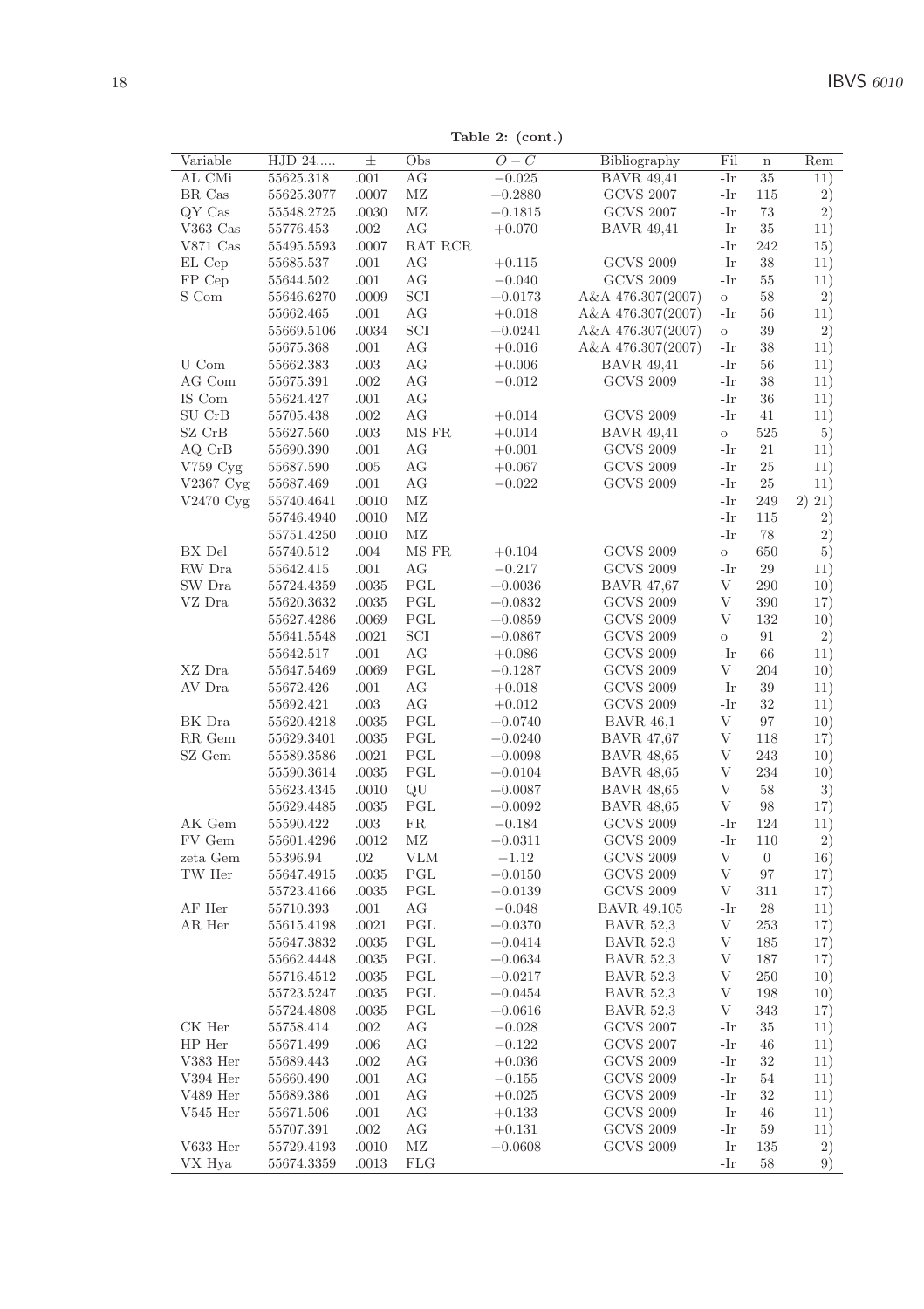Variable  $HJD 24$  $\overline{Obs}$  $\overline{O-C}$ Bibliography  $\overline{\text{Fil}}$  $\overline{\text{Rem}}$ ∓  $\overline{ }$  $\overline{\mathrm{GCVS}}$  2009 CR Hva 55623.553  $.002$  $AG$  $-0.188$  $\overline{\mathbf{I}^{\mathbf{r}}}$  $61$  $\overline{11}$ CH Lac 55784.420  $002$  $AG$  $+0.013$ **GCVS 2009**  $-Ir$  $40$  $11)$ **BD** Leo 55670.3552 .0013  $MZ$  $+0.0759$ **GCVS 2009**  $-Ir$ 105  $2)$ 55674.3785 .0012  $MZ$  $+0.0794$ **GCVS 2009**  $-Ir$ 73  $2)$ 55677.3940 .0015  $MZ$  $+0.0800$ **GCVS 2009**  $-I_{\rm P}$ 103  $\overline{2}$ ) .0020  $+0.0793$  $\overline{2}$ ) 55682.4180  $MZ$ **GCVS 2009**  $-Ir$ 88 BO Leo 55664.4627 .0009  $MZ$  $+0.1406$ **GCVS 2009** 133  $2)$  $-Ir$  $\overline{2)}$  $DI$  Leo 55658.4494  $.0010$  $MZ$  $+0.2248$ **GCVS 2009**  $-Ir$ 64 55672.3859 .0010  $MZ$  $-0.2590$ **GCVS 2009**  $-Ir$ 89  $2)$ 55710.403 WW Lyr  $+0.110$ **GCVS 2009** 25  $.001$  $AG$  $-Ir$  $11)$ 55712.466  $.001$  $+0.110$ **GCVS 2009**  $26$  $AG$  $-Ir$  $11)$ BQ Lyr 55703.4123 .0069 PGL  $+0.0972$ **GCVS 2009**  $\mathbf{V}$ 134  $10)$ **GCVS 2009** 55739 4639  $0040$  $MZ$  $+0.0405$ 141  $2)$  $-Ir$ EN Lvr 55747.4375 .0013  $MZ$  $+0.1624$ **GCVS 2009**  $-Ir$  $106$  $2)$ NR Lvr 55784.536  $002$  $-0.029$ **GCVS 2009** 34  $11)$  $AG$  $-Ir$  $V593$  Lvr 55739.468 .001  $AG$  $+0.027$ **GCVS 2009**  $-Ir$ 68  $11)$ UW Mon 55628.2973 .0010  $MZ$  $-0.0282$ **GCVS 2009**  $-Ir$  $Q<sub>1</sub>$  $2)$ GM Mon 55601.3110  $.0013$ MZ  $-Ir$ 172  $2) 21)$ 55601.3172  $.0020\,$  $SB$ V 116 13)  $V2509$  Oph .001 MS FR 583 55266.591  $\alpha$  $5)$ V<sub>1640</sub> Ori 55629.3764  $.0020$  $MZ$  $-0.0586$ **BAVM 149**  $-Ir$ 105  $2)$  $PGL$ **GCVS 2009**  $\overline{V}$ 208 AR Per 55590.4501 .0035  $+0.0588$  $10)$ DF Ser 55716.4243 .0010  $MZ$  $+0.0866$ **GCVS 2009**  $-Ir$ 119  $\overline{2}$ ) YZ Tau 55627.3463 .0020  $MZ$  $+0.0597$ **GCVS 2009**  $-Ir$ 68  $\overline{2})$ BR Tau 53723.4906 .0010  $MZ$  $+0.0105$ **GCVS 2009**  $Sv$ 45  $12)$ 55623.3380 .0008  $MZ$  $+0.0145$ **GCVS 2009**  $-Ir$ 120  $2)$ RV UMa 55629.4553 .0035  $_{\rm PGL}$  $+0.0137$ **BAVR 48,189**  $\overline{V}$ 495  $10)$ SX UMa 55659.401  $-0.043$ **GCVS 2009** 71 .001  $AG$  $-Ir$  $11)$  $\rm{AG}$ 55685.505  $.001\,$  $-0.044$ **GCVS 2009**  $-Ir$ 69  $11)$ TU UMa 55617.4548 0035 PGL  $-0.0385$ **GCVS 2009**  $\overline{V}$  $690$  $10)$ 55621.3527 .0035 PGL  $-0.0443$ **GCVS 2009**  $\overline{\mathrm{V}}$ 394  $17)$ 55624.6953 .0005 SCI  $-0.0476$ **GCVS 2009**  $\circ$ 88  $2)$ 55626.3692  $.0021$ PGL  $-0.0467$ **GCVS 2009**  $\overline{V}$ 331  $10)$ 55632.5048 .0005 QU  $-0.0454$ **GCVS 2009**  $\overline{V}$  $QQ$  $3)$ 55641.4279 .0006 OU  $-0.0448$ **GCVS 2009**  $\overline{V}$ 115  $3)$ 55645.3299 .0035 PGL  $-0.0464$ **GCVS 2009** V 214  $10)$ **GCVS 2009** 55660.3878 .0006 QU  $-0.0453$  $\mathbf{V}$ 80 3)  $-0.0464$ **GCVS 2009**  $\overline{V}$  $141$ 55670.4246 .0006 QU 3)  $+0.245$ **BAVR 49.41** AB IIMa 55650.471 .005  $AG$  $-Ir$ 37  $11)$ AE UMa PGL  $+0.0054$ **BAVR 48.189**  $\overline{\mathbf{V}}$ 371  $10)$ 55620.3375 .0014 AV UMa 55660.537  $.005$  $AG$  $-0.018$ **GCVS 2009**  $-Ir$ 61  $11)$ **BB** UMa 55650.506 .001  $AG$  $+0.094$ **GCVS 2009**  $-Ir$ 38  $11)$ CD UMa **GCVS 2009** 55672.550 .001  $AG$  $+0.057$  $-Ir$ 188  $11)$ EX UMa 55622.539  $.001$  $AG$  $-Ir$ 152  $11)$ ST Vir 55623.5150  $.0010\,$ SCI  $-0.0332$ **GCVS 2009** 46  $2)$  $\circ$ VZ Vir 55691.4055 .0013  $MZ$  $-0.0335$ **GCVS 2009**  $-Ir$ 238  $2) 21)$  $\rm GCVS$  2009  $-0.0418$ 197  $2) 21)$ 55711.4343 .0009 MZ  $-Ir$ BC Vir  $55650.612\,$  $.001\,$  $\rm{AG}$  $+0.189$ **GCVS 2009**  $-Ir$ 94  $11)$ GSC 00472-02473 55444 3932 0139 PGL  $\overline{V}$ 225 17) 55445.353 014 PGL  $\overline{\mathrm{V}}$ 167  $17)$  $\overline{\mathrm{V}}$ 55479.4334 .0139 PGL 399  $17)$ 55481.2949 .0139 PGL V 183  $17)$ 55482.286: 014 PGL V 145  $17)$ GSC 01336-00829 55514.675 .010  ${\rm FR}$ 51  $11)$  $\Omega$ 

Table 2: (cont.)